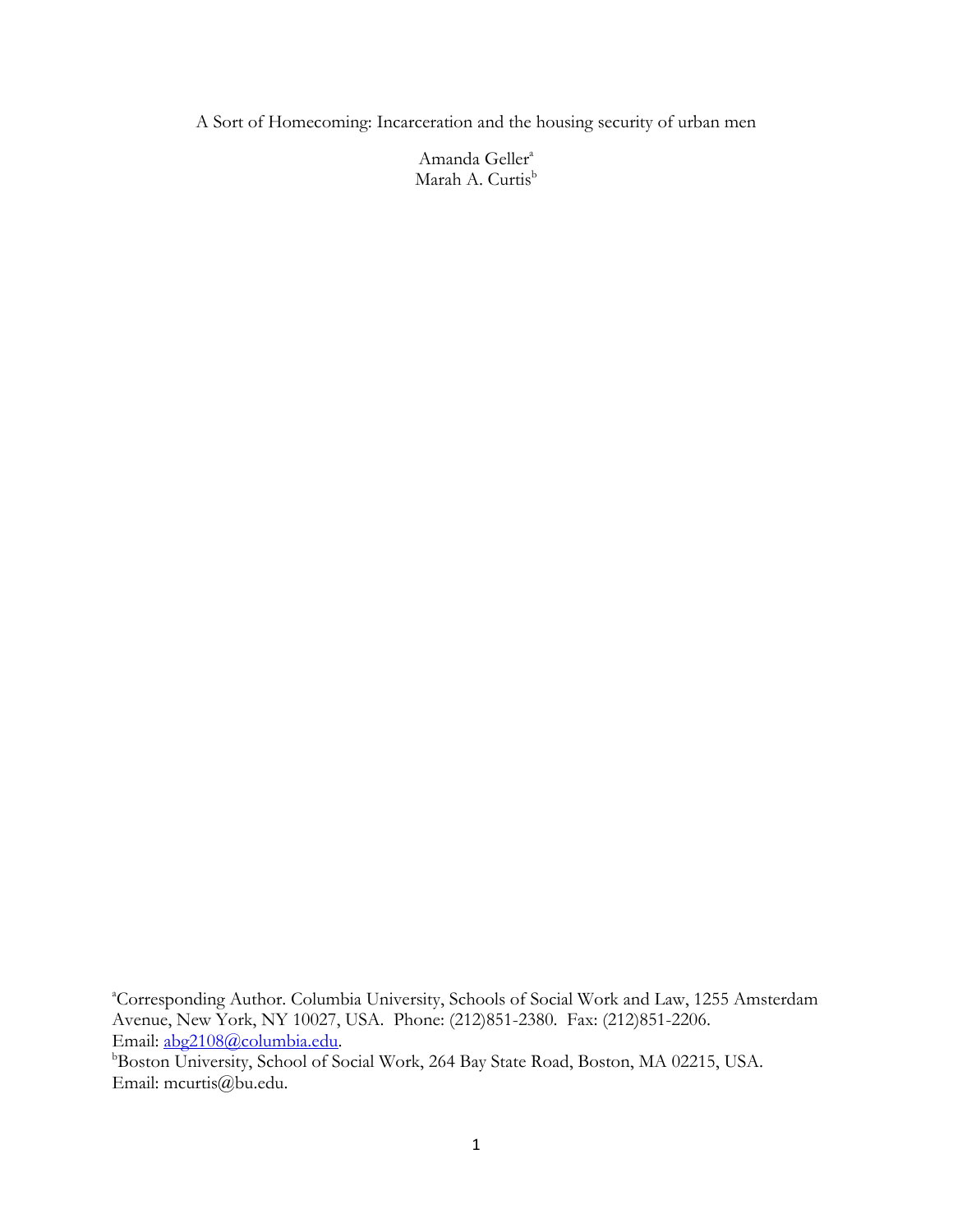## **ABSTRACT**

Securing housing is the most difficult and important barrier to successful re-entry faced by individuals returning from prison. A safe and stable residence has long been recognized as a prerequisite for steady employment, access to health care and social services, and other aspects of individual and family functioning. Housing instability threatens to compound the legal problems of ex-offenders, and increases their odds of re-incarceration. Persons released from prison face legal, administrative and *de facto* restrictions on their housing options; however, little is known about the extent of their housing instability, or whether they face greater instability than do other socioeconomically disadvantaged populations. We analyze a longitudinal survey of urban families and estimate a series of regression models to examine the experience of housing insecurity among nearly 3,000 urban men, including 1,000 who have been to prison or jail. We find that men recently incarcerated face significantly greater odds of housing insecurity in the years following their release. Housing insecurities include serious hardships such as homelessness, as well as precursors to homelessness such as residential turnover and relying on others for housing expenses. For other housing outcomes, however, the increased risk associated with incarceration is not statistically significant. The increase in housing insecurity among the formerly incarcerated is tied to reductions in their annual earnings and to other factors. In particular, we find evidence of a link between housing insecurity and the deliberate exclusions from public housing supported by Federal "onestrike" policies.

Keywords: incarceration, housing, social exclusion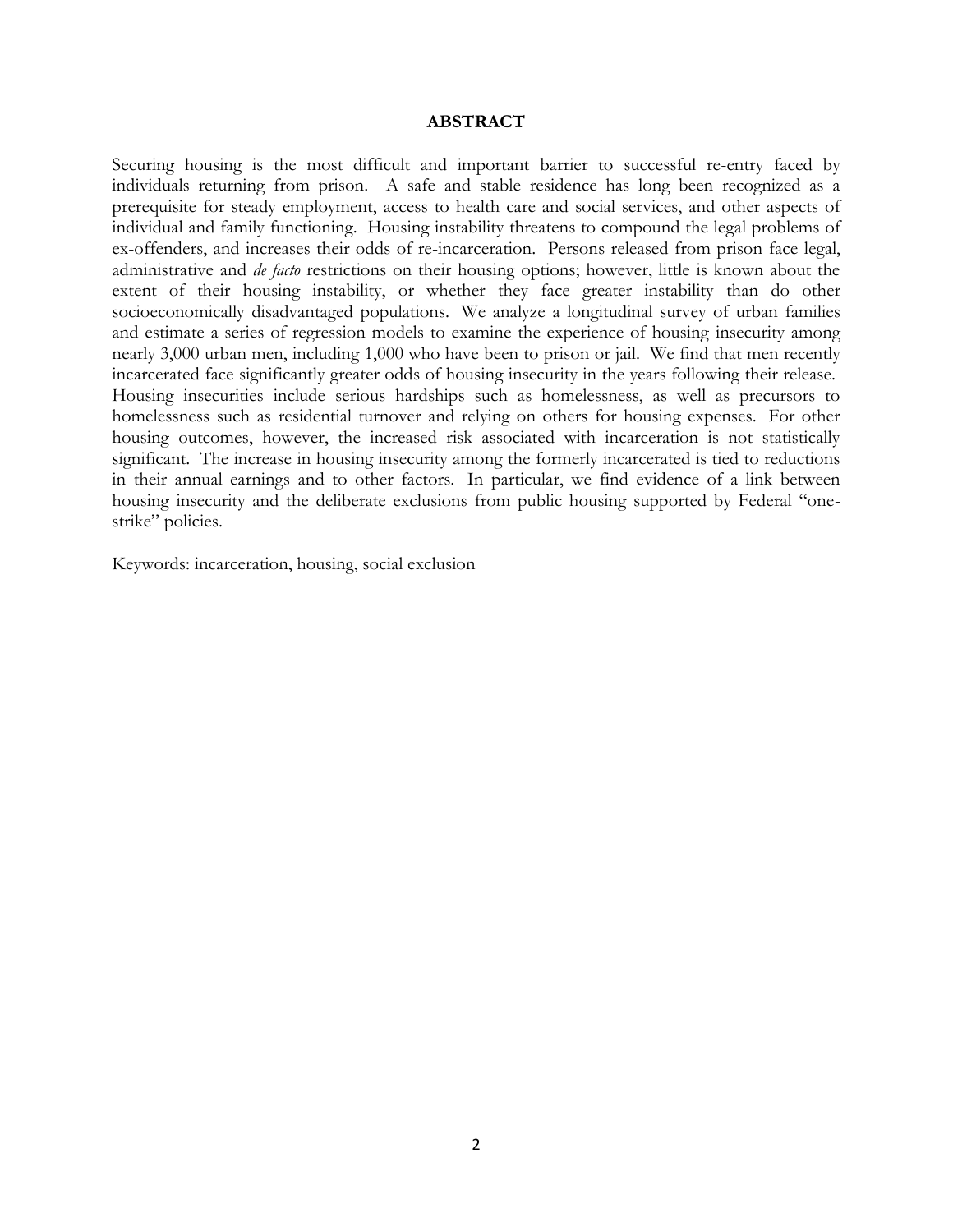#### **1. Introduction**

Housing security has long been recognized as an input into the economic, physical, and emotional health of individuals and their communities, particularly for people vulnerable in other aspects of their life, such as those in substance abuse or mental health treatment, or entitled to public benefits such as Supplemental Security Income. (Bradley et al. 2001; Lee, Tyler and Wright 2010; Postmus et al. 2009). Access to stable housing has also been cited as a key support for women facing intimate partner violence (Postmus et al. 2009), and a prerequisite to both obtaining and maintaining employment (Bradley et al. 2001). Aspects of housing instability, on the other hand, such as evictions, frequent moves, overcrowded conditions, or difficulty paying rent, have been associated with adverse outcomes, including delayed medical care and increased use of acute services among children and adults (Kushel et al. 2005; Ma, Gee and Kushel 2008; Reid, Vittinghoff and Kushel 2008).

Despite the documented importance of secure and affordable housing, individuals returning from prison, while known to be both a socially and economically vulnerable population (Petersilia 2003; Western 2006), face severe administrative and *de facto* barriers to attaining it. Landlords may exclude them from the private housing market, through both cost constraints and background checks. Further, the public housing system's "one strike and you're out" laws grant wide discretion to Public Housing Authorities (PHAs) to exclude or evict residents with criminal histories, and may also place the family members of ex-offenders at risk of eviction if they welcome their formerly incarcerated relative home after his sentence is served. Living with friends and family may also be an unsustainable option, particularly if relationships were strained before or during the period of incarceration (Comfort 2008; Edin, Nelson and Paranal 2004; Petersilia 2003; Roman and Travis 2006; Western 2006).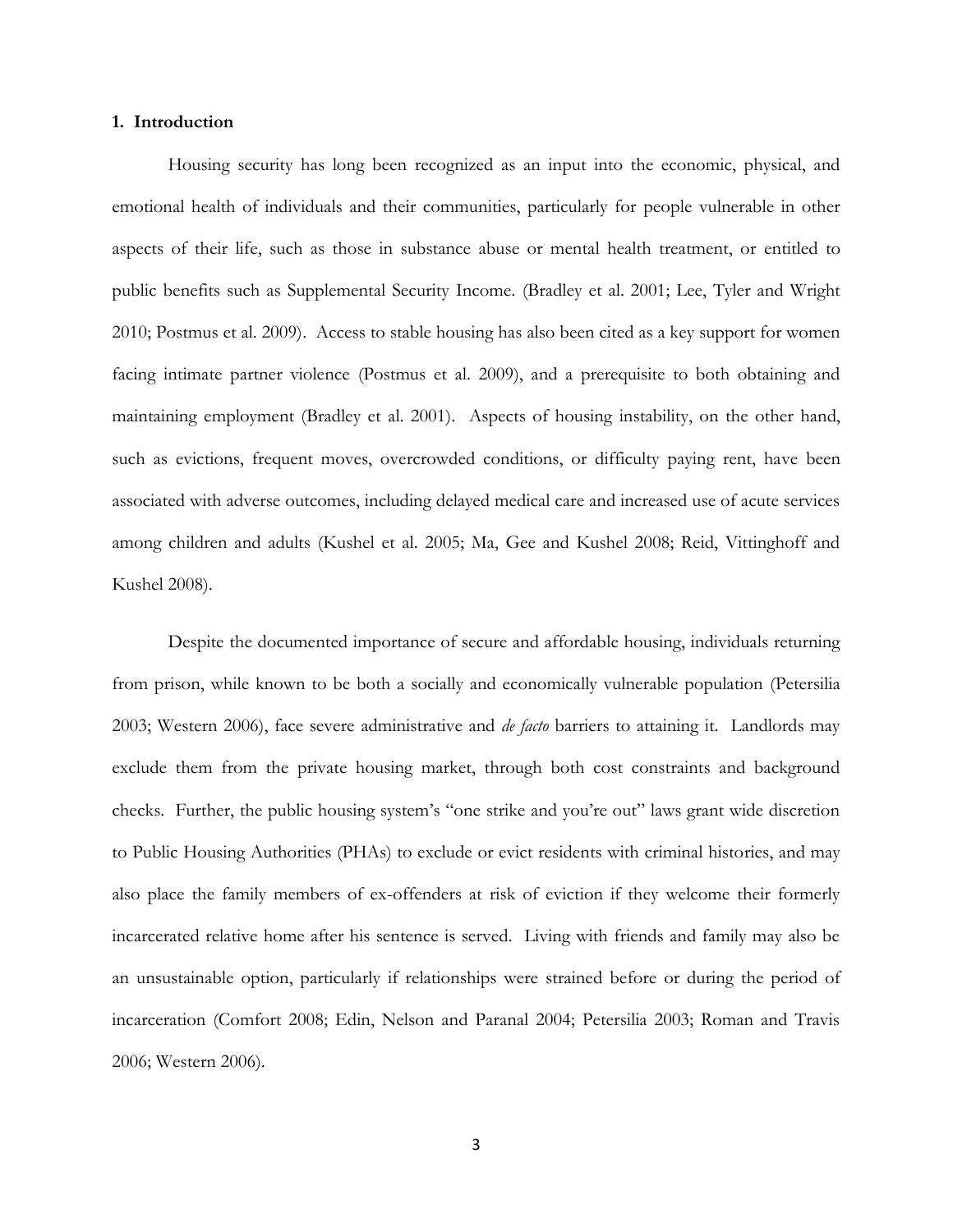Recent years have seen substantial advances in our understanding of homelessness and housing insecurity (Lee et al. 2010), and particularly our understanding of the potential reciprocal relationship between homelessness and incarceration (Metraux, Roman and Cho 2007). However, the literature to date is based largely on samples of individuals returning from prison and jail, examining their experiences of homelessness, recidivism, and re-incarceration. Far less is known about other aspects of housing insecurity, which may precede or follow homelessness, or how the experience of housing insecurity differs between formerly incarcerated individuals and others facing socioeconomic disadvantage.

In this analysis, we use a large longitudinal survey of urban families to assess the levels of housing instability experienced by formerly incarcerated men, and the extent to which this instability is unique to the formerly incarcerated. Using a series of cross-sectional and longitudinal regression models, we estimate the associations between incarceration and men's likelihood of homelessness or eviction, ability to pay their rent or mortgage, frequent residential moves, or "doubling-up" and moving in with friends or relatives because of financial hardship. While we do not comment on the extent to which these hardships reflect a causal effect of incarceration, we use detailed measures of socioeconomic disadvantage, and controls for past housing insecurity, to reduce the likelihood that observed relationships are confounded by factors other than incarceration. Any increased housing risk observed among the formerly incarcerated would thus suggest a need for increased attention to this population not only from housing authorities and social service providers, but also policymakers involved in the re-entry process.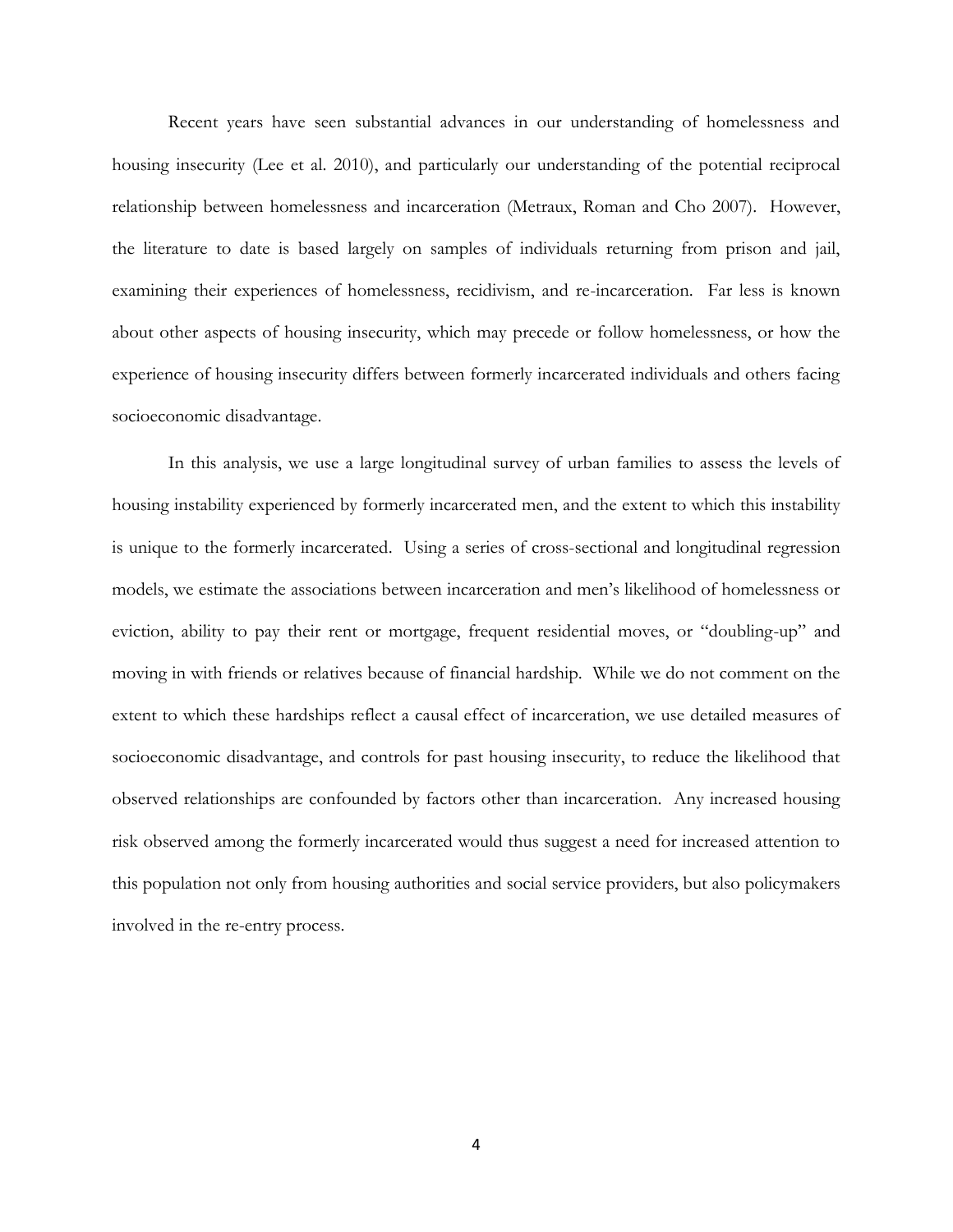#### 1.1. Background

#### *1.1.1. Housing Security and Prisoner Re-Entry*

The importance of housing security is well documented, and housing insecurity is viewed by many as an indicator of severe social exclusion (Lee et al. 2010). Moreover, the stability that housing provides is particularly salient for ex-prisoners. Returning prisoners have high rates of health, mental health, and substance use problems (Roman and Travis 2006), and treatment for these conditions is more easily accessible for those who have housing (Bradley et al. 2001). The National Commission on Correctional Health Care estimated that 98,000 to 145,000 inmates with HIV were released in the year 1996 alone. Returning prisoners also have high rates of tuberculosis, hepatitis B, and hepatitis C. These illnesses, particularly HIV, require expensive and ongoing treatment, and housing stability is often a prerequisite to obtaining continuous care (ibid).

Housing also takes on particular importance for returning prisoners because of their need for employment, and the challenges they face in finding it. Employers generally require an address on a job application, and need to be able to contact potential employees during the application process. The difference between having stable and unstable housing can be the difference between obtaining a job or not (Bradley et al. 2001), and can exacerbate the barriers to employment already facing individuals returning from prison (Western, Kling and Weiman 2001).

Moreover, housing can have a direct impact on recidivism rates. Many violations of public order, such as sleeping in public and loitering are common manifestations of homelessness, but leave an individual at risk of summons or arrest (Center for Poverty Solutions 2002). Unstable housing also has the potential to disrupt a returning prisoner's contact with his parole officer. (Roman and Travis 2006) cite a significant link between housing sustainability and recidivism, with ex-prisoners facing an increased likelihood of rearrest with every change of residence. (Travis,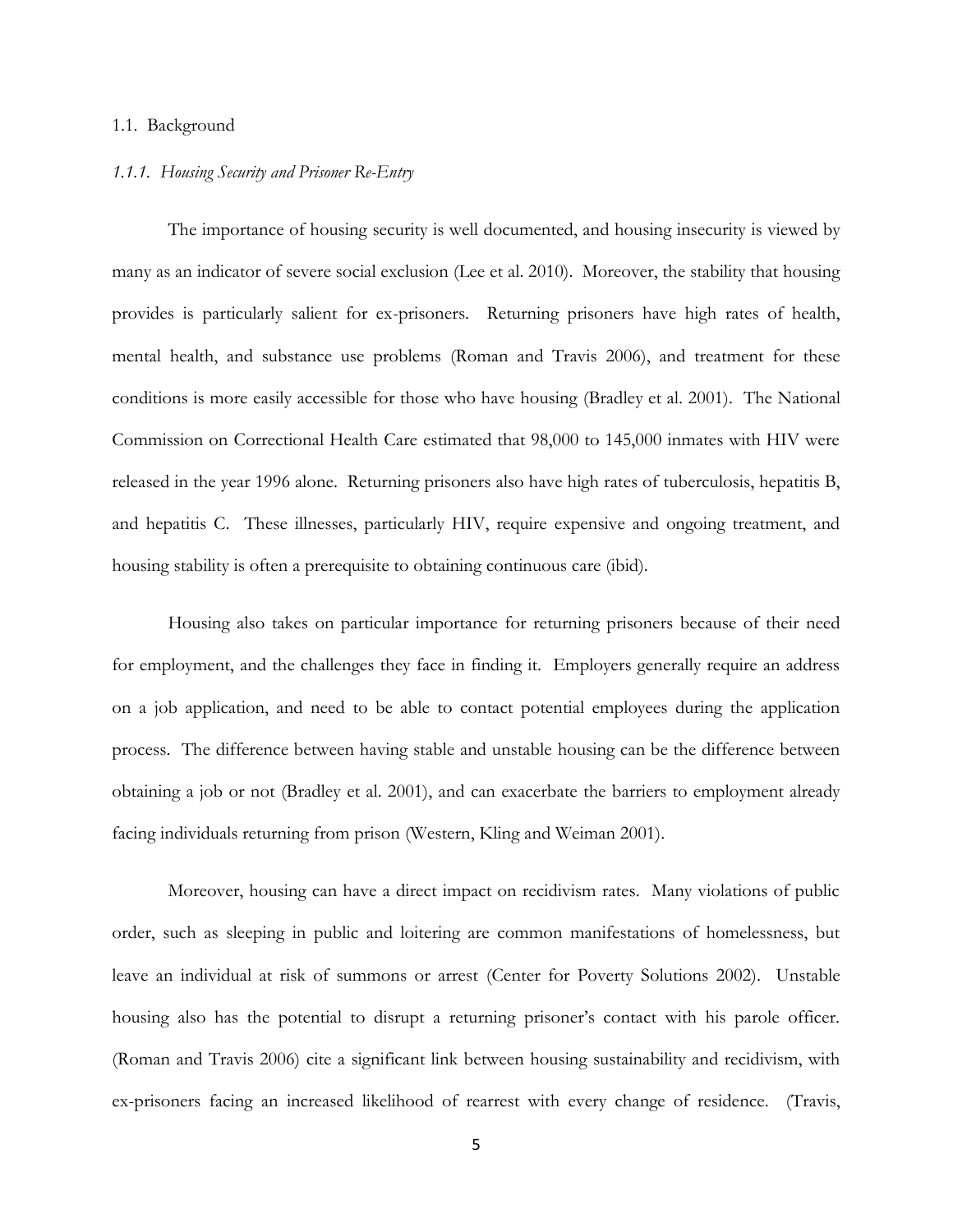Solomon and Waul 2001) examine a small sample of returning prisoners in New York State and find that individuals returning to a homeless shelter are seven times more likely to abscond from parole than those who returned to a more stable situation. Likewise, (Metraux and Culhane 2004) examine a cohort of nearly 50,000 New York State prison releasees, and find that those who become homeless following their time in prison are at significantly greater risk of re-incarceration.

## *1.1.2. Barriers to Housing Security*

There are a number of mechanisms through which incarceration risks compromising prisoners' housing security upon re-entry. Housing stability may be compromised by the stigma of incarceration, lack of financial resources, difficulty securing employment, short or poor credit history, restricted access to welfare benefits and subsidized housing, as well as strained familial relationships (Metraux et al. 2007). Each of these challenges stand to increase the risk of housing insecurity, above and beyond the precarious circumstances that commonly precede incarceration.

In the private rental market, property managers have the right to exclude individuals from their buildings, and many use criminal history as a criterion for doing so. Whether having a criminal record is a good proxy for being a "risky" tenant or not, it is clear that the housing seekers would be at a disadvantage compared to other low-income applicants; two-thirds of the 196 property managers surveyed by (Helfgott 1997) reported requiring housing applicants to disclose any criminal record information, and 43% indicated that they would be reluctant to accept the application of anyone convicted of a crime, citing neighborhood safety and "values" as key concerns (Helfgott 1997). In certain cases, such as those of sex offenders, individuals released from prison may also be legally prohibited from living in circumscribed areas (Metraux et al. 2007).

In addition, the challenges that formerly incarcerated individuals face in the labor market may limit their ability to pay for housing (Petersilia 2003; Western 2006). Even if employment is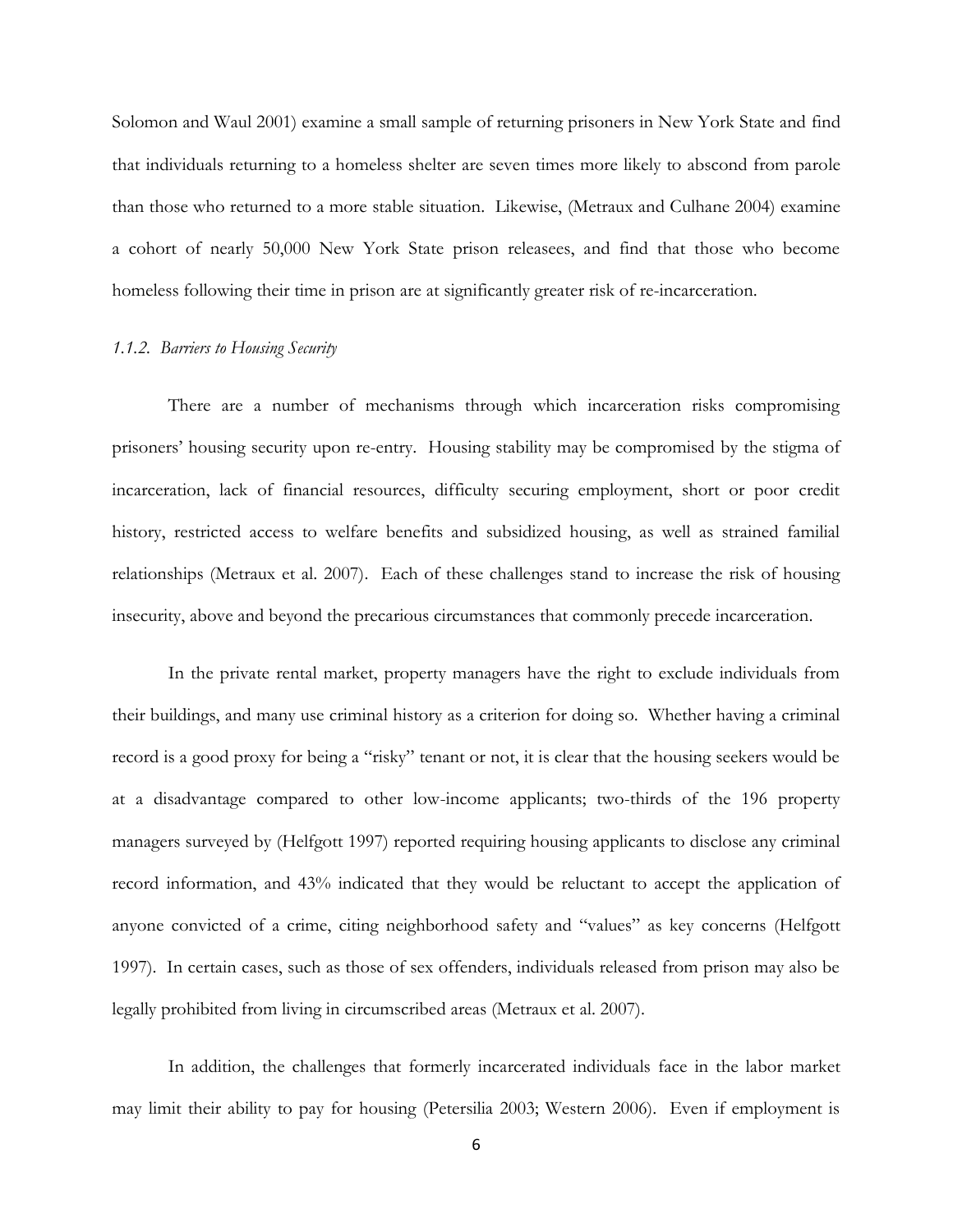secured, a limited credit and/or rental history may make the formerly incarcerated individual a less desirable tenant than others with the same income. Their ability to pay may be further compromised by the welfare restrictions placed on ex-offenders. For example, the Personal Responsibility and Work Opportunity Reconciliation Act of 1996 (PRWORA) required states to at least temporarily deny Temporary Assistance to Needy Families (TANF) benefits and food stamps to anyone convicted of a drug-related crime (Petersilia 2003). Nearly half of states have used their discretionary regulation to impose a lifetime ban on welfare receipt, while the remaining 28 states deny benefits temporarily (Petersilia 2003) These regulations place individuals convicted of drug crimes at even further disadvantage in their attempts to afford secure housing.

While many individuals unable to afford the private housing market turn to government assistance and public housing, most returning from jail or prison have no such option. Three amendments to the United States Housing Act of 1937 – the Anti-Drug Abuse Act of 1988, the Housing Opportunity Extension (HOPE) Act of 1996, and the Quality Housing and Work Responsibility Act of 1998 – led to a "one strike and you're out" style of enforcement in Public Housing Authorities (PHAs). In these "one strike" policies, PHA's were permitted, and in many cases required, to evict and exclude from the application process for a "reasonable amount of time" any household containing a person with a felony conviction, a background of drug-related offenses or violent criminal activity, or anyone with a background of criminal activity that the PHA believes would endanger the health or safety of the community. The public safety risk of the tenants and applicants is left to the discretion of the PHA, as is the length of time considered "reasonable" for exclusion. The 1996 "One-Strike Policy" also mandated that all PHAs use a case review containing stringent background checks on applicants and all household members. In addition, PHAs are required to exclude households with a member who has been previously evicted for a drug-related offense for a period of three years, and to evict and exclude those subject to lifetime sexual offender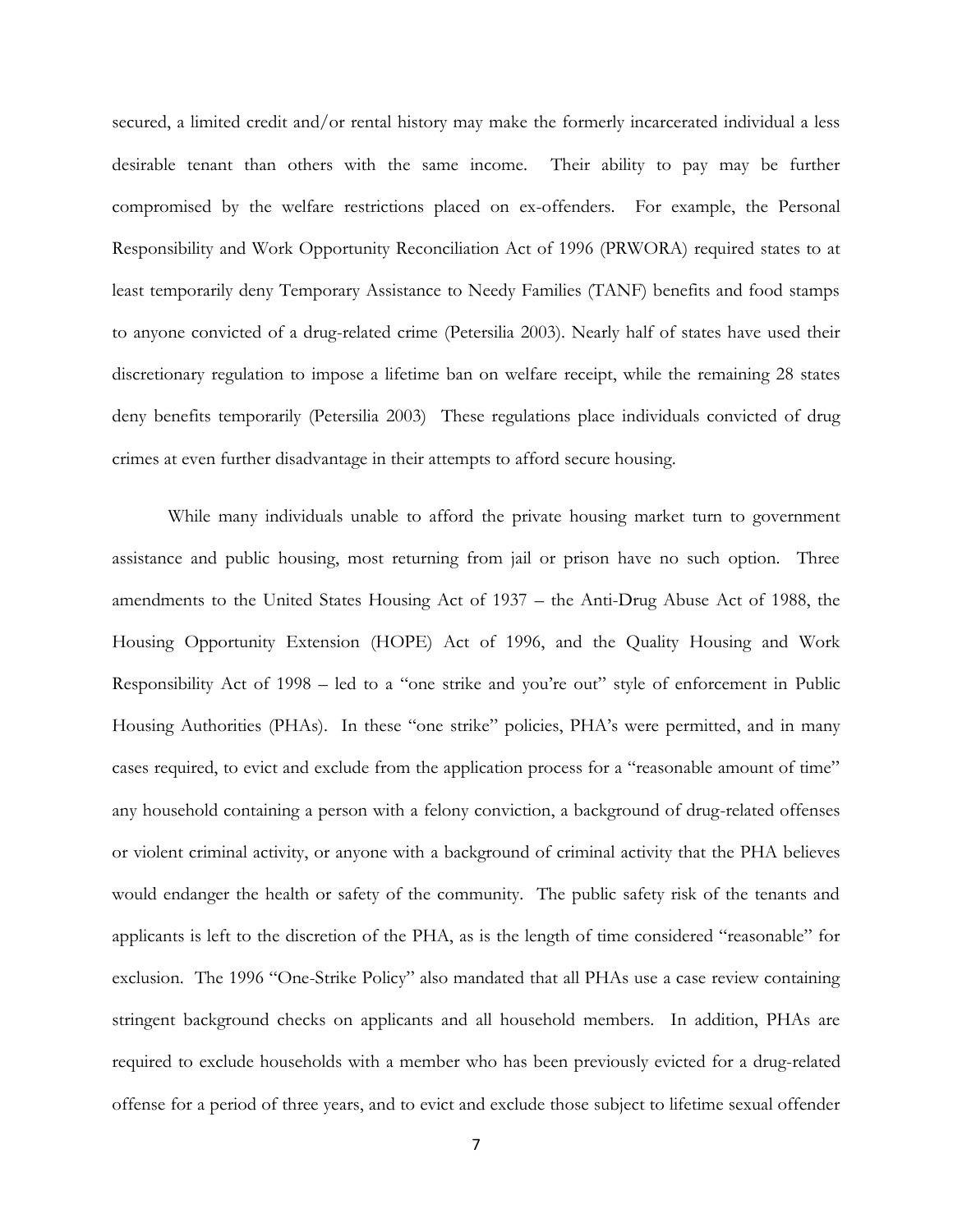registration (United States Department of Housing and Urban Development 1997). In Title V of the Quality Housing and Work Responsibility Act of 1998, Congress recommended that PHAs use data from the National Crime Information Center to screen applicants, and that they may evict or bar admission if any member is using controlled substances (Lundgren, Curtis and Oettinger 2010).

While the total number of individuals excluded from public housing due to one-strike policies is unknown, (Human Rights Watch 2004) finds 46,657 people denied public housing from PHAs in 2002. Still more were excluded from Section 8 housing, and the total, provided by the US Department of Housing and Urban Development (HUD) is likely to undercount individuals whose PHAs do not report their numbers to HUD. Human Rights Watch (2004) estimates that more than 3.5 million people would be denied access to housing assistance as the result of One-Strike Policies. (Venkatesh 2002) finds that these restrictions also have implications for family reunification, as family members without criminal histories place their access to public housing in jeopardy by welcoming formerly incarcerated relatives and partners back into their homes.

Formerly incarcerated individuals may also be precluded from moving in with friends and family due to the strains that incarceration places on personal relationships. In addition to the stigma of criminal involvement, incarceration incapacitates prisoners from their family lives, and may preclude visitation (Comfort 2008; Edin et al. 2004). Women may form new relationships while their partner is incarcerated, and incarceration frequently leads relationships to dissolve (Western 2006). Living rent free with family or friends or "doubling up" may be a temporary solution to avoid homelessness but is not likely sustainable in the long term (Bolland and McCallum 2002). Finally, even in the absence of such strain, individuals returning from prison may be subject to parole restrictions against living with others who have been criminally involved, which may rule out a move in with family or friends (Petersilia 2003).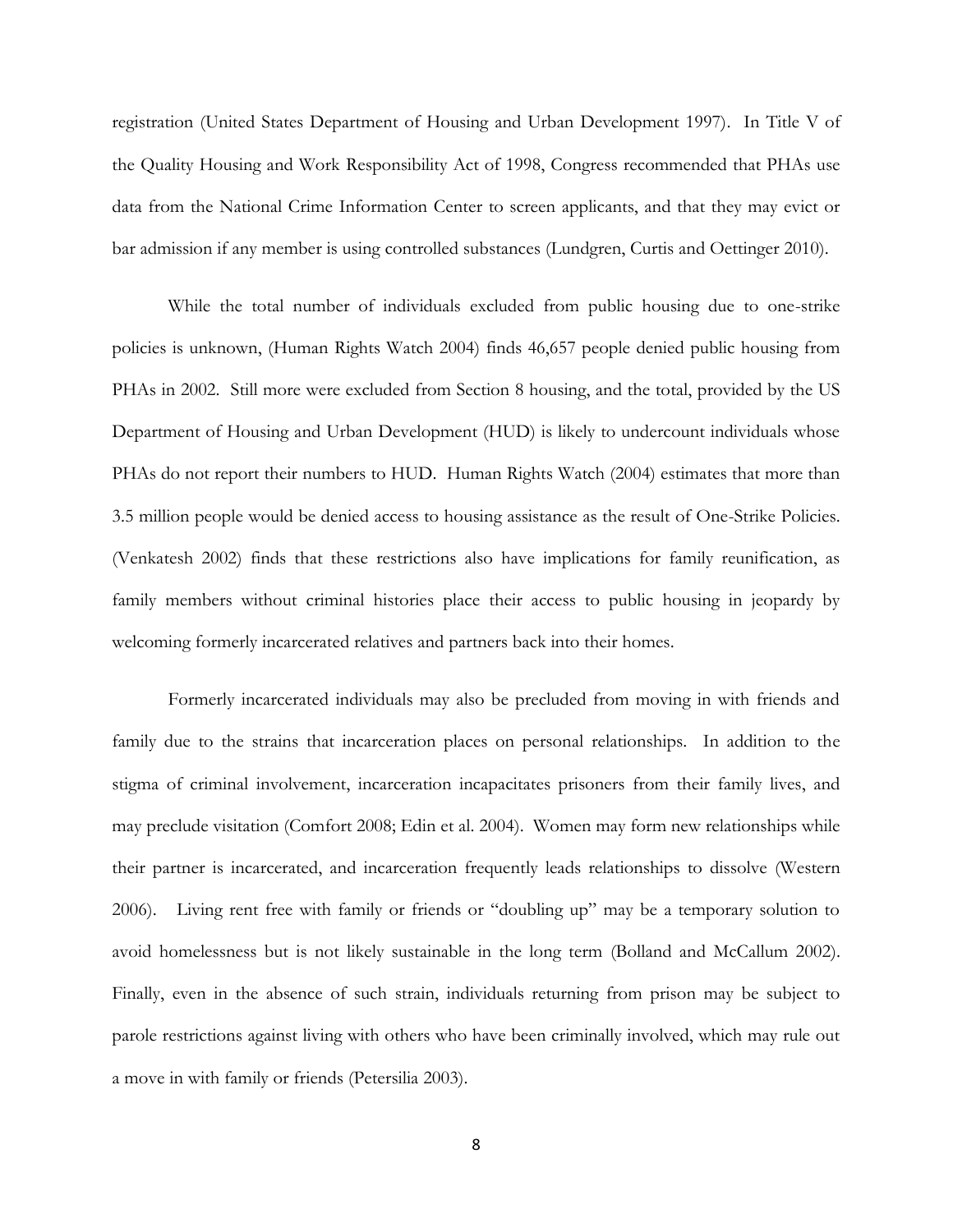## *1.1.3. Empirical Evidence*

A substantial literature comments upon the difficulties faced by returning prisoners (See Petersilia 2003 for a review), and housing insecurity frequently plays a role in these challenges. Ethnographic research identifies a "nexus" in which the risks of incarceration and homelessness reinforce each other and exacerbate the marginalization faced by severely disadvantaged individuals (Gowan 2002). However, little is known about the extent to which men returning from prison and jail face greater housing challenges than other disadvantaged men. The incarcerated population is overwhelmingly young, minority, and economically disadvantaged, with low levels of education, and most would face substantial challenges even in the absence of incarceration (Petersilia 2003; Western 2006).

Much of the evidence documenting housing instability among ex-offenders is based on small convenience samples of men and women recently released from jail and prison (Herbert 2005; LaVigne and Parthasarathy 2005; Travis et al. 2001). These analyses are thus unable to distinguish housing insecurities that are unique to the formerly incarcerated population, from those insecurities related to pre-existing disadvantage, which may have also led to the individuals' incarceration. Even larger studies that focus on ex-prisoners, while able to predict housing risk with a variety of preincarceration conditions (Greenberg and Rosenheck 2008; Metraux and Culhane 2004), are limited in their comparisons and unable to distinguish homelessness among the formerly incarcerated from the risks of homelessness faced by other disadvantaged individuals.

A smaller set of analyses seeks to identify the effects of incarceration on housing instability using individuals' reports of their housing circumstances before, as well as after, their time incarcerated. A (Center for Poverty Solutions 2002) study randomly samples individuals receiving emergency food assistance at soup kitchens and drop-in centers, and finds high rates of current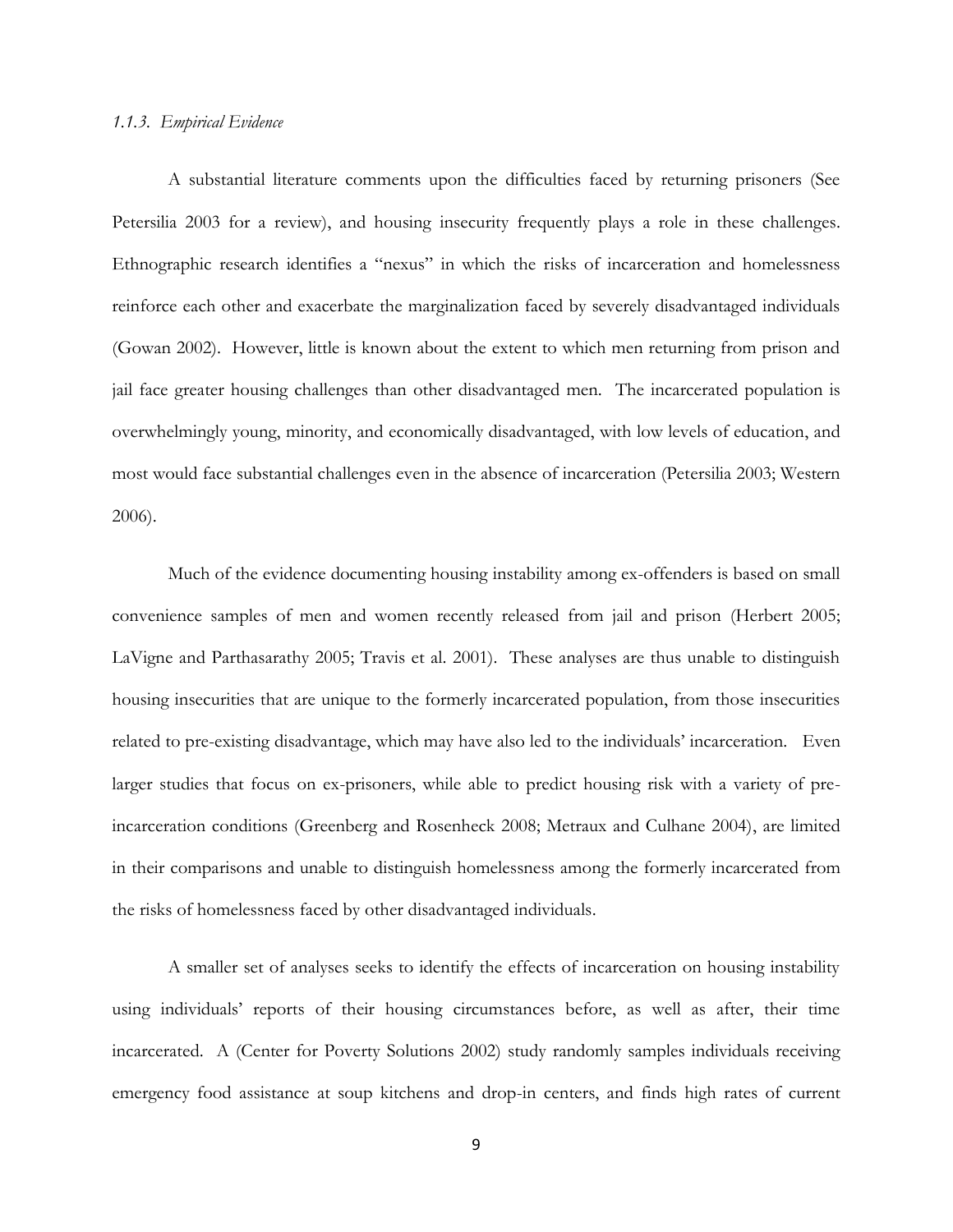homelessness (31%) and low rates of housing stability (30% in permanent housing) among those with incarceration histories. More than 30% of formerly incarcerated respondents suggested that their incarceration experience negatively impacted their ability to obtain stable housing, and many indeed recalled more stable housing circumstances before their incarceration than after. Likewise, (Dyb 2009) examines a group of recently incarcerated individuals in Norway, and finds reports of homelessness (broadly defined) were significantly higher at the time of release from prison than interviewees recalled from before their incarceration. However, the differences observed in this line of research are based on retrospective measures of pre-incarceration housing, and participant recall may compromise the validity of these findings.

## 1.2. This Study

The current analysis uses a detailed, population-based, longitudinal survey of urban families to identify several housing hardships experienced by formerly incarcerated men. We examine the extent to which post-incarceration hardships exceed those faced by other disadvantaged men, and the extent to which formerly-incarcerated men face greater insecurity after their time in prison and jail than they did before. We also assess two potential explanations for observed differences in housing instability, each of which stands to suggest a different policy response: reductions in earnings, and restrictions governing public housing residence. In so doing, we stand to substantially advance our understanding of the links between incarceration and housing instability.

## **2. Material and Methods**

#### 2.1. Data Source

Data are drawn from the Fragile Families and Child Wellbeing study ("Fragile Families"), which follows a cohort of nearly 5,000 couples with children born between 1998 and 2000 in twenty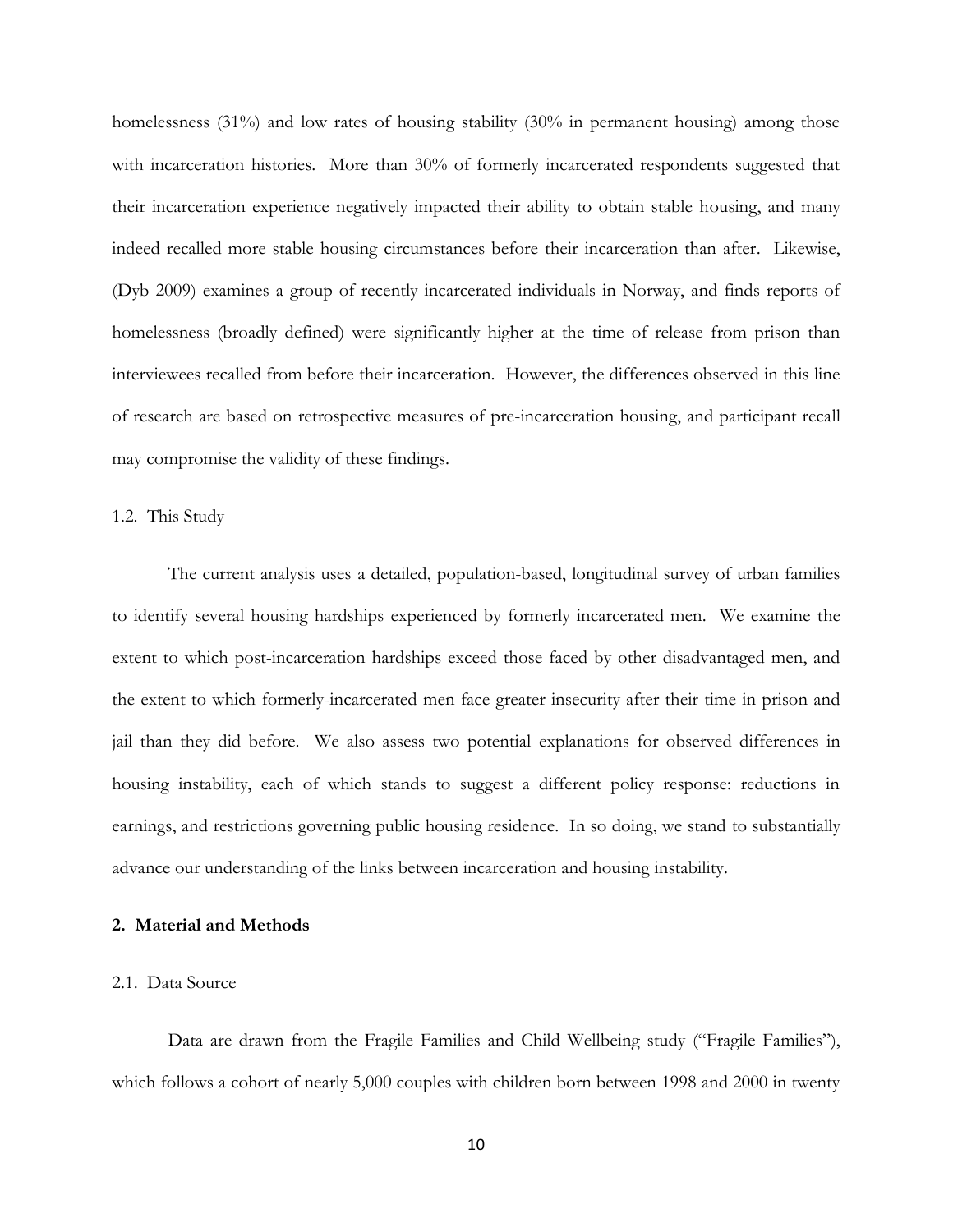large U.S. cities, with a systematic oversample of unmarried parents. The survey's oversample of unmarried parents produces a sample that is highly disadvantaged, and incarceration is prevalent among the fathers. More than 40% of the fathers, including more than half those unmarried at their child's birth, have spent time in prison or jail. However, the fathers with no history of incarceration are also relatively low-income, with low levels of education, and provide a valuable comparison sample for the assessment of incarceration's unique risks.

The study surveys both men and their partners at the time of their child's birth, with followup surveys conducted when the children are one, three, and five years old. The study was initially designed to examine family formation and child wellbeing, and contains detailed questions on the roles and circumstances of fathers and a variety of aspects of social and material disadvantage, including both housing instability and experience in the criminal justice system.

## 2.2. Variables

 $\overline{a}$ 

#### *2.2.1. Incarceration*

Our measure of fathers' incarceration is based on fathers' self-reports, supplemented with additional indicators to reduce the risk of measurement error associated with underreporting (Groves 2004). At each follow-up wave, fathers are asked to self-report whether they have been charged with a crime in the years leading up to the interview; if so, they are asked if they have been convicted, and if so, they are asked if they have been incarcerated<sup>1</sup>. The repeated measurement of incarceration allows the identification of incidents that occur during the period of the survey, and

<sup>1</sup> Due to an error in survey development, parents are asked to self-report whether they have been charged and convicted between years three and five, but are not asked to self-report incarceration. The vast majority of fathers report to have not been arrested or convicted (and thus not incarcerated), and a handful are reported by their partner or another source as having been incarcerated. Only 14 are left with ambiguous incarceration status.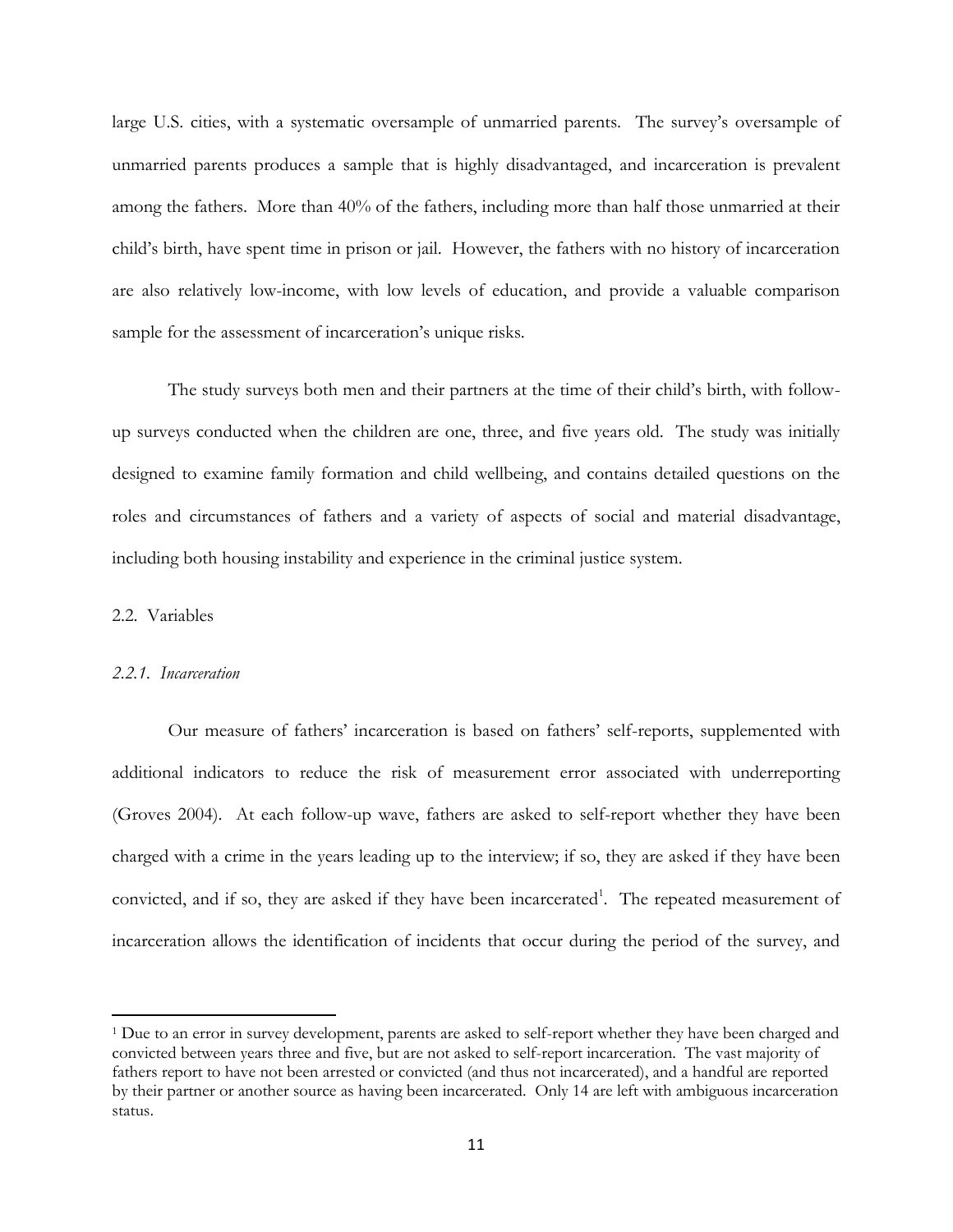importantly, allows controls for socioeconomic disadvantage and housing insecurity before these incidents take place.

Self-reports are enhanced by "disposition data" recorded by the survey subcontractors, indicating whether a father was incarcerated at the time that they contacted him for follow-up. The disposition data identify 121 additional incarcerated fathers between baseline and year 3, and another 122 incarcerated fathers at year 5. The incarceration measure also considers mothers' reports of their partners' incarceration: mothers report at years one and three whether their partner has ever been incarcerated, and at year five whether he has been incarcerated in the past two years. Finally, parents' direct reports and disposition data are supplemented with indirect reports of incarceration, in which either parent cites incarceration as a reason the father was separated from their child or was unable to find a job, or some other way that incarceration affected their lives. Few fathers with incarceration histories were identified from indirect reports alone (6% of those reporting any incarceration before year 5).

#### *2.2.2. Housing Insecurity*

Housing security and insecurity exist along a continuum from consistent stable housing to chronic homelessness. Where researchers and policymakers draw the line is important both conceptually and analytically. The most severe form of insecurity, homelessness, is most commonly defined using the federal guidelines (42 USC Sec. 11302), by which one is homeless if he or she lacks a "fixed, regular, and adequate nighttime residence", lives in temporary accommodations (e.g, shelters, transitional housing, or welfare hotels), or sleeps in public or private spaces not intended for sleeping (e.g., cars or abandoned buildings). However, other housing conditions may also represent a "manifestation of the same underlying relationship between housing costs and household resources" (Honig and Filer 1993). Researchers have variously used eviction, frequent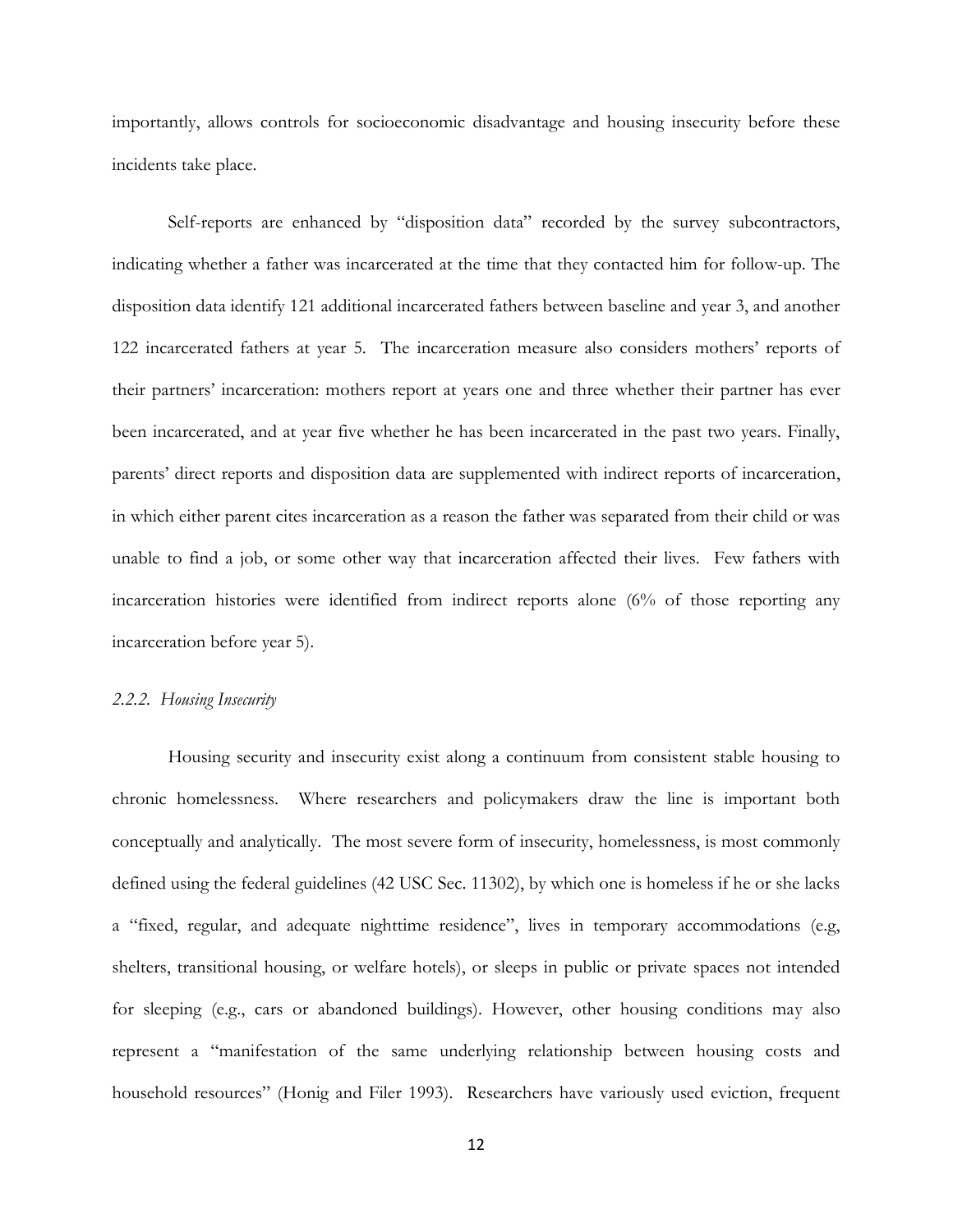moves, difficulty paying rent, spending more than 50% of household income on housing, doubling up, and living in overcrowded conditions, as symptoms of housing instability (Gilman et al. 2003; Kushel et al. 2005; United States Department of Housing and Urban Development 2003). An examination of homelessness reveals several risks posed by severe housing insecurity, and links between homelessness and other housing hardships. The majority of homeless people experience other forms of housing instability prior to becoming homeless; likewise, many people who are formerly homeless return to situations that continue to be insecure. Those experiencing housing insecurity are more likely to have been homeless at some point, or to become homeless in the future, compared to the stably housed (Reid et al. 2008).

In order to capture the full continuum of housing insecurity and the relevance of its component parts for the formerly incarcerated, we measure housing insecurity based on respondents' living condition at the time of each follow-up survey, and whether he indicates any housing hardships in the year leading up to his survey. For example, respondents are considered insecure if they indicate homelessness (per the federal definition), eviction, or living with others but paying no rent.<sup>2</sup> Doubling up and living with others without paying rent often precedes spells of homelessness (Bolland and McCallum 2002; Rossi 1989) and is increasingly recognized as a potentially unstable arrangement (Homeless Emergency Assistance and Rapid Transition to Housing Act 2009). They are also considered insecure if they indicate that they had been forced, due to financial constraints, to move in with family or friends, were unable to pay their full rent or mortgage, or if they moved residences more than once per year in the last wave. Frequent moves

 $\overline{a}$ 

<sup>&</sup>lt;sup>2</sup> The Hearth Act PL 111-222 (2009) expands the definition of homelessness to include individuals or families who are losing their housing in 14 days and lack support networks or resources to obtain housing (those living with others and not paying rent or doubling up who face imminent loss of this arrangement are explicitly included) as well as those who have moved very frequently and are likely to continue to do so because of chronic physical health or mental health conditions. Particularly important for individuals recently released from prison, the new definition of homelessness includes individuals or families who resided in a shelter or in a venue not intended for habitation or are exiting an institution where temporarily living.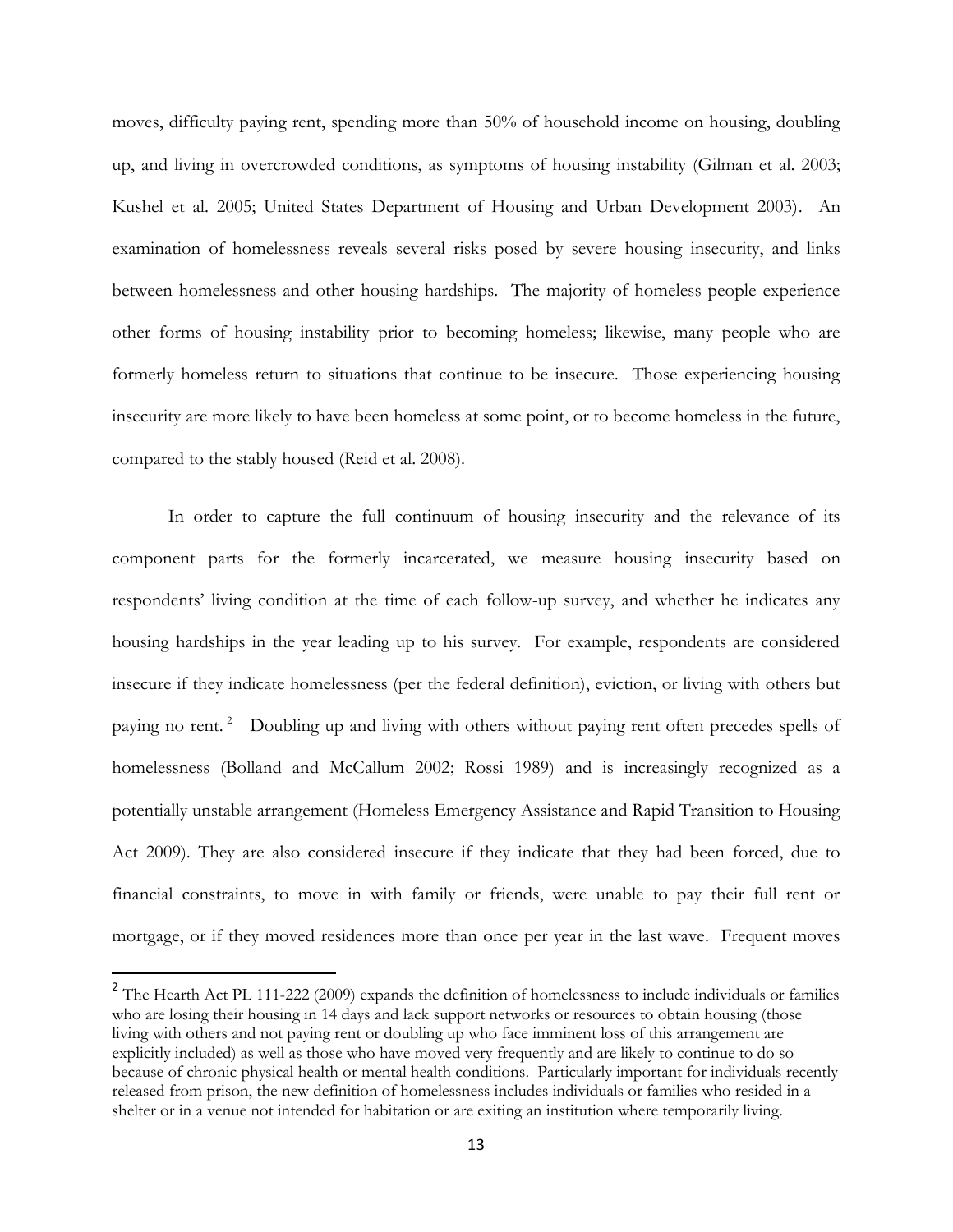are destabilizing and associated with negative outcomes (Gilman et al. 2003). We examine each of these hardships as a separate, but related dimension of housing insecurity.

We limit our analysis sample to those individuals responding to all questions indicating housing insecurity at year 5, and not reporting incarceration as their living situation at the time of their five-year survey, leaving a full analysis sample of 2,768. We anticipate that both incarceration and housing insecurity are less prevalent among our analysis sample than those who we fail to observe. Not only are more disadvantaged survey respondents more likely to attrite, the housinginsecure in particular are difficult for surveyors to locate and contact. The possibility therefore exists that our estimates are actually a lower bound on the insecurity experienced by both our incarcerated and never-incarcerated sample.

Table 1 details the prevalence of each type of housing security among our analysis sample. The first column suggests a *de facto* rank-ordering of each type of housing instability: while 21% of those in our analysis sample experience some sort of insecurity in the fifth year of the survey, some forms of housing insecurity are far more common than others. More than 10% of the men interviewed report having skipped a mortgage or rent payment in the past year, and approximately  $6\%$  report having moved in with others to save money (or "doubling up").  $5\%$  report having moved at least three times in the two years leading up to the survey, 3% report living with others but not paying rent, and 2% each report having been evicted or homeless (i.e., living in a shelter or elsewhere not intended for residence) in the past year. The relative rarity of events such as eviction and homelessness underscore the severity of the conditions. Table 1 also shows that housing insecurity is significantly more prevalent among respondents with histories of incarceration. Overall insecurity rates are more than twice as high among formerly incarcerated respondents, and the disparities are even more pronounced for the most serious types of hardship.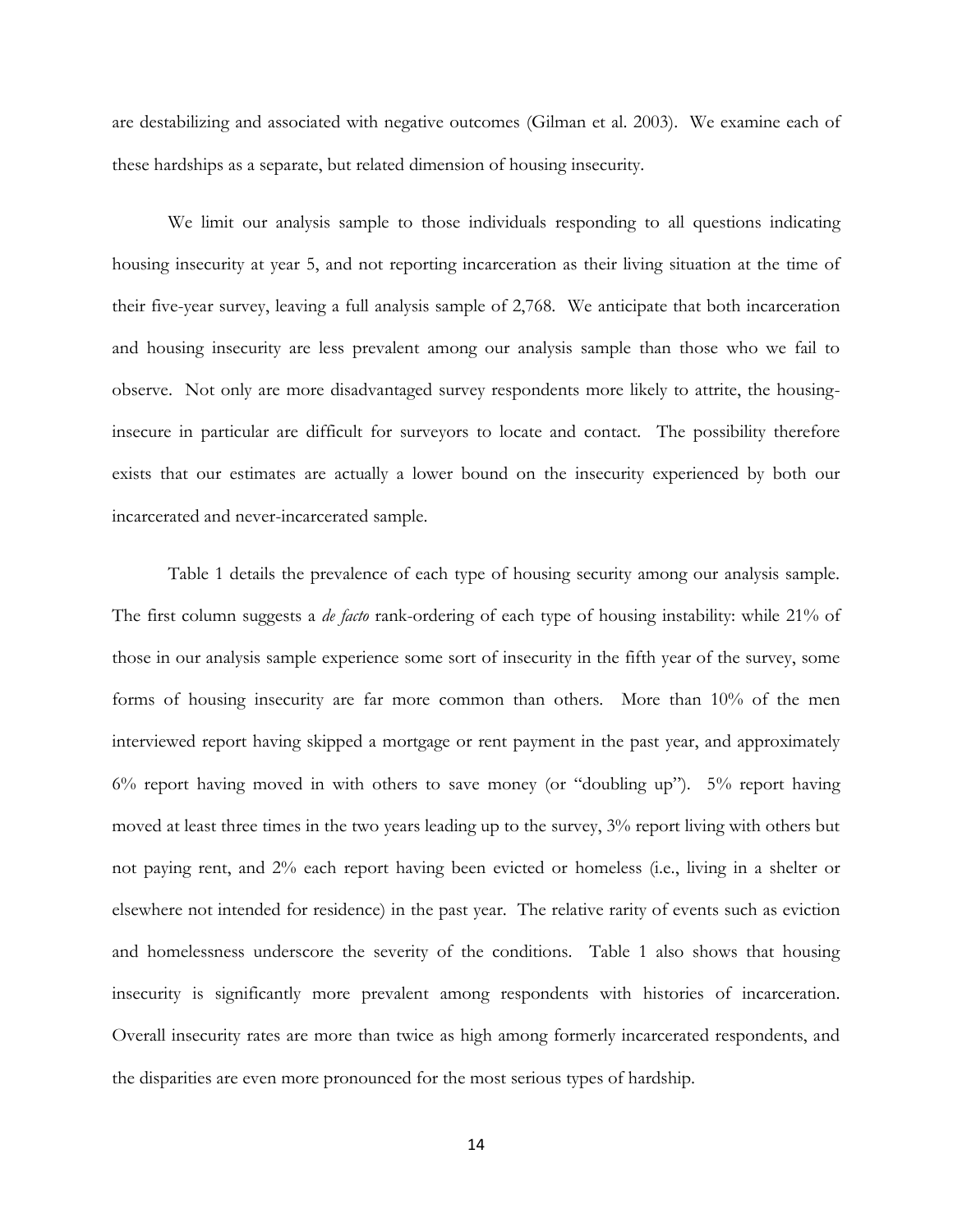## [Table 1 about here]

## *2.2.3. Control Variables*

Although men with incarceration histories experience greater housing insecurity than those never incarcerated, formerly-incarcerated and never-incarcerated men also differ on a number of other dimensions that are likely to influence both their probability of incarceration and their housing stability. We identify a number of demographic and socioeconomic factors, listed in Table 2, that have been tied to both incarceration risk and housing instability, and assess differences on these measures between men with and without incarceration histories. The first set of covariates are those established early in life, including demographic characteristics such as race, immigrant background, and family history, as well as behavioral traits such as cognitive ability and impulsivity, which are linked by control theorists to criminal activity (Farrington 1998; Gottfredson and Hirschi 1990), and may increase or impede the ability to manage finances and remain stably housed (Dickman 1990). We define family history as whether respondents were living with their two biological parents at age 15, and whether their own mother had a history of mental health problems. Challenges in one's family of origin, such as parental mental illness or growing up without both biological parents, have been tied to negative adult outcomes, which may be correlated with the risk of both incarceration and housing insecurity (Garfinkel and McLanahan 1986).

Respondents' cognitive ability is measured with the Wechsler Adult Intelligence Scale-Revised (Wechsler 1981), and impulsivity is measured with the Dickman (1990) scale of dysfunctional impulsivity. Although the measures were administered during follow-up data collections, they are considered stable constructs, unlikely to be affected by previous incarceration spells. If, however, impulsivity and cognitive ability are altered by an incarceration experience, including them in the analyses will underestimate the effects of incarceration.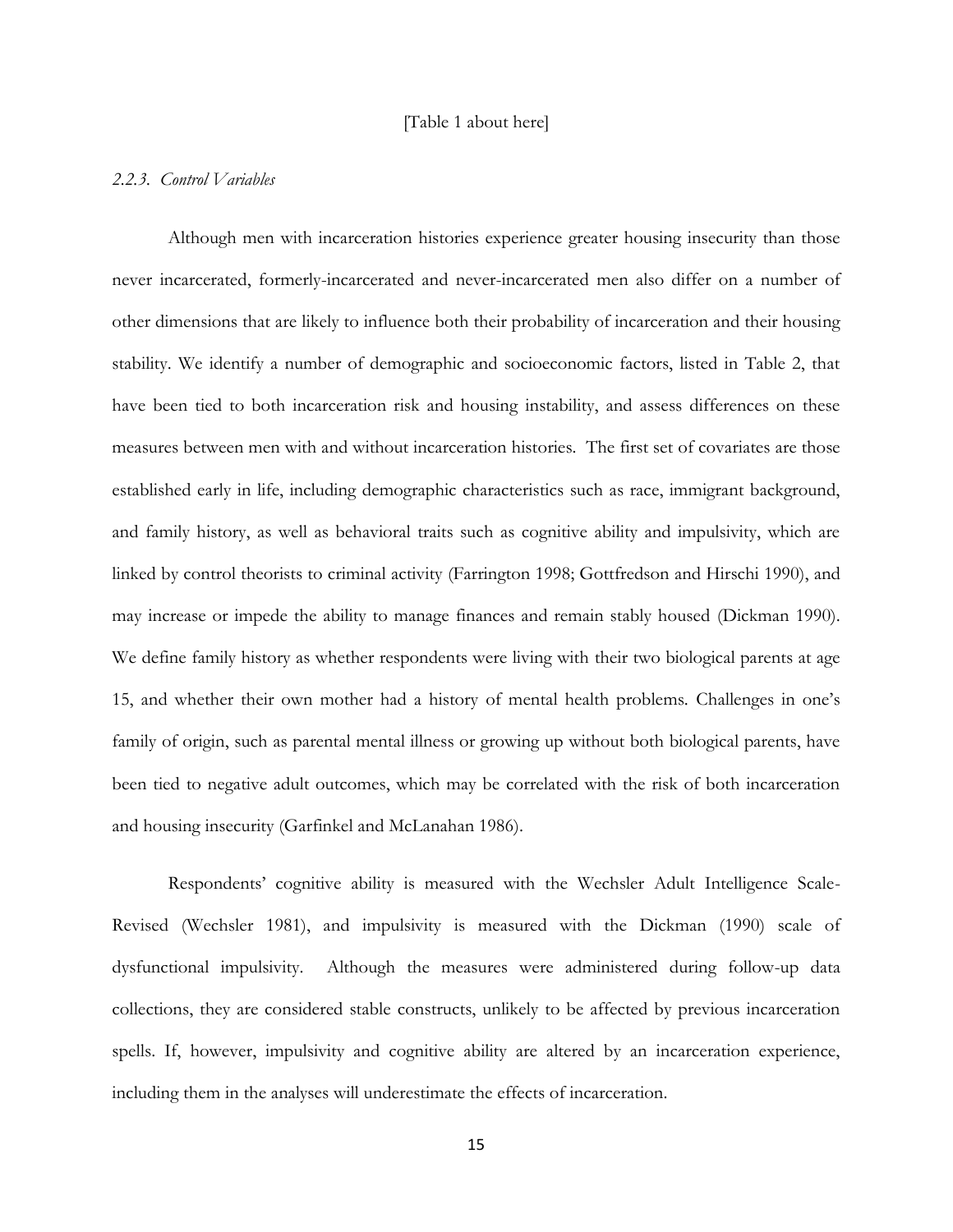The second set of covariates contains those observed at or around the time the respondents' focal child was born. These include age and education, and a rich set of employment, behavioral, and family characteristics. We control for their relationship status (married vs. cohabiting vs. nonresident) at the time of the birth, since unmarried men tend to be at greater risk for criminal behavior (Sampson and Laub 1990), and because family structure, and partnership instability in particular, may result in fathers moving in and out of the household with their partner and child. Nonresident fathers may also lack the family supports that are often pivotal for men returning from jail and prison. We also control for several factors reflecting parents' labor market potential, health, and substance use patterns. Each of these measures is both associated with incarceration risk (Western 2006) and likely to compromise housing security. Finally, because an individual's likelihood of incarceration is tied not only to their own behavior but to the policies governing their local criminal justice system, and because their likelihood of housing insecurity is tied to the conditions of local housing markets, we include city fixed effects in all models.

## [Table 2 about here]

As Table 2 indicates, respondents with incarceration histories face considerable disadvantage when compared to those who have never been to prison or jail. They are far more likely to be racial and ethnic minorities, less likely to have grown up in a two-parent household, and more likely to have a history of depression in their families. They score higher on the Dickman scale of impulsivity, are younger and in worse health when their focal child is born, and are less likely to be married to or living with the child's mother. Further, they are markedly less educated, less likely to be employed, and are more likely to report problems with substance abuse. These differences, with few exceptions, are highly statistically significant, and each would, even in the absence of incarceration, likely compromise their ability to remain stably housed.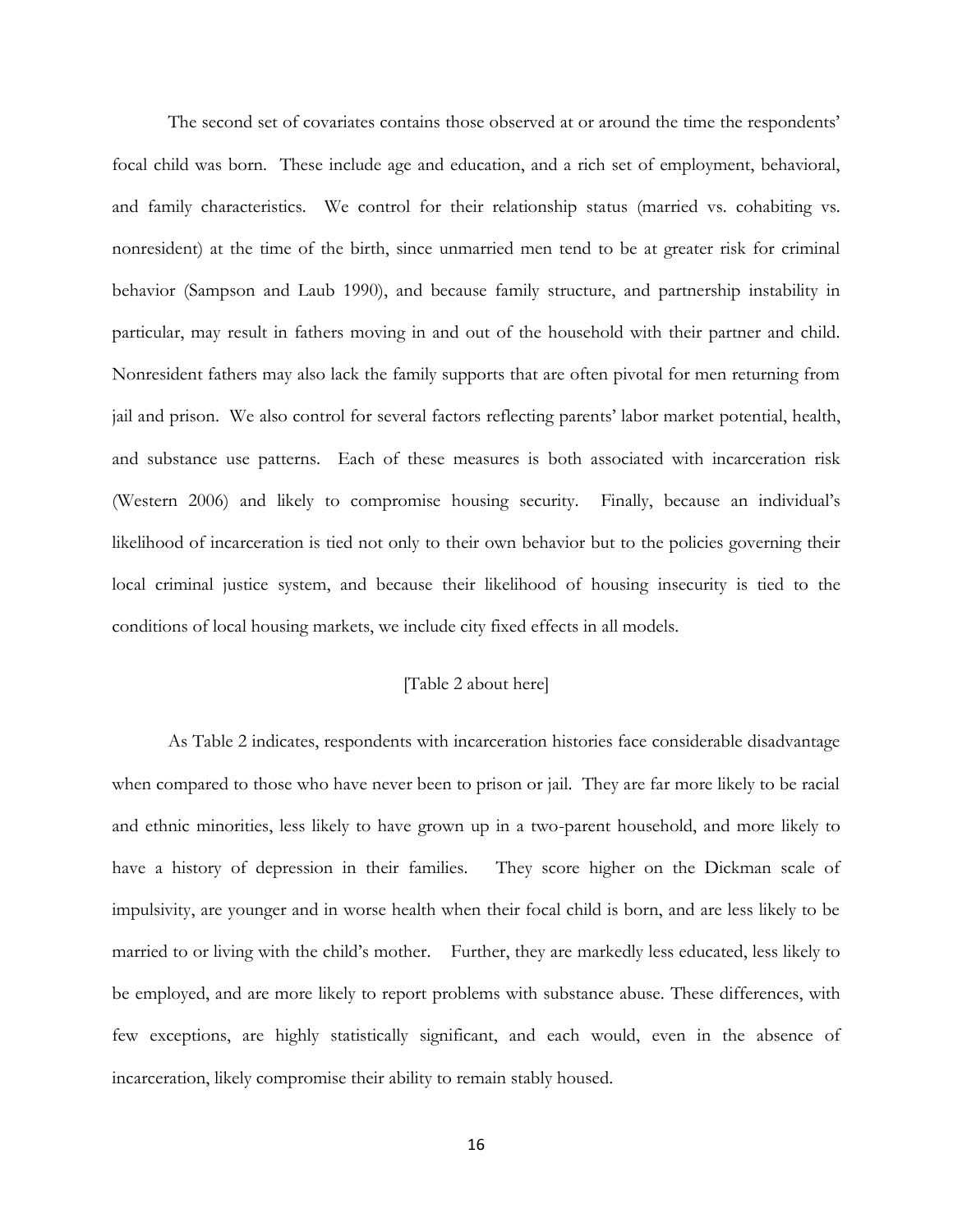While these covariates provide a detailed description of respondents' life circumstances at the time of their focal child's birth, these descriptors may not be entirely exogenous, and may be affected by earlier contact with the criminal justice system. Men enter our sample upon the birth of a child, but among those men who have been to jail or prison, their median reported age of first incarceration is 20, an average of six years before the focal child's birth. To the extent that earlier incarceration precludes men from fatherhood or education, or affects their relationship or other characteristics at the child's birth, models including these covariates may underestimate the true effect of having been to jail or prison. To better estimate incarceration's causal effects, net of exogenous life circumstances, we focus our analyses, detailed below, on incarceration spells that follow the first-year survey.

#### 2.3. Modeling Strategy

#### *2.3.1. Basic Estimation*

Table 1 shows significantly higher rates of housing insecurity among men with incarceration histories, and we assess the extent to which this relationship can be explained by demographic, socioeconomic, and behavioral conditions that influence the likelihood of both incarceration and instability. To do this, we estimate a series of logistic regression models, predicting whether respondents indicate experiencing any insecurity in the year leading up to the five-year survey with their lifetime incarceration history and the "early-life covariates" listed in Table 2, denoted here as **X***1* . We then replicate Model 1 for each of the individual housing instability items listed in Table 1.

$$
Logit (INSECUREs) = \beta_0 + \beta_1 LIFETIMEINC + \beta_2 X_t + \varepsilon
$$
 (1)

Model 1 estimates disparities in housing insecurity between men with and without histories of incarceration, and adjusts for several important correlates of both incarceration and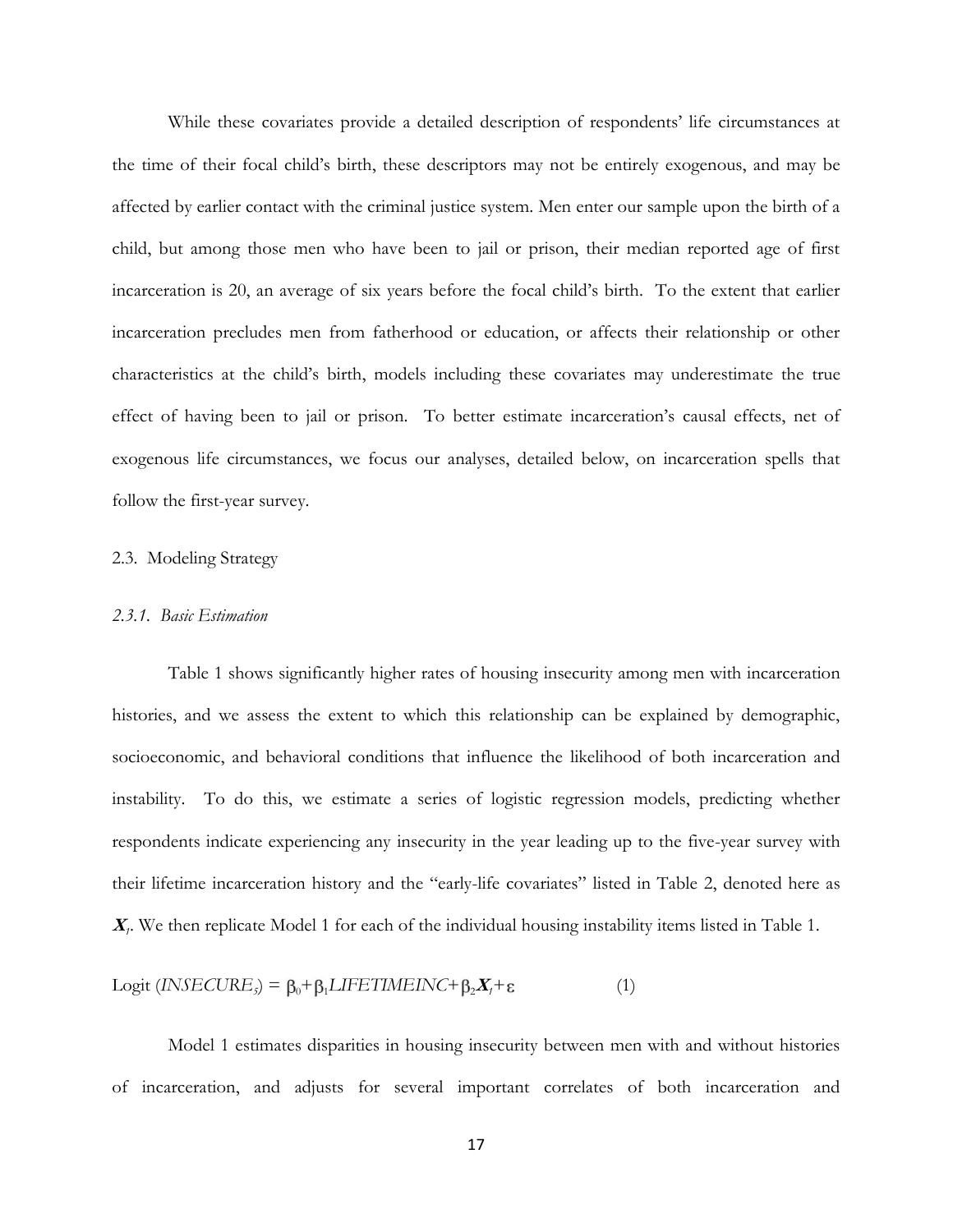socioeconomic disadvantage—however, the possibility remains that  $\beta_1$ , the estimated relationship between incarceration and housing insecurity, is biased by the omission of other factors that might be correlated with both lifetime incarceration and insecurity. We therefore estimate a second model that includes a second set of variables, **<sup>X</sup>***<sup>2</sup>* , measured at baseline and the one-year survey. These variables, the "contemporaneous covariates" in Table 2, are likely to be correlated with both incarceration and housing insecurity. In fact, these covariates (particularly factors such as employment or education) could themselves be influenced by early incarceration incidents (if, for example, an early incarceration affects later labor market prospects). To avoid bias resulting from this influence, we consider our lifetime incarceration variable in two stages: we define a variable *INC*<sup>15</sup> to indicate whether the respondent reports having been incarcerated between years 1 and 5, and a variable  $INC<sub>I</sub>$  to indicate whether the respondent reports having been incarcerated prior to year 1. Because  $INC<sub>1</sub>$  could be causally linked to the covariates in either direction, our focus in interpretation will be on *INC15*.

$$
Logit (INSECURE5) = \beta_0 + \beta_1 INC_{15} + \beta_2 INC_1 + \beta_3 X_1 + \beta_4 X_2 + \varepsilon(2)
$$

To further isolate the relationship between incarceration and housing insecurity, we examine the extent to which housing security changes following time spent in prison or jail. In Model 3 we predict men's likelihood of insecurity at year five based not only on their incarceration history and socioeconomic covariates, but also on their experience of housing insecurity at the one-year survey. In this model,  $\beta_1$  represents not the level difference in the likelihood of housing insecurity, but the extent to which the likelihood of insecurity changes for incarcerated men, beyond the change experienced by men not incarcerated. Where possible, the vector **INSECURE**<sub>I</sub> contains indicators of each type of insecurity presented in Table 1, measured at year 1. In cases where including each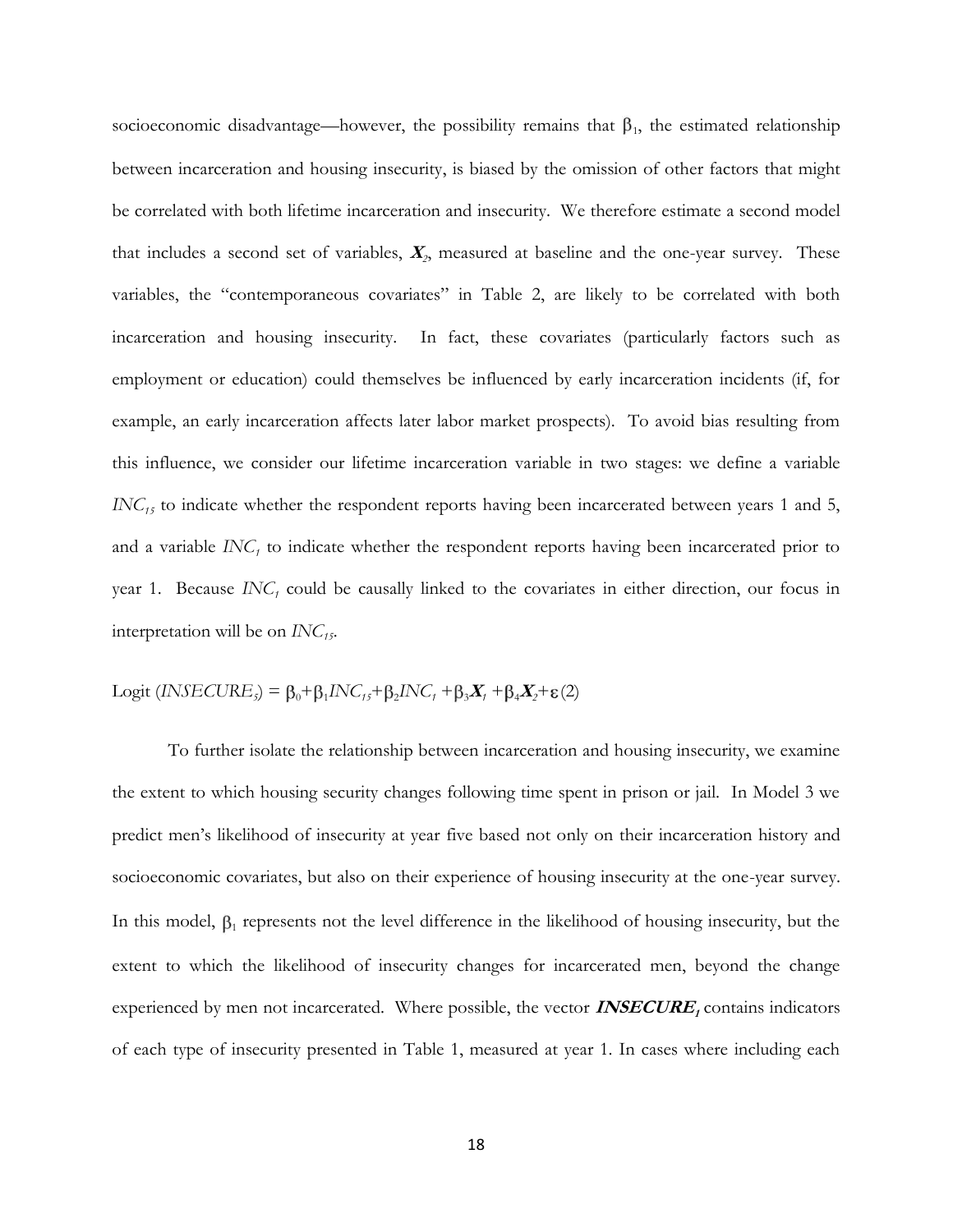aspect of insecurity prevented the model estimation from converging, **INSECURE**<sub>1</sub> contains a single indicator of whether the respondent experienced any of the six hardships.

$$
Logit (INSECURE5) = {}_{0} + {}_{1}INC_{15} + {}_{2}AVC_{1} + \beta {}_{3}X_{1} + {}_{3}NSECURE_{1} + {}_{(3)} \beta {}_{\beta} \beta
$$

#### *2.3.2. Income and Insecurity*

 After estimating an average relationship between incarceration and housing insecurity in Models 1 through 3, we next examine the extent to which this relationship is driven by a reduction in earnings, and the extent to which it is driven by other factors. The labor market challenges associated with incarceration are well established, and are likely to contribute to the inability of formerly incarcerated men to remain stably housed. In Model 4, we replicate the estimation of Model 3, but include an additional control for annual earnings at year five, after any incarceration has occurred. An insignificant  $\frac{1}{n}$  in this model would indicate that at equal earnings, men with and without incarceration histories have similar risks of insecurity, and suggest that income support might be the best mechanism for overcoming the housing instability associated with incarceration.

$$
Logit(\text{INSECURE}_{5}) = {}_{0} + {}_{1}INC_{15} + {}_{2}INC_{1} + {}_{3}N_{1} + {}_{4}N_{2} + {}_{5}P_{\text{NSECURE}_{1}} + {}_{5}EARN_{5} + {}_{(4)}P_{\text{N}}
$$
\n
$$
\uparrow
$$
\n
$$
\uparrow
$$
\n
$$
\uparrow
$$
\n
$$
\uparrow
$$

## *2.3.3. Incarceration and Public Housing*

In addition to examining the relationship between incarceration, housing, and earnings, we also test another potential link between incarceration and housing insecurity: the administrative and legal barriers facing ex-offenders. Specifically, in Model 5 we examine the "one-strike" policy governing criminal activity in public housing projects, and examine if incarceration is associated with greater instability for those men whose families were in public housing prior to his time in prison or jail. We define a binary variable *PH<sup>1</sup>* , which takes on a value of 1 for the 456 men who were either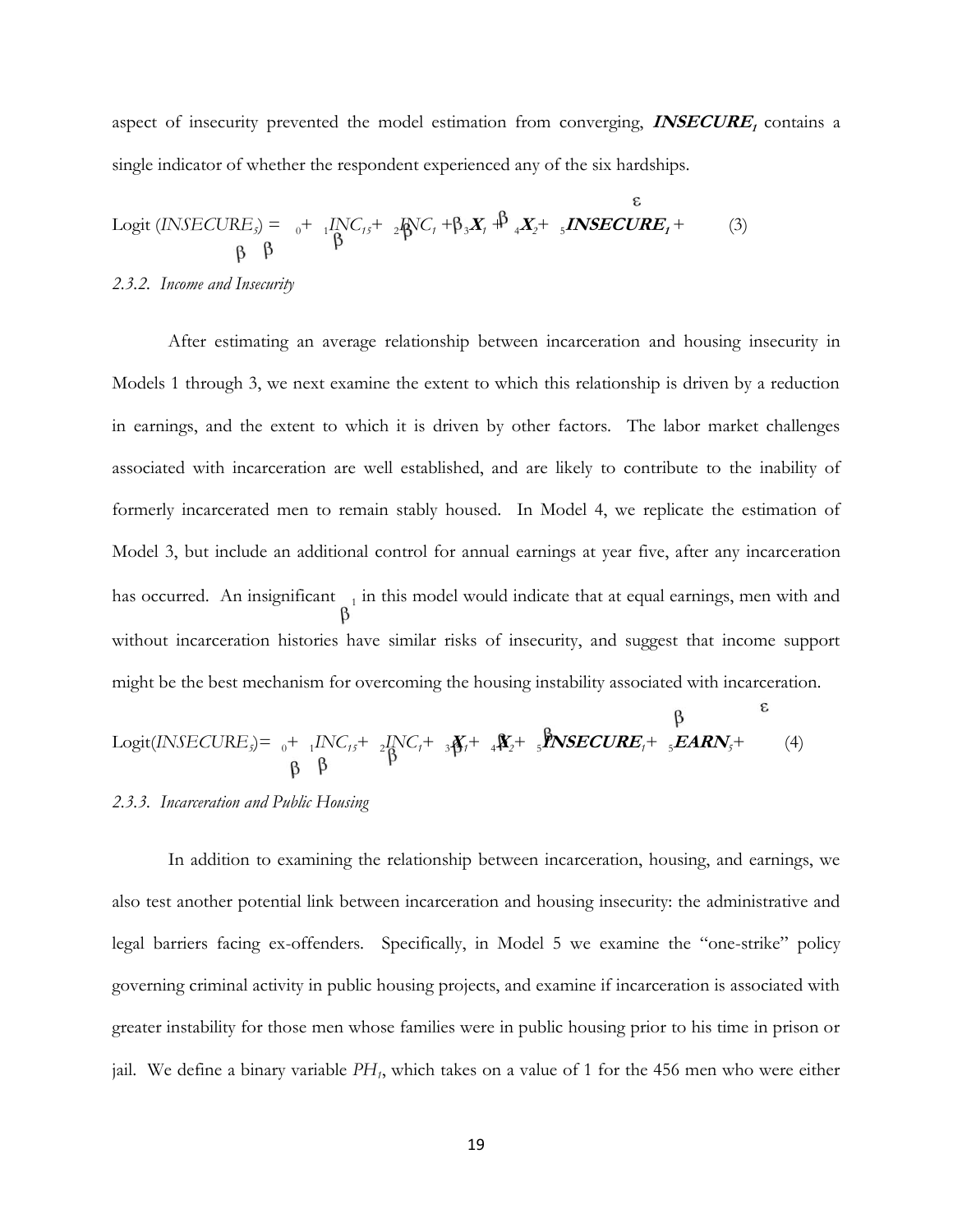living in public housing at year 1, or whose partners were living in public housing at that time (216 of the men in our analysis sample report living in public housing themselves, the other 240 had partners report living in public housing).

$$
Logit(\text{INSECURE}_5) = \beta_0 + \beta_1 \text{INC}_{15} + \beta_2 \text{INC}_{17} + \beta_3 \mathbf{X}_1 + \beta_4 \mathbf{X}_2 + \beta_5 \text{INSECURE}_1 + \beta_5 \text{PH}_1 + \beta_6 \text{INC}_{15} * \text{PH}_1 + \epsilon
$$
\n
$$
(5)
$$

In Model 5, the coefficient  $\beta_5$  represents the average increased (or reduced) likelihood of housing insecurity faced by men in public housing at year 1, and the coefficient  $\beta_6$  represents the increase (or reduction) in the relationship between incarceration and housing insecurity for men whose families were in public housing before their incarceration. A positive and significant  $\beta_6$  would suggest that incarceration presents a greater risk of insecurity for men in public housing, perhaps related to "onestrike" policies and related factors.

#### **3. Results and Discussion**

#### 3.1. Incarceration and Housing Insecurity

Table 1 suggests significantly higher rates of housing insecurity among men who have been incarcerated, and our regression models further support this relationship. Table 3 presents odds ratios indicating the increased odds of insecurity faced by incarcerated men, and associated with other socioeconomic conditions. As shown in column 1, men who have been incarcerated at some point in their lives face odds of insecurity that are nearly twice as high as those faced by men never incarcerated. In addition to this difference being statistically significant, it is of considerable magnitude; the gap in likelihood of insecurity is greater between the formerly and never incarcerated than it is between either blacks and whites, or Hispanics and whites.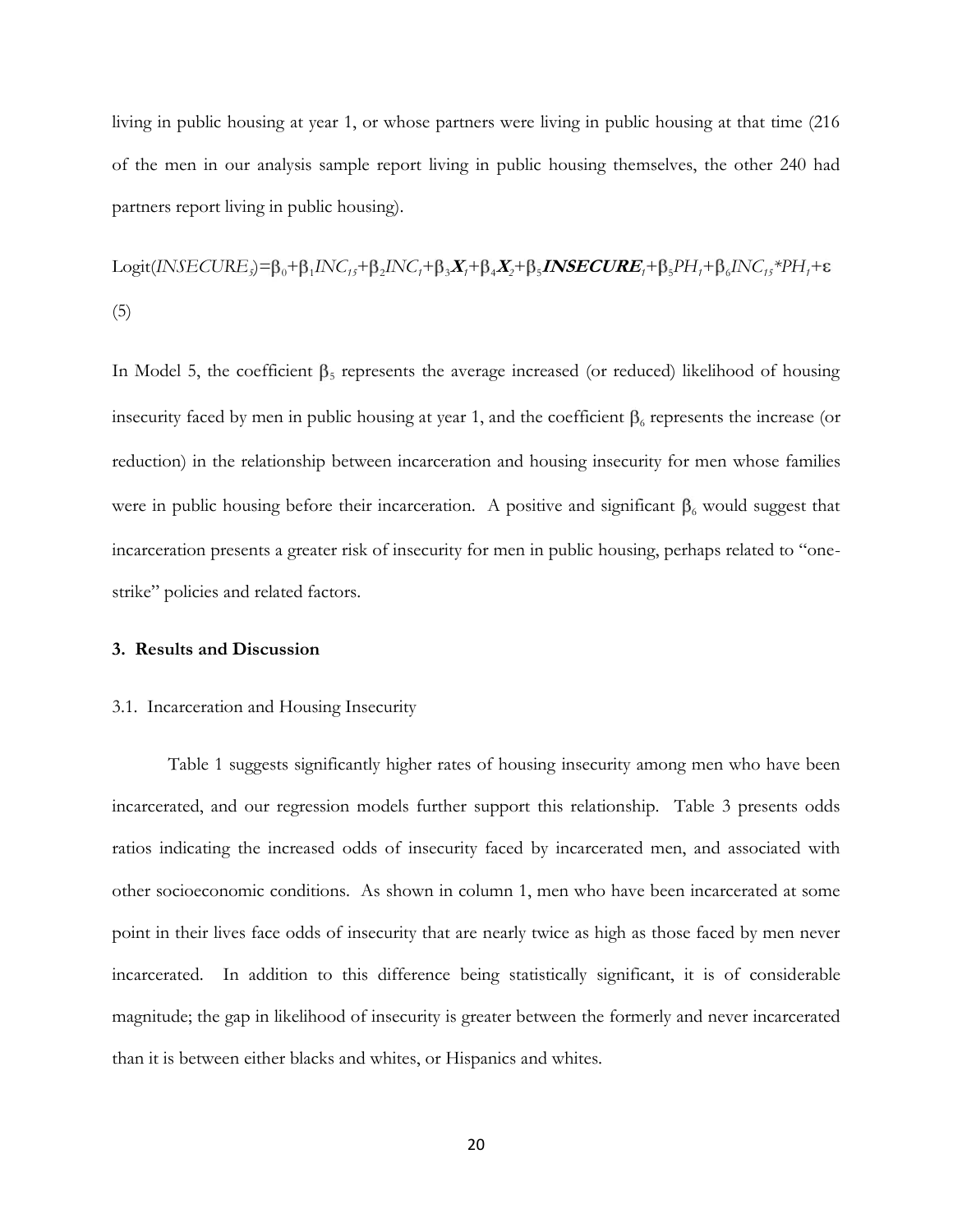Examining the individual components of insecurity, we see that formerly incarcerated men face increased odds of insecurity by any of the six measures listed above. Moreover, the increased risk that formerly incarcerated men face is highest for the most severe forms of instability – men with incarceration histories face more than three times the odds of past-year eviction, and of pastyear homelessness than do comparable men who have never been incarcerated. While it is possible that the increased odds of housing insecurity among formerly incarcerated men reflects unobserved heterogeneity, they face drastically increased odds of serious hardship, suggesting the need for improved re-entry assistance for those released from prison.

## [Table 3 about here]

Table 4 presents the estimates of Model 2, which further limits the influence of confounding factors in the incarceration-insecurity relationship. As the first column of Table 4 suggests, housing insecurity is significantly more prevalent among formerly incarcerated men, though the disparity is less pronounced when focusing on more recent incarceration, and controlling for pre-incarceration socioeconomic status. Maternal depression and impulsivity are also associated with increased risk of insecurity, while higher education (specifically, completing college) is associated with diminished risk. As in Table 3, the inclusion of city fixed effects does not significantly change the increased risk faced by formerly incarcerated men.

## [Table 4 about here]

Unlike in Table 3, however, Table 4 suggests that the relationship between incarceration and housing insecurity is not statistically significant across all outcome measures. The increased risk of a skipped mortgage payment faced by recently-incarcerated men is statistically insignificant, as is the increased risk of eviction. The odds of eviction are significantly higher among men incarcerated in the more distant past, as are the odds of living with others to save money. However, because the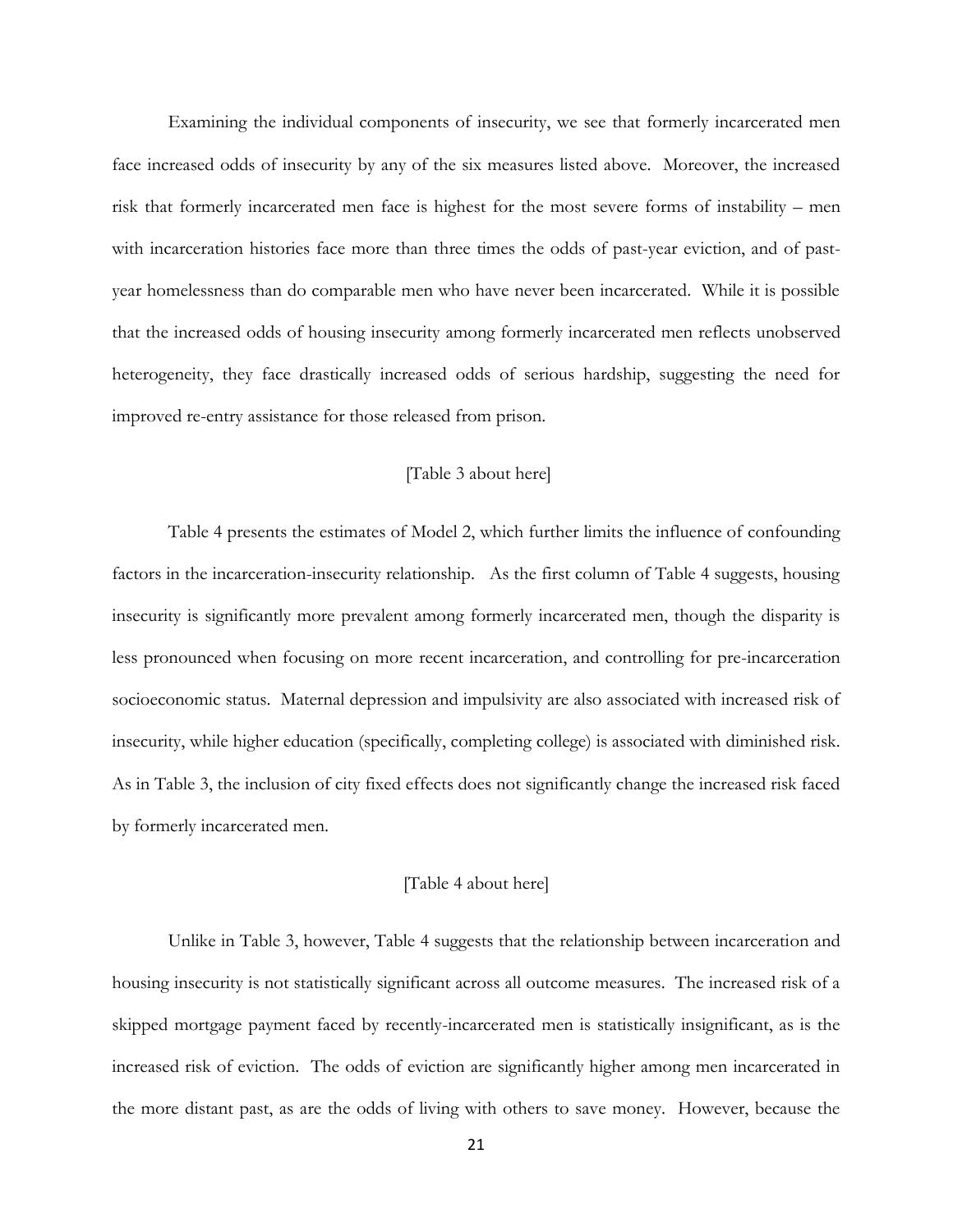respondents were not observed before these distal incarceration incidents, we cannot determine the extent to which this relationship is spurious, and driven by pre-incarceration disadvantage.

Table 5 presents estimates of the extent to which the odds of housing instability change following time spent in prison or jail. As shown, the odds of instability at year 5 tend to be significantly tied to men's experience of instability four years earlier. Men experiencing instability at year 1 are more likely to skip a rent or mortgage payment at year 5, while men who report skipping a rent or mortgage payment, or moving more than once per year, are significantly more likely to "double up" in later years, and move in with others to save money. Finally, the experience of housing insecurity at year 1 is significantly related to the odds of relying on others for rent expenses at year 5. Table 5 also suggests that incarceration has the potential to exacerbate housing insecurity even further. Men incarcerated between the first and fifth-year surveys are significantly more likely to experience frequent residential moves and to rely on others for their housing expenses, and are more than twice as likely to experience a spell of homelessness at the five-year survey. They also experience more than 20% greater odds of skipping a rent or mortgage payment, doubling up, and being evicted, though these differences are not statistically significant.

#### [Table 5 about here]

Tables 3 through 5 suggest that men returning from prison or jail face substantial hardships, above and beyond those faced by other men with low education and limited labor market histories. We stress that our statistical models, on their own, do not necessarily imply a causal relationship between incarceration and housing insecurity; however, the increased odds of housing insecurity among formerly incarcerated men suggests a need to improve re-entry conditions to mitigate the accompanying risks.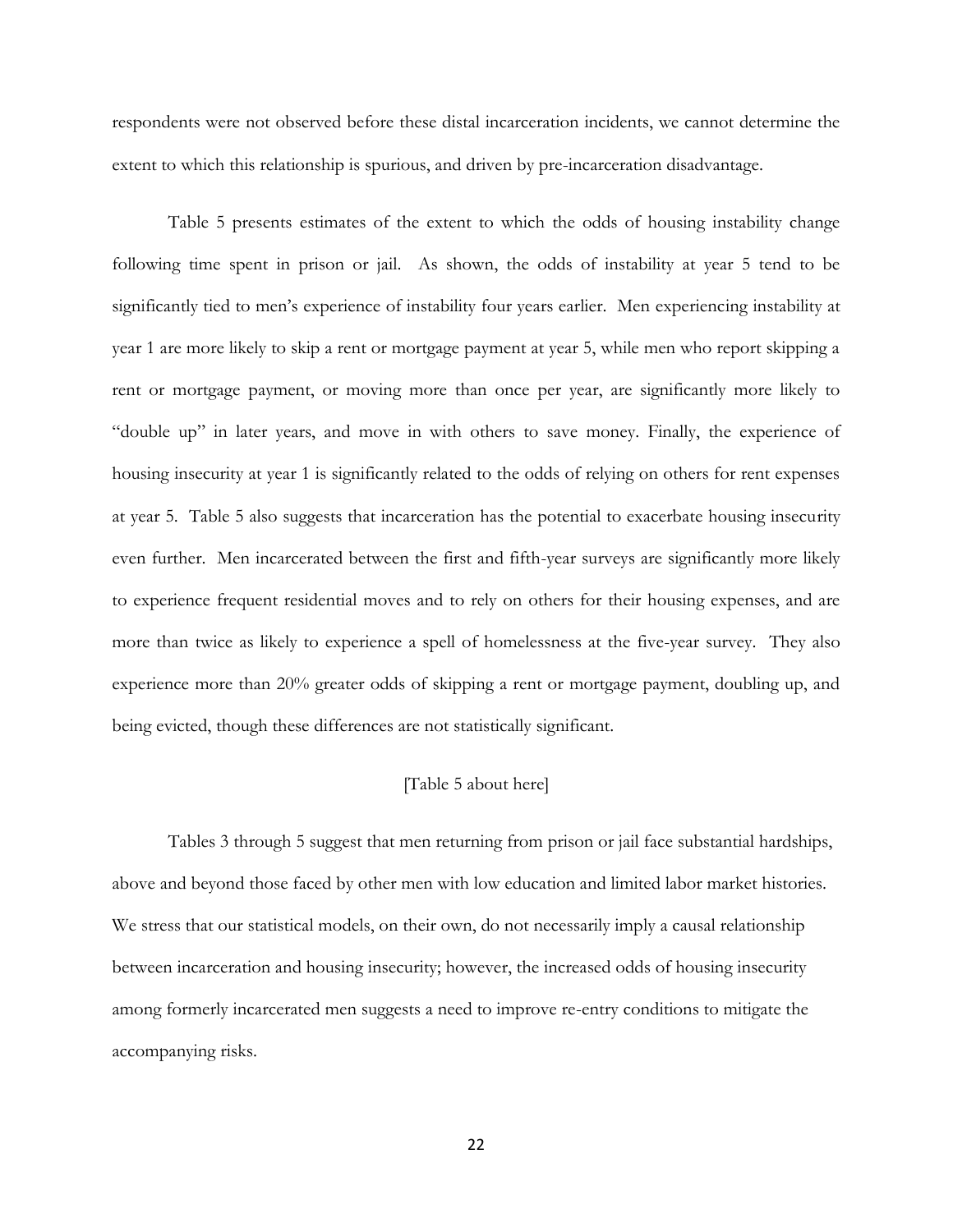#### 3.2. Incarceration and Earnings

Table 6 presents estimates from Model 4, which examines the link between incarceration and housing in the context of post-incarceration income. To the extent that the housing insecurity faced by formerly incarcerated men is tied to their limited earning potential, transitional jobs programs, and other initiatives to improve the labor market prospects of ex-prisoners, are likely to have the added benefit of improving their housing security. The findings in Table 6 indeed suggest a protective relationship between income and housing insecurity: men with greater annual earnings at year 5 are significantly less likely to skip a rent or mortgage payment, be evicted, rely on others for housing expenses, or experience housing instability by our aggregate measure. However, even at equal levels of income, men incarcerated between years 1 and 5 experienced considerably more housing insecurity in terms of residential turnover, eviction, or the combined measure. This marginal incarceration relationship, beyond the earnings mechanism, suggests that while income and employment supports have the potential to reduce the hardships associated with prison re-entry, housing circumstances might still warrant dedicated attention.

#### 3.3. Incarceration, Insecurity, and Public Housing

Table 7 further explores mechanisms through which an incarceration effect might compromise housing security by examining the implications of incarceration for public housing residents and their families. The first row of Table 7 suggests, that incarceration is associated with the risk of housing insecurity as measured by residential turnover, homelessness, and the aggregate measure. Given the inclusion of an interaction term in this estimation suggests hardships for the non-public housing population. The extent of insecurity among the public housing population is measured using both the "main effect" of incarceration and the interaction term. Among those men who lived, or had partners, in public housing at year 1, incarceration in subsequent years is

23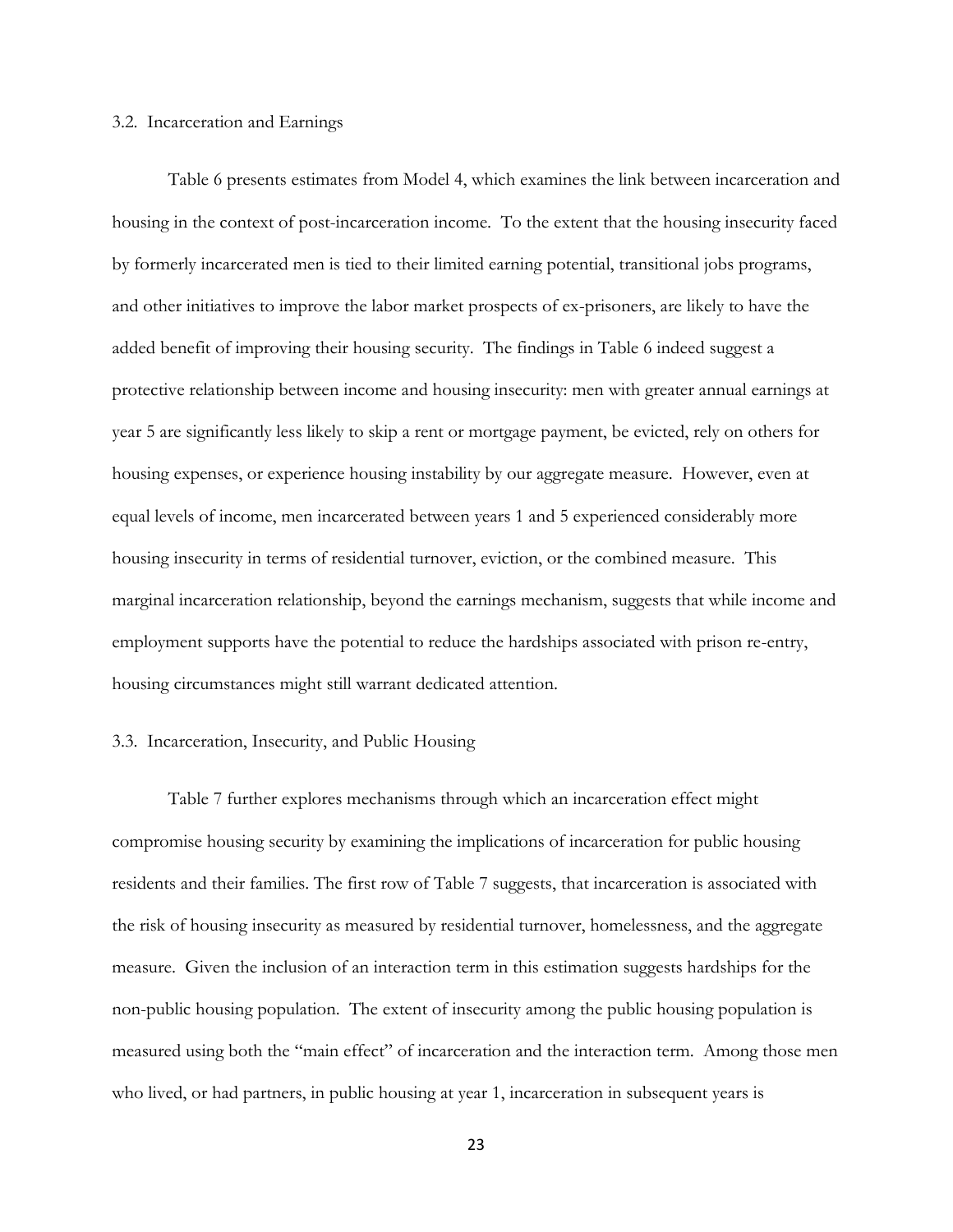significantly associated with an increased likelihood of skipping a rent or mortgage payment, an increased likelihood of eviction, and increased hardship by the aggregate measure.

Most notably, the relationship between incarceration and subsequent eviction is present only for men who were living, or had partners, in public housing prior to their incarceration. The increased risk associated with public housing suggests that Federal one-strike policies meet their stated goal of excluding criminally involved individuals from public housing residence. On the other hand, while several of the other hardships faced by men following time incarcerated are more severe among men with previous public housing ties, this relationship is not statistically significant.

## **4. Conclusions**

## 4.1. Summary of Findings

As shown in Table 1, and further demonstrated in the regression analyses that follow, housing insecurity is significantly more prevalent among men with histories of incarceration than those who have never been incarcerated. This relationship is robust to controls for a rich array of potential confounders, including, in some cases, pre-incarceration insecurity, and suggests that the housing circumstances of ex-prisoners are likely to be severely compromised upon re-entry. The increased insecurity associated with incarceration is particularly significant among some of the more serious dimensions: formerly incarcerated men face more than twice the odds of homelessness as men who have not been incarcerated. Likewise, they face nearly twice the odds of moving residences more than once per year, and of relying on others for their living expenses. On the other hand, the odds of skipping a mortgage or rent payment, the odds of "doubling up" to save money, and the odds of eviction, are not significantly higher among recently incarcerated men when other forms of social disadvantage are controlled for.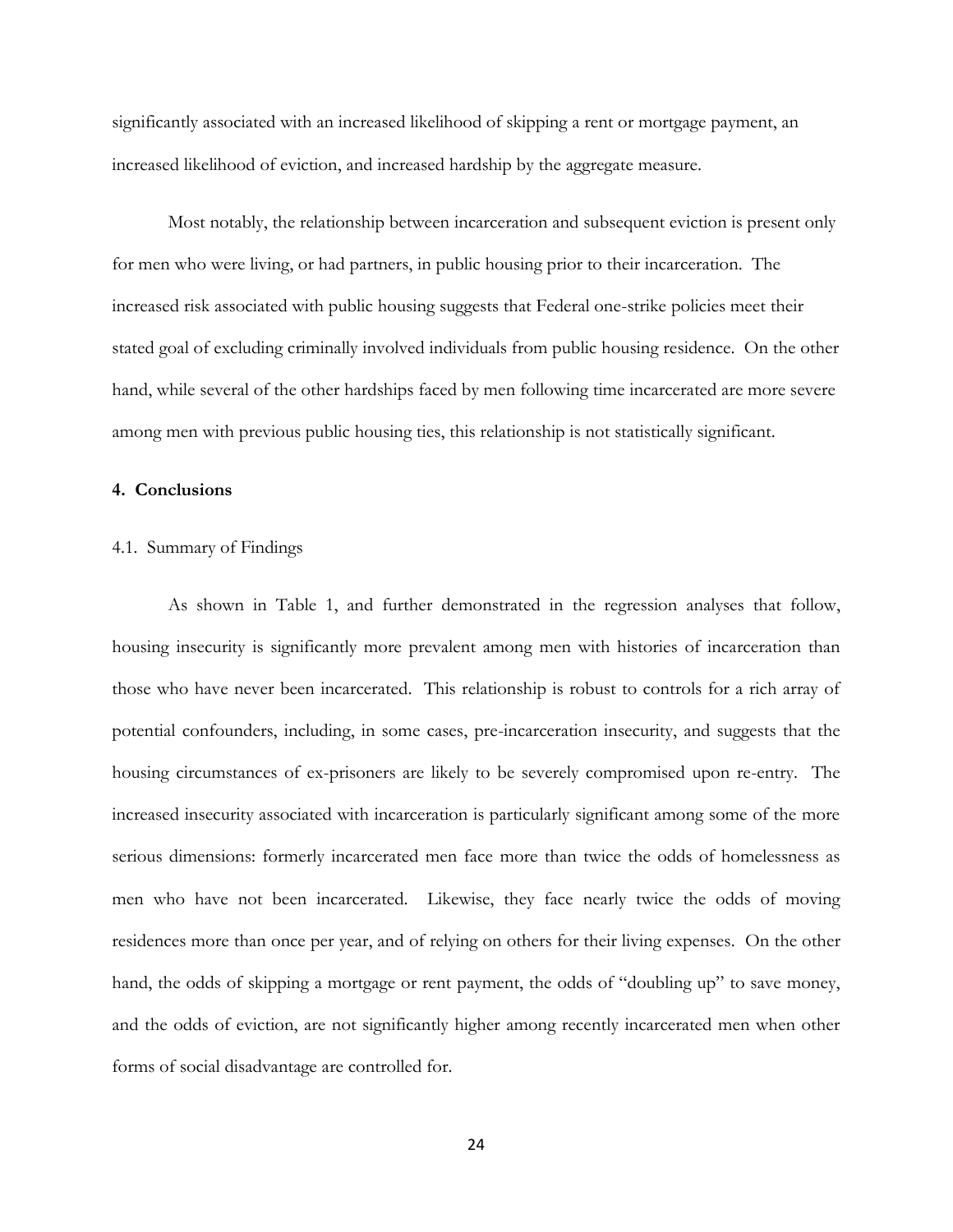We find that housing insecurity and its relationship with incarceration are closely tied to the limited labor market options available to ex-offenders, with post-incarceration earnings nearly universally associated with reduced housing insecurity. However, the tie between incarceration and housing is also related to factors beyond the labor market: even at equal levels of annual earnings, recently incarcerated men face significantly more residential turnover and are more likely to be evicted than their counterparts with no history of recent incarceration. In addition, we find that men living in public housing (or with romantic partners in public housing) before their incarceration are more likely to be evicted upon their return, suggesting that targeted housing policy may play a role in the instability facing ex-prisoners.

#### 4.2. Limitations and Directions for Future Research

While our analysis represents a major advance in the literature examining the nexus of incarceration and housing insecurity, much remains to be learned. The family focus of the Fragile Families study, and the non-incarcerated comparison sample that it provides, is an important strength of our data; however, the study's focus on parents rather than prisoners limits its generalizability. The vast majority of incarcerated men have children (Western 2006), but incarcerated men without children are likely to differ from incarcerated fathers on many dimensions. Our findings are unlikely to generalize to the approximately 30% of incarcerated men without children. In addition, while the Fragile Families Study is well-equipped to identify differences between men with and without histories of incarceration, the data are not able to distinguish jail incarcerations from prison incarcerations. (Metraux et al. 2007) suggest that patterns of homelessness among individuals released from prison differ substantially from patterns of homelessness among those released from jail. Further research and additional data are needed to identify the extent to which these differences exist in other dimensions of housing insecurity.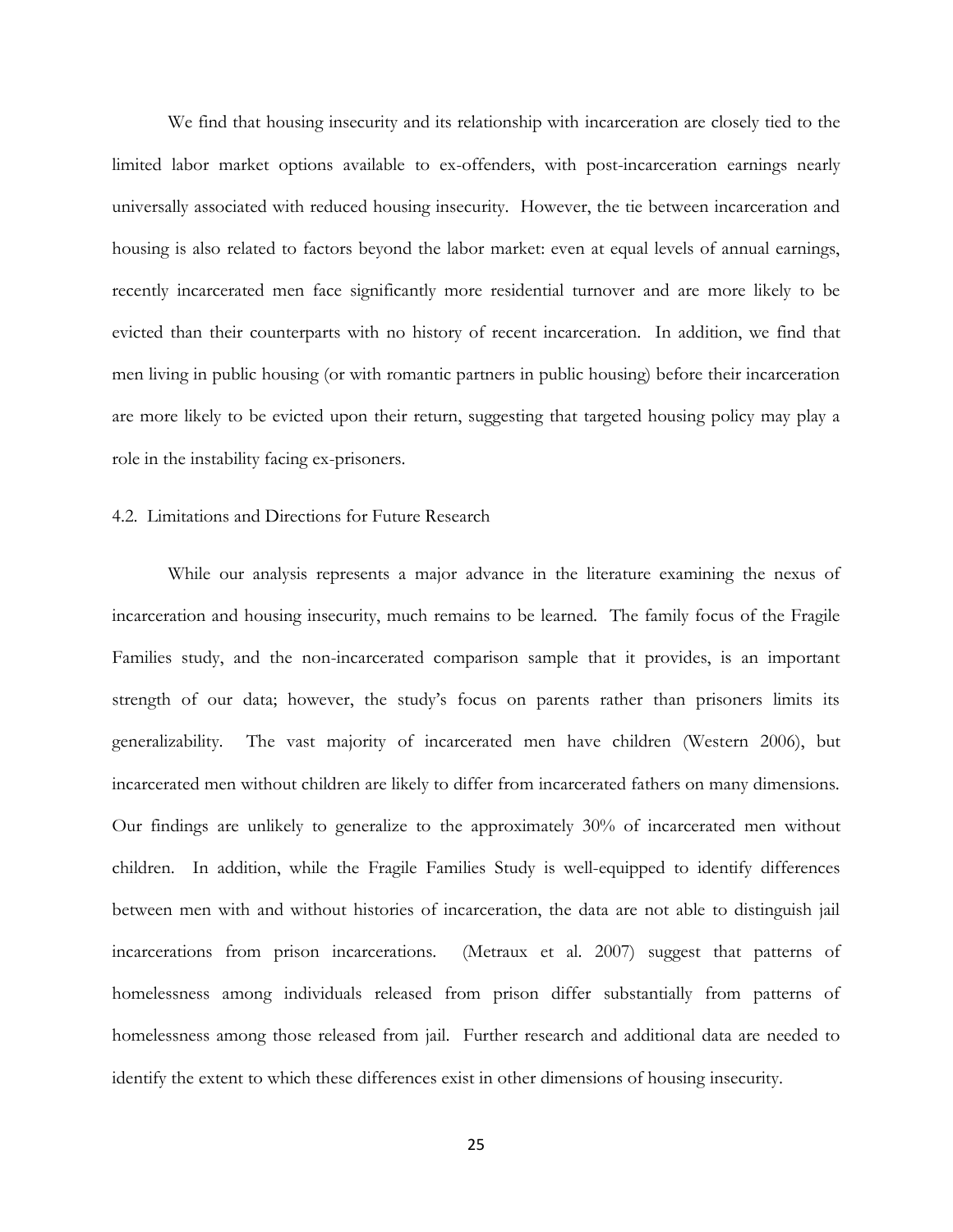Our analyses are also limited by the inherent difficulties in ascertaining causal relationships from observational data. While we find that men's odds of housing insecurity are significantly higher among the formerly incarcerated, these differences might be driven by unobserved heterogeneity between men with and without incarceration histories, rather than by a causal effect of incarceration. The diminished magnitude and significance of the incarceration-insecurity relationship in Model 2, which controls more completely for pre-incarceration disadvantage than does Model 1, suggests that other aspects of social disadvantage contribute to the relationship. Even including controls for pre-incarceration housing does not completely protect against a spurious relationship; if, for example, a job loss or other life shock between the first and fifth-year surveys contributes to both incarceration risk and housing insecurity, even the relationship measured in Model 3 will overstate incarceration's causal effect.

## 4.3. Policy Implications

Nontheless, our analyses to date reinforce the notion that men returning from prison and jail are a highly vulnerable population. Specifically, our findings suggest that ex-prisoners are at great risk of housing insecurity, and that this risk is tied, but not limited to, their challenges in securing stable employment. Our findings therefore suggest the need for policy solutions both within and beyond the labor market. Many programs have been suggested to try to raise the earnings of people entering the labor market after prison. Most prisons provide at least some education, job training, and work programs, and a recent round of evaluation results suggest that transitional jobs programs, immediately after prison release, are associated with higher earnings (Bloom 2006; Jacobs and Western 2007). Policy advocates have also suggested limiting disqualifications on licensed employment for ex-felons, and promoting incentives to hire ex-felons with tax incentives to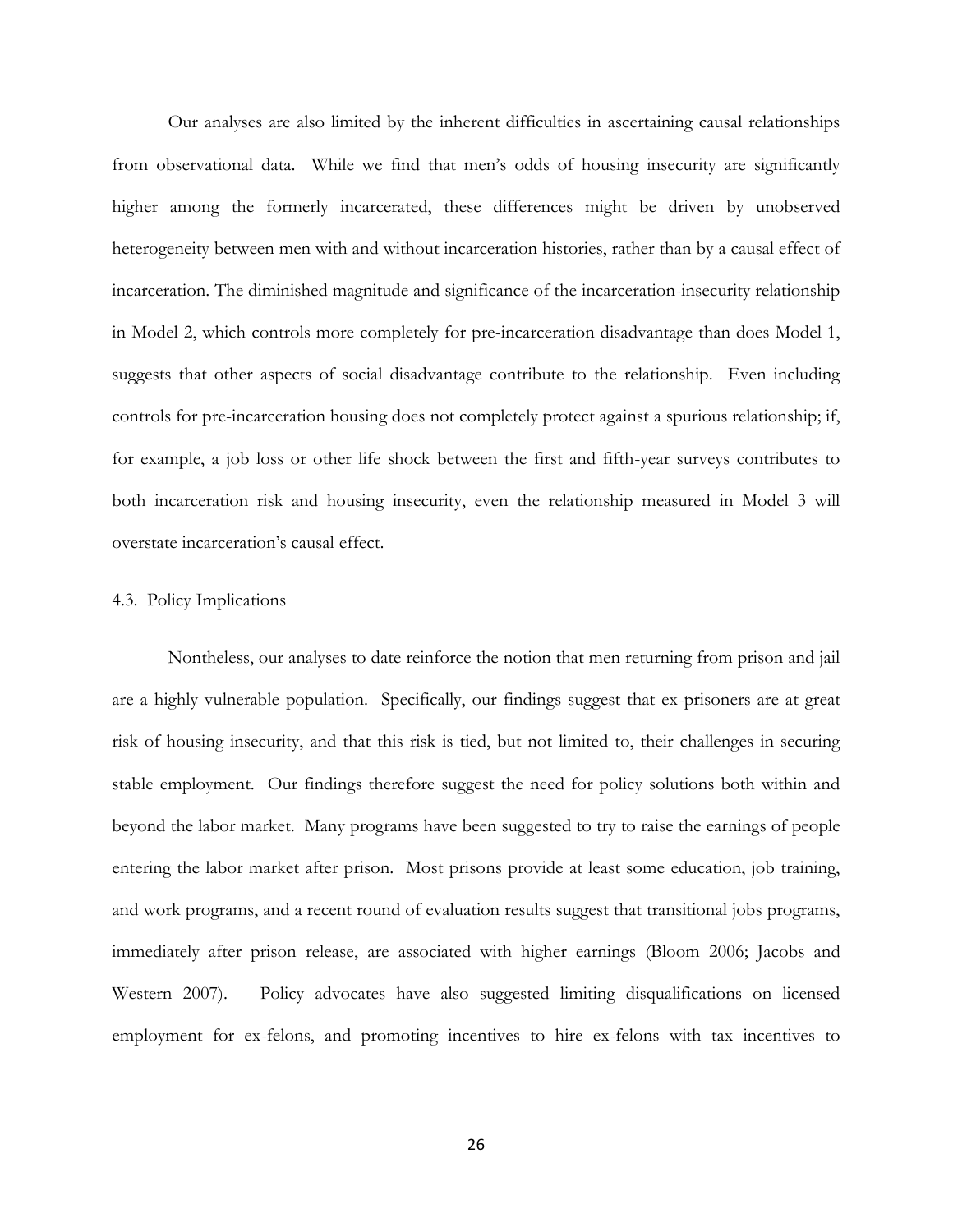employers. To the extent that these suggestions increase employment among ex-offenders, and improve their financial stability, they also stand to reduce their risk and extent of housing insecurity.

Barriers to affordable housing for men returning from prison can also be addressed directly, through modifications to the "one-strike" restrictions administratively barring ex-offenders from public housing. Although public housing authorities are already granted very wide discretion to consider the individual circumstances of applicant families, the complexity of and financial incentives to enforce (data on one-strike implementation is collected and tied to funding allocations for certain programs) "one strike policies" is likely simplified in implementation by instituting a *de facto* ban on individuals with an incarceration record. Given that public housing is a very scarce resource, one strike implementation guidelines suggest that reserving this benefit for "those who play by the rules‖ is consistent with a practice of evicting or pushing applicants with a criminal history to the back of a long queue (HUD 1997, p. 7-8). These policies, and the link between onestrike implementation and more general funding, must be comprehensively evaluated to balance the social costs of this restriction with the risk posed by potential public housing tenants, and the presumed public safety benefits associated with their exclusion.

Finally, the challenges facing individuals returning from prison must also be considered at earlier stages of the processing of criminal cases, both when sentencing decisions are made, and throughout the time that prisoners spend incarcerated. Housing instability and other consequences of time spent incarcerated must be considered, along with the need for incapacitation, drug treatment, and other rehabilitative needs, when determining appropriate treatment of convicted offenders.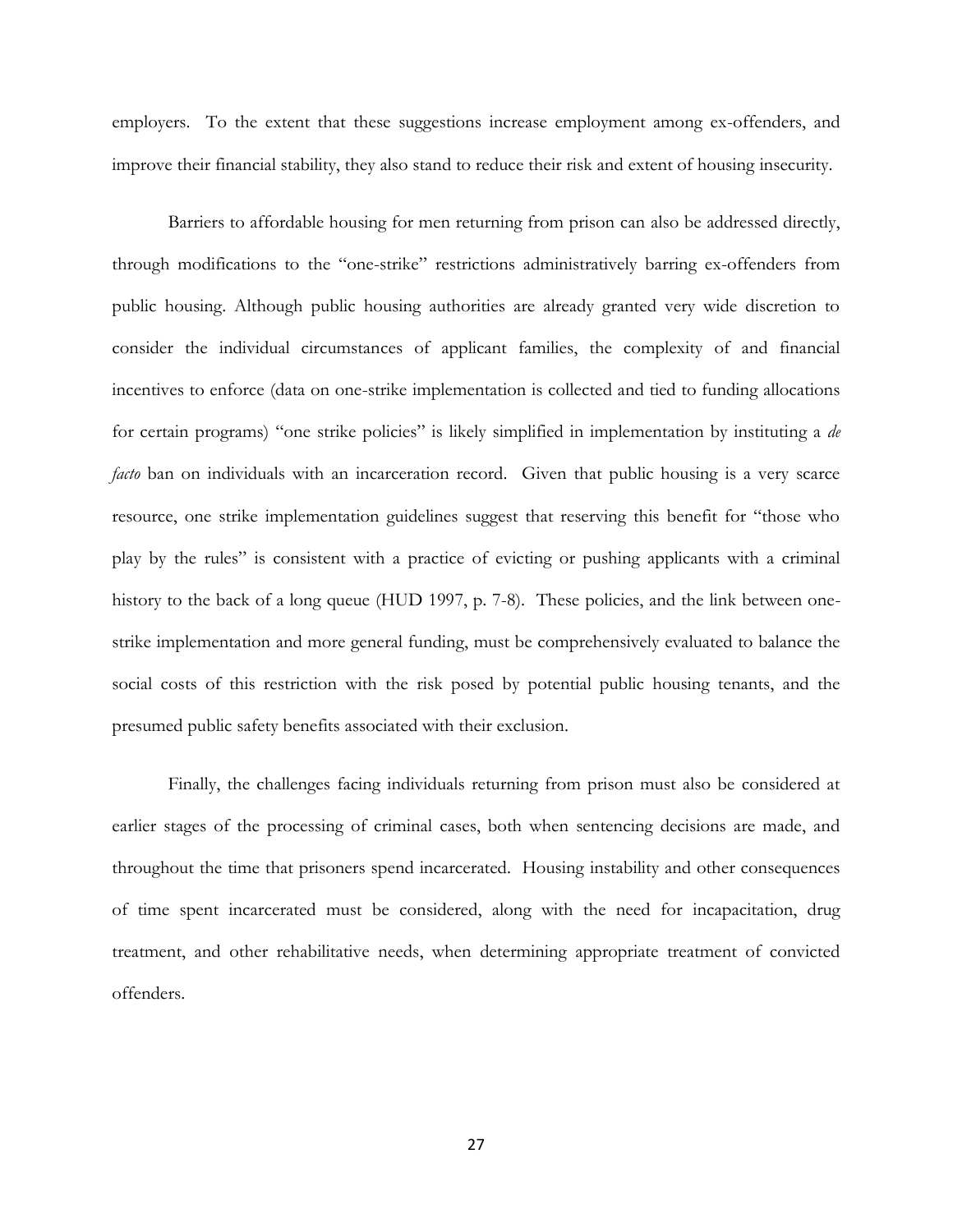|                                       |             |                      | Table 1. I attices Trousing Histability (Tear 9) by Hicarcelation Thistory |                          |
|---------------------------------------|-------------|----------------------|----------------------------------------------------------------------------|--------------------------|
|                                       | Full Sample | Ever<br>Incarcerated | Never<br>Incarcerated                                                      | Incarceration<br>History |
|                                       |             |                      |                                                                            | Unknown                  |
|                                       | $N=2,763$   | $N=1,052$            | $N=1,584$                                                                  | $N = 127$                |
| Any Instability                       | 21%         | 31%                  | 14%                                                                        | $22\%$                   |
| Skipped Mortgage                      | $11\%$      | 15%                  | $8\%$                                                                      | $11\%$                   |
| Moved in with others to save<br>money | $6\%$       | $11\%$               | $3\%$                                                                      | $4\%$                    |
| Moved more than once per<br>year      | $5\%$       | $8\%$                | $2\%$                                                                      | $8\%$                    |
| Lived with others, not paying<br>rent | $3\%$       | $5\%$                | $2\%$                                                                      | $2\%$                    |
| Lived in shelter                      | $2\%$       | $4\%$                | $1\%$                                                                      | $4\%$                    |
| Evicted                               | $2\%$       | $3\%$                | $1\%$                                                                      | $2\%$                    |

## Table 1: Fathers' Housing Instability (Year 5) by Incarceration History

Analysis sample includes respondents answering all instability questions at Year 5, excluding those incarcerated at Year 5. All differences between formerly incarcerated and never incarcerated are statistically significant at P<.001.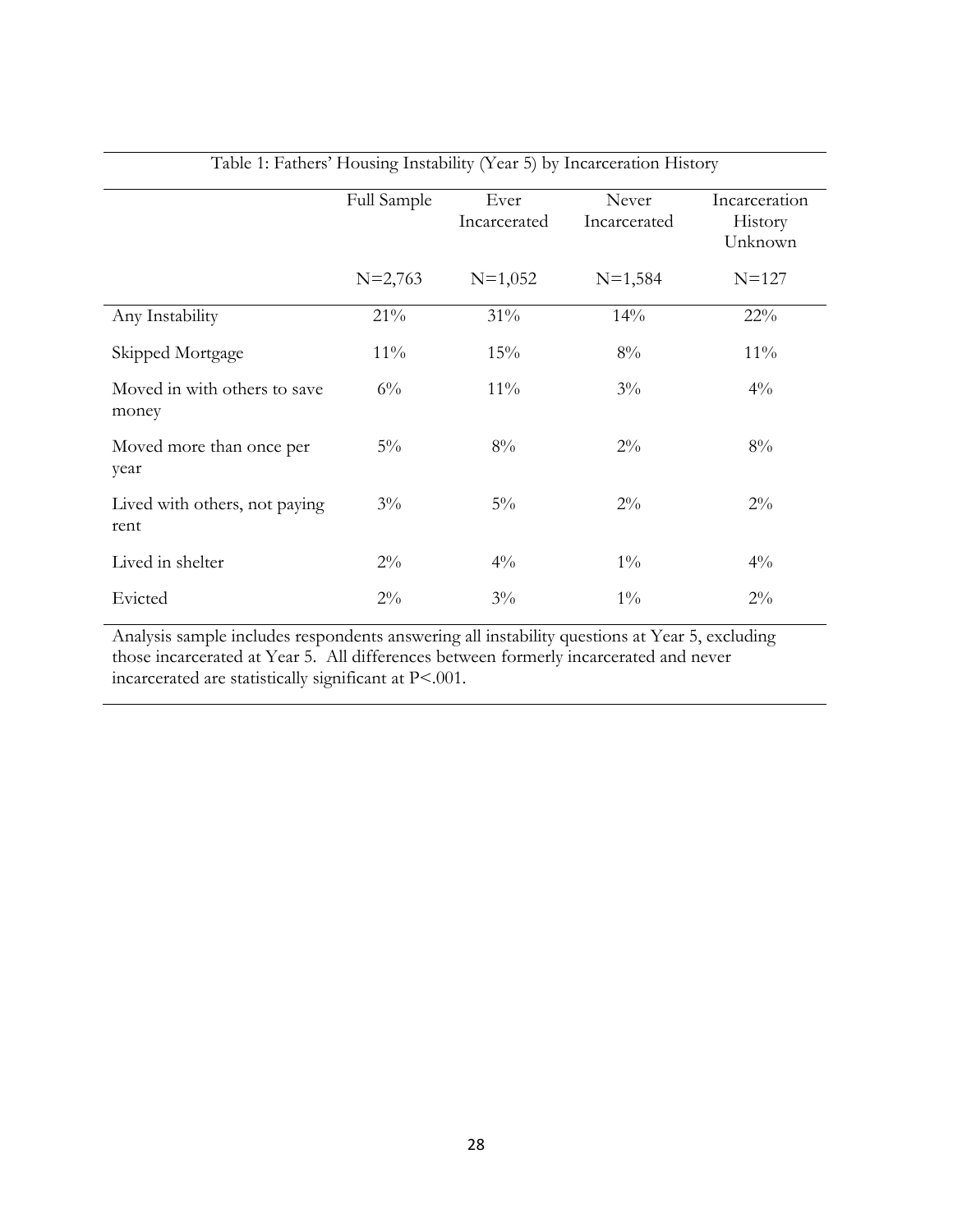|                                                                                                           | Full<br>Sample | Ever<br>Incarcerated | Never<br>Incarcerated | Incarceration<br>History<br>Unknown |
|-----------------------------------------------------------------------------------------------------------|----------------|----------------------|-----------------------|-------------------------------------|
| Early Life                                                                                                |                |                      |                       |                                     |
| White***                                                                                                  | $22\%$         | 13%                  | 29%                   | 13%                                 |
| Black***                                                                                                  | 47%            | 60%                  | 38%                   | 49%                                 |
| Hispanic**                                                                                                | 23%            | $20\%$               | 25%                   | 28%                                 |
| Other                                                                                                     | $7\%$          | $7\%$                | $7\%$                 | $9\%$                               |
| Foreign-Born***                                                                                           | 15%            | $6\%$                | 20%                   | 24%                                 |
| Lived with both parents at age 15***                                                                      | 44%            | $31\%$               | 53%                   | 36%                                 |
| Mother experienced depression***                                                                          | 24%            | $28\%$               | $22\%$                | 24%                                 |
| Cognitive Score (0=low, 15=high)***                                                                       | 6.64           | 6.37                 | 6.85                  | 6.12                                |
| Impulsivity (0=low, 6=high)***                                                                            | 0.94           | 1.28                 | 0.78                  | 1.08                                |
| Contemporaneous covariates                                                                                |                |                      |                       |                                     |
| Age at baseline***                                                                                        | 28.3           | 26.2                 | 29.3                  | 29.3                                |
| Married at baseline***                                                                                    | 31%            | $10\%$               | 45%                   | 32%                                 |
| Cohabiting at baseline***                                                                                 | 39%            | 47%                  | 35%                   | 37%                                 |
| Nonresident at baseline***                                                                                | 30%            | 44%                  | 20%                   | 31%                                 |
| Baseline education: <hs***< td=""><td>29%</td><td>41%</td><td><math>22\%</math></td><td>29%</td></hs***<> | 29%            | 41%                  | $22\%$                | 29%                                 |
| Baseline education: HS grad**                                                                             | 37%            | 40%                  | 34%                   | 43%                                 |
| Baseline education: Some college***                                                                       | 20%            | 16%                  | 23%                   | 14%                                 |
| Baseline education: College grad***                                                                       | 13%            | $2\%$                | $21\%$                | $9\%$                               |
| Employed at baseline***                                                                                   | 85%            | 76%                  | 90%                   | 88%                                 |
| Substance abuse at baseline***                                                                            | 10%            | 17%                  | $5\%$                 | $8\%$                               |
| Father in good health at baseline***                                                                      | 73%            | 68%                  | 75%                   | 76%                                 |

# Table 2: Demographic and Socioeconomic Characteristics by Incarceration History

\*\*\*P $\leq$  001, \*\*P $\leq$  01, \*P $\leq$  05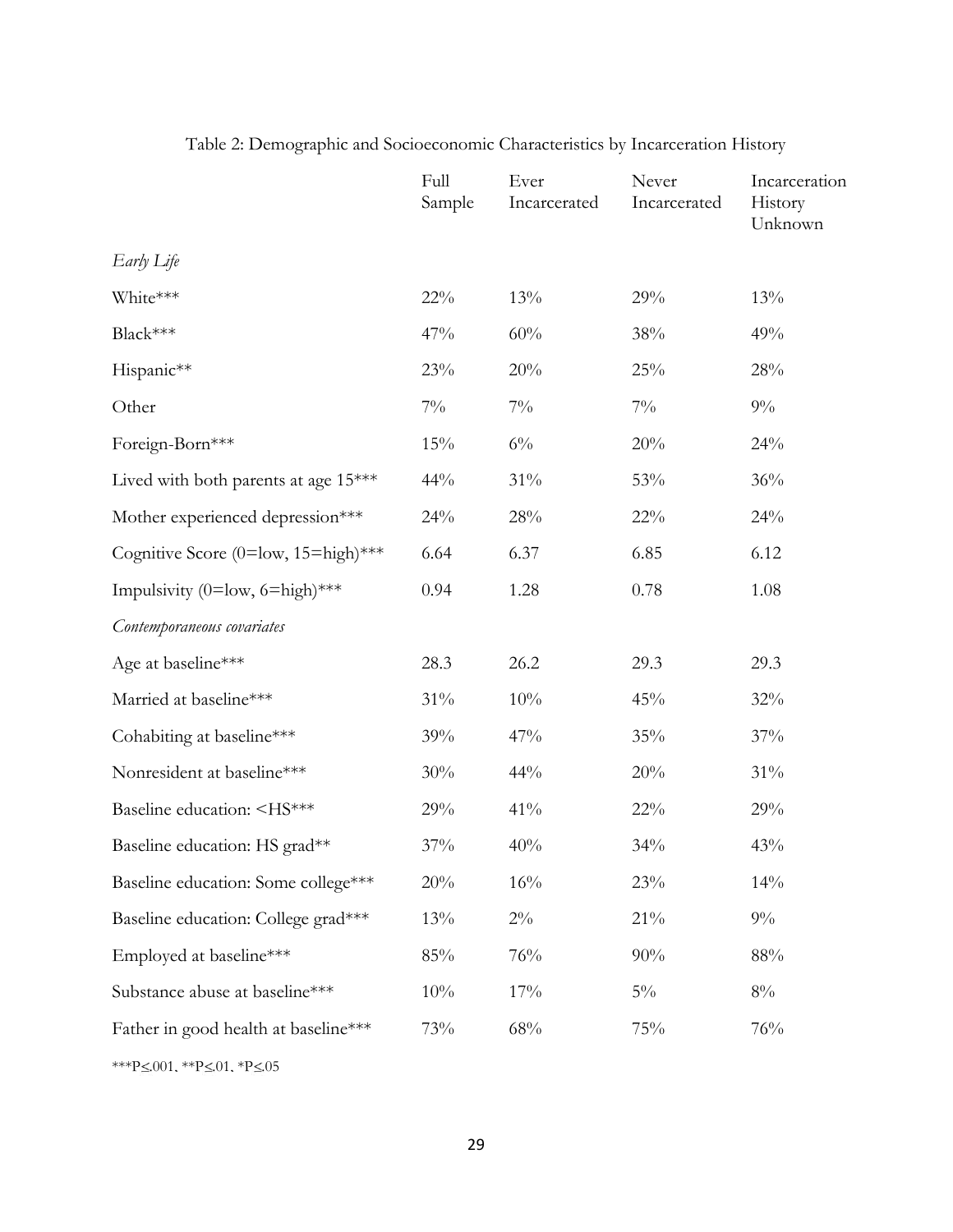|                                 |                     | Table 3: Housing insecurity at year 5, by lifetime incarceration history and demographic and socioeconomic covariates |                   |                         |                                        |                                                                     |                |
|---------------------------------|---------------------|-----------------------------------------------------------------------------------------------------------------------|-------------------|-------------------------|----------------------------------------|---------------------------------------------------------------------|----------------|
|                                 | (1)                 | (2)                                                                                                                   | (3)               | (4)                     | (5)                                    | (6)                                                                 | (7)            |
| <b>VARIABLE</b>                 | Any Insecurity      | Skipped Mortgage<br>or Rent Payment                                                                                   | "Doubled Up"      | Moved $>1x$ per<br>year | Lived with others,<br>did not pay rent | Lived in shelter or<br>other place not<br>intended for<br>residence | Evicted        |
|                                 | Odds Ratio, SE      | Odds Ratio, SE                                                                                                        | Odds Ratio, SE    | Odds Ratio, SE          | Odds Ratio, SE                         | Odds Ratio, SE                                                      | Odds Ratio     |
| Lifetime Incarceration          | 1.93 $[0.111]$ ***  | 1.42 $[0.143]*$                                                                                                       | $2.17$ [0.192]*** | 2.56 [0.239]***         | 1.85 [0.249]*                          | 3.99 [0.386]***                                                     | 3.21 [0.408]   |
| Black                           | 1.60 $[0.152]^{**}$ | 1.46 [0.195]                                                                                                          | 1.94 $[0.267]*$   | 1.13 $[0.270]$          | $1.72$ [0.365]                         | 2.29 [0.463]                                                        | 1.73 [0.611]   |
| Hispanic                        | $1.63$ [0.193]*     | $1.54$ [0.250]                                                                                                        | $1.52$ [0.337]    | $1.27$ [0.363]          | 1.19 [0.471]                           | 1.81 [0.578]                                                        | 1.34 [0.668]   |
| Other                           | 1.40 [0.242]        | $1.05$ [0.338]                                                                                                        | 2.10 [0.386]      | $1.38$ [0.418]          | 1.28 [0.568]                           | $1.29$ [0.757]                                                      | 1.17 [0.867    |
| Foreign born                    | $0.74$ [0.190]      | $0.83$ [0.242]                                                                                                        | $0.38$ [0.466]*   | $0.89$ [0.349]          | $0.87$ [0.488]                         | $0.52$ [0.560]                                                      | 1.24 [0.493]   |
| Cognitive Ability               | $0.99$ [0.020]      | $0.97$ [0.026]                                                                                                        | $1.04$ [0.033]    | 1.01 [0.038]            | $1.01$ [0.037]                         | 1.08 [0.049]                                                        | $0.97$ [0.072] |
| Grew up with both parents?      | $0.81$ [0.108]*     | $0.63$ [0.143]**                                                                                                      | $0.77$ [0.188]    | $1.00$ [0.205]          | 1.36 [0.235]                           | $1.18$ [0.283]                                                      | $0.47$ [0.359] |
| Maternal history of depression? | $1.32$ [0.115]*     | 1.53 $[0.140]$ **                                                                                                     | $1.65$ [0.181]**  | $2.15$ [0.201]***       | $0.63$ [0.315]                         | 2.82 $[0.267]***$                                                   | 1.72 [0.322]   |
| Impulsivity                     | $.32$ [0.064]***    | $1.24$ [0.083]**                                                                                                      | 1.36 $[0.106]$ ** | 1.42 $[0.127]**$        | 1.32 $[0.137]*$                        | $1.55$ [0.187]*                                                     | $0.79$ [0.247] |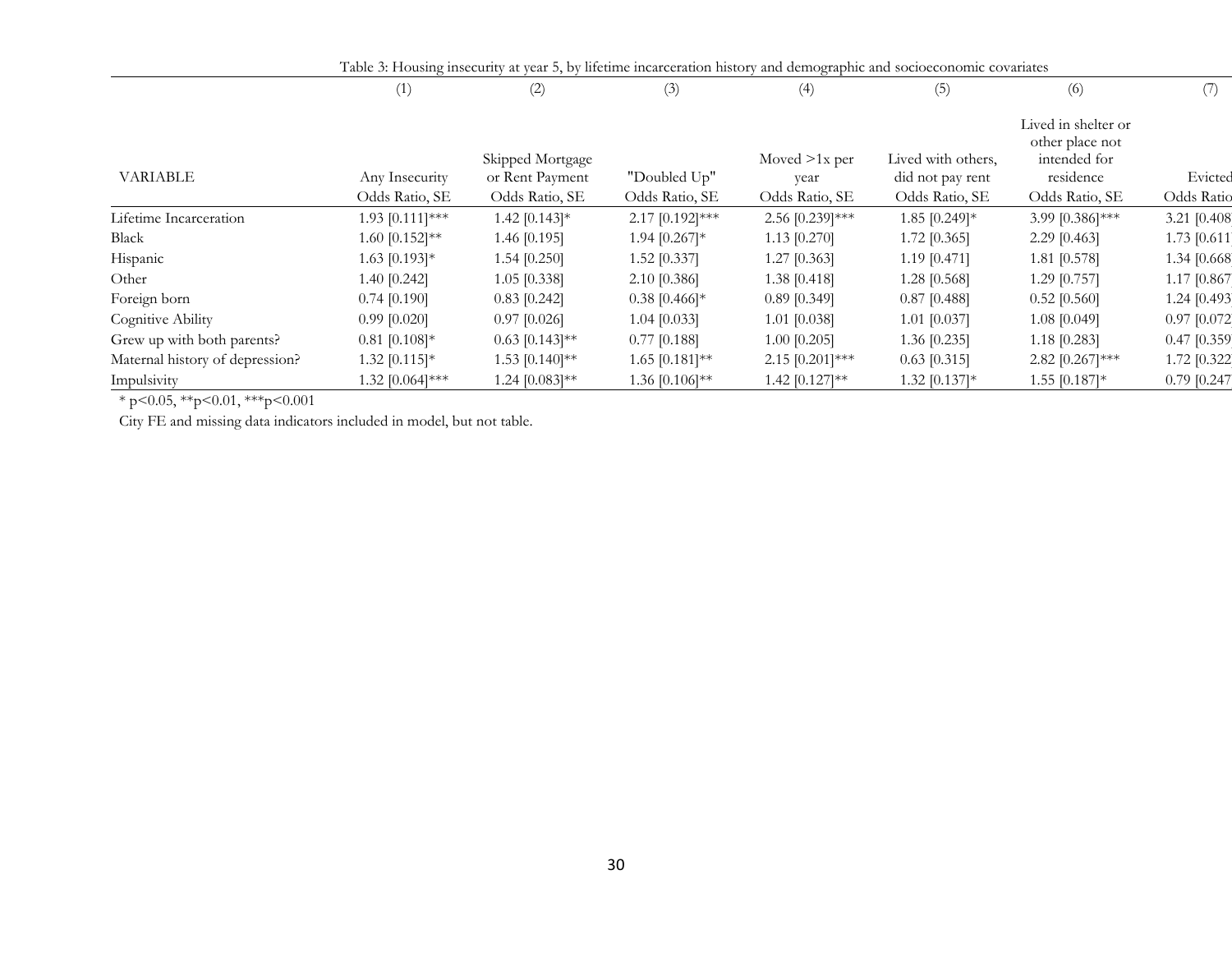|                                                                                                                                                                                                                                                                        | Table 4: Housing insecurity at year 5, by incarceration history (Y1-Y5) and demographic and socioeconomic covariates |                                     |                    |                         |                                        |                                                                     |               |
|------------------------------------------------------------------------------------------------------------------------------------------------------------------------------------------------------------------------------------------------------------------------|----------------------------------------------------------------------------------------------------------------------|-------------------------------------|--------------------|-------------------------|----------------------------------------|---------------------------------------------------------------------|---------------|
|                                                                                                                                                                                                                                                                        | (1)                                                                                                                  | (2)                                 | (3)                | (4)                     | (5)                                    | (6)                                                                 | (7)           |
| <b>VARIABLE</b>                                                                                                                                                                                                                                                        | Any Insecurity                                                                                                       | Skipped Mortgage<br>or Rent Payment | "Doubled Up"       | Moved $>1x$ per<br>year | Lived with others.<br>did not pay rent | Lived in shelter<br>or other place<br>not intended for<br>residence | Evicted       |
|                                                                                                                                                                                                                                                                        | Odds Ratio, SE                                                                                                       | Odds Ratio, SE                      | Odds Ratio, SE     | Odds Ratio, SE          | Odds Ratio, SE                         | Odds Ratio, SE                                                      | Odds Ratio    |
| Incarceration (Y1-Y5)                                                                                                                                                                                                                                                  | 1.69 [0.129]***                                                                                                      | 1.24 [0.168]                        | 1.48 $[0.198]$ *   | 1.99 $[0.230]$ **       | 1.86 $[0.273]*$                        | 2.81 $[0.349]$ **                                                   | 1.79 [0.422   |
| Incarceration (before Y1)                                                                                                                                                                                                                                              | 1.22 [0.122]                                                                                                         | 1.20 $[0.162]$                      | 1.64 $[0.194]$ *   | $0.95$ [0.241]          | $1.21$ [0.258]                         | $0.95$ [0.335]                                                      | 2.08 [0.400   |
| Black                                                                                                                                                                                                                                                                  | 1.41 $[0.164]*$                                                                                                      | 1.40 [0.211]                        | $1.60$ [0.282]     | 1.20 [0.287]            | $1.13$ [0.409]                         | 1.87 [0.496]                                                        | 1.68 [0.663   |
| Hispanic                                                                                                                                                                                                                                                               | $1.33$ [0.200]                                                                                                       | 1.39 [0.257]                        | $1.19$ [0.352]     | $1.16$ [0.385]          | $0.71$ [0.472]                         | 1.61 $[0.606]$                                                      | 1.36 [0.720   |
| Other                                                                                                                                                                                                                                                                  | $1.23$ [0.246]                                                                                                       | $0.98$ [0.333]                      | 1.75 [0.409]       | 1.33 $[0.430]$          | $0.83$ [0.592]                         | 1.19 [0.767]                                                        | 1.10 [0.883   |
| Foreign born                                                                                                                                                                                                                                                           | $0.80$ [0.197]                                                                                                       | $0.85$ [0.249]                      | $0.42$ [0.484]     | $0.81$ [0.383]          | $1.14$ [0.522]                         | $0.50$ [0.553]                                                      | 1.32 [0.505   |
| Age (at baseline)                                                                                                                                                                                                                                                      | $0.99$ [0.008]                                                                                                       | 1.00 [0.009]                        | $0.98$ [0.013]     | $0.97$ [0.015]*         | $0.95$ [0.026]*                        | 1.00 [0.019]                                                        | $1.01$ [0.018 |
| Cognitive Ability                                                                                                                                                                                                                                                      | $1.00$ [0.021]                                                                                                       | $0.98$ [0.027]                      | 1.06 [0.034]       | $1.02$ [0.040]          | $1.01$ [0.040]                         | 1.10 [0.052]                                                        | 0.98 [0.072   |
| Grew up with both parents                                                                                                                                                                                                                                              | $0.94$ [0.113]                                                                                                       | $0.65$ [0.149]**                    | $0.96$ [0.195]     | 1.20 [0.217]            | 2.28 $[0.265]^{**}$                    | 1.18 [0.309]                                                        | 0.49 [0.362   |
| Maternal history of depression                                                                                                                                                                                                                                         | $1.27$ [0.118]*                                                                                                      | $1.47$ [0.143]**                    | 1.56 $[0.185]*$    | $2.03$ [0.207]***       | $0.61$ [0.323]                         | 2.79 [0.277]***                                                     | 1.72 [0.320   |
| Impulsivity                                                                                                                                                                                                                                                            | 1.23 $[0.066]$ **                                                                                                    | 1.22 $[0.085]*$                     | 1.23 [0.109]       | $1.31$ [0.131]*         | $1.14$ [0.138]                         | 1.53 [0.199]*                                                       | $0.69$ [0.241 |
| Cohabiting at baseline                                                                                                                                                                                                                                                 | $1.25$ [0.145]                                                                                                       | $1.13$ [0.183]                      | 1.23 [0.278]       | $1.25$ [0.310]          | 1.17 [0.364]                           | 1.32 [0.500]                                                        | 1.30 [0.489   |
| Nonresident at baseline                                                                                                                                                                                                                                                | $1.04$ [0.165]                                                                                                       | $0.79$ [0.208]                      | 1.16 $[0.305]$     | $1.01$ [0.341]          | 1.74 [0.410]                           | 1.65 [0.532]                                                        | 1.62 [0.554   |
| Baseline education: <hs< td=""><td><math>0.99</math> [0.124]</td><td><math>0.95</math> [0.160]</td><td><math>1.00</math> [0.196]</td><td><math>1.67</math> [0.223]*</td><td><math>0.78</math> [0.267]</td><td><math>0.95</math> [0.324]</td><td>2.04 [0.403</td></hs<> | $0.99$ [0.124]                                                                                                       | $0.95$ [0.160]                      | $1.00$ [0.196]     | $1.67$ [0.223]*         | $0.78$ [0.267]                         | $0.95$ [0.324]                                                      | 2.04 [0.403   |
| Baseline education: some college                                                                                                                                                                                                                                       | $1.04$ [0.138]                                                                                                       | 1.25 $[0.170]$                      | 0.69[0.255]        | $1.00$ [0.299]          | $0.84$ [0.337]                         | $0.81$ [0.375]                                                      | 1.39 [0.516   |
| Baseline education: college grad                                                                                                                                                                                                                                       | $0.28$ [0.299]***                                                                                                    | $0.24$ [0.426]***                   | $0.16$ [0.735] $*$ | $0.52$ [0.572]          | $0.40$ [0.652]                         | $0.23$ [1.166]                                                      | 1.05 [0.797   |
| Employed at baseline                                                                                                                                                                                                                                                   | $1.11$ [0.146]                                                                                                       | $1.24$ [0.192]                      | $0.81$ [0.225]     | 1.08 [0.268]            | $0.64$ [0.296]                         | $0.93$ [0.322]                                                      | $0.67$ [0.395 |
| Substance use at baseline                                                                                                                                                                                                                                              | 1.46 $[0.155]$ *                                                                                                     | $1.45$ [0.193]                      | 1.12 [0.248]       | $1.81$ [0.253]*         | $0.62$ [0.438]                         | 1.77 [0.373]                                                        | 1.03 [0.471   |
| Reports good health at baseline                                                                                                                                                                                                                                        | $0.87$ [0.117]                                                                                                       | $0.83$ [0.149]                      | $1.00$ [0.200]     | $1.51$ [0.231]          | $0.77$ [0.271]                         | 1.30 [0.346]                                                        | 1.20 [0.393   |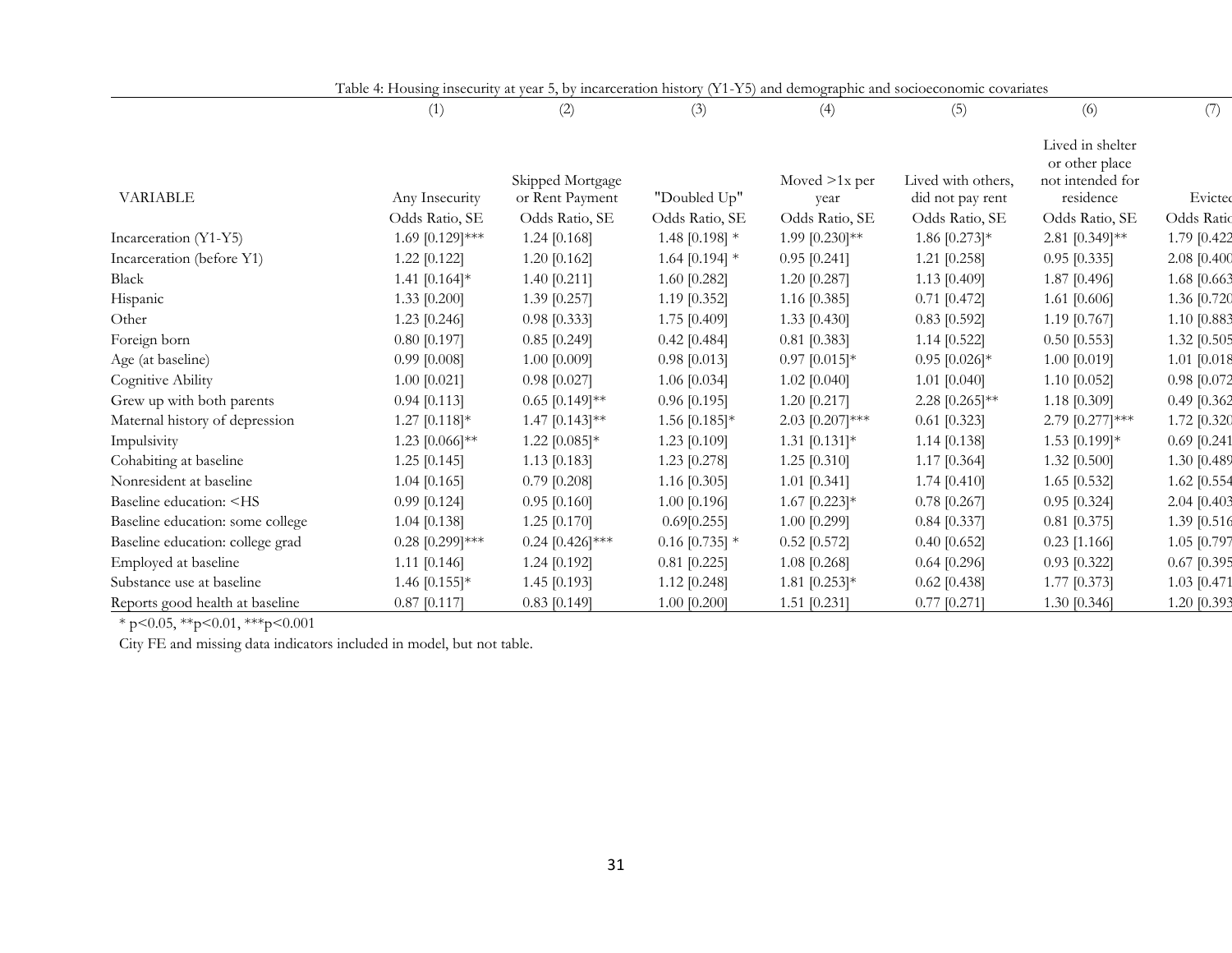|                                                                                                                                                                                                                                                             |                                  | Table 5: Incarceration and Housing Instability, Controlling for Y1 Instability |                                |                                           |                                                             |                                                                                       |                        |
|-------------------------------------------------------------------------------------------------------------------------------------------------------------------------------------------------------------------------------------------------------------|----------------------------------|--------------------------------------------------------------------------------|--------------------------------|-------------------------------------------|-------------------------------------------------------------|---------------------------------------------------------------------------------------|------------------------|
|                                                                                                                                                                                                                                                             | (1)                              | (2)                                                                            | (3)                            | (4)                                       | (5)                                                         | (6)                                                                                   | (7)                    |
| <b>VARIABLE</b>                                                                                                                                                                                                                                             | Any Insecurity<br>Odds Ratio, SE | Skipped Mortgage<br>or Rent Payment<br>Odds Ratio, SE                          | "Doubled Up"<br>Odds Ratio, SE | Moved $>1x$ per<br>year<br>Odds Ratio, SE | Lived with<br>others, did not<br>pay rent<br>Odds Ratio, SE | Lived in shelter<br>or other place not<br>intended for<br>residence<br>Odds Ratio, SE | Evicted<br>Odds Ratio, |
| Incarceration (Y1-Y5)                                                                                                                                                                                                                                       | $1.65$ [0.131] ***               | $1.22$ [0.169]                                                                 | 1.38 [0.204]                   | 1.96 $[0.231]$ **                         | 1.78 $[0.274]$ *                                            | 2.68 $[0.342]$ **                                                                     | 1.81 [0.422]           |
| Incarceration (before Y1)                                                                                                                                                                                                                                   | 1.24[0.124]                      | $1.19$ [0.164]                                                                 | 1.61 $[0.202]$ *               | $0.95$ [0.246]                            | 1.29 [0.267]                                                | $0.96$ [0.344]                                                                        | 2.11 [0.408]           |
| Y1 instability: skipped payment                                                                                                                                                                                                                             | 1.76 $[0.149]$ ***               |                                                                                | 1.73 $[0.242]$ *               |                                           | $0.84$ [0.377]                                              | $1.53$ [0.409]                                                                        |                        |
| Y1 instability: evicted                                                                                                                                                                                                                                     | $0.80$ [0.359]                   |                                                                                | $1.13$ [0.517]                 |                                           | $0.07$ [0.905] **                                           | $0.27$ [1.345]                                                                        |                        |
| Y1 instability: "doubled up"                                                                                                                                                                                                                                | 1.39 [0.185]                     |                                                                                | $1.28$ [0.265]                 |                                           | 2.49 [0.337] **                                             | 1.23 [0.438]                                                                          |                        |
| Y1 instability: homeless                                                                                                                                                                                                                                    | 1.77 [0.310]                     |                                                                                | 2.18 [0.419]                   |                                           | 3.73 $[0.545]$ *                                            | 1.09 [0.777]                                                                          |                        |
| Y1 instability: lived with others, no rent                                                                                                                                                                                                                  | 1.59 [0.230] $*$                 |                                                                                | $0.63$ [0.409]                 |                                           | 4.73 [0.338] ***                                            | $0.59$ [0.812]                                                                        |                        |
| Y1 instability: moved >1x/year                                                                                                                                                                                                                              | 1.46 $[0.164]$ *                 |                                                                                | 2.22 [0.238] ***               |                                           | 1.09 [0.351]                                                | 1.79 [0.393]                                                                          |                        |
| Y1 instability: Any instability                                                                                                                                                                                                                             |                                  | 1.55 $[0.148]$ **                                                              |                                | 1.28 [0.212]                              |                                                             |                                                                                       | $0.88$ [0.413]         |
| Black                                                                                                                                                                                                                                                       | 1.45 $[0.167]$ *                 | 1.40 $[0.210]$                                                                 | 1.77 $[0.291]$ *               | 1.19 [0.286]                              | 1.08 [0.414]                                                | $2.04$ [0.476]                                                                        | 1.67 [0.659]           |
| Hispanic                                                                                                                                                                                                                                                    | $1.31$ [0.203]                   | $1.37$ [0.256]                                                                 | 1.19 [0.362]                   | 1.14 [0.384]                              | $0.58$ [0.492]                                              | $1.67$ [0.601]                                                                        | 1.35 [0.718]           |
| Other                                                                                                                                                                                                                                                       | 1.19 [0.249]                     | $0.98$ [0.331]                                                                 | 1.88 [0.412]                   | $1.33$ [0.430]                            | $0.60$ [0.604]                                              | $1.29$ [0.743]                                                                        | 1.09 [0.887]           |
| Foreign born                                                                                                                                                                                                                                                | $0.88$ [0.200]                   | $0.89$ [0.249]                                                                 | $0.50$ [0.485]                 | $0.83$ [0.383]                            | 1.57 [0.518]                                                | $0.53$ [0.553]                                                                        | 1.30 $[0.501]$         |
| Age (at baseline)                                                                                                                                                                                                                                           | $0.99$ [0.008]                   | $1.01$ [0.010]                                                                 | $0.98$ [0.013]                 | $0.97$ [0.015] *                          | $0.96$ [0.026]                                              | $1.00$ [0.019]                                                                        | 1.01 [0.018]           |
| Cognitive Ability                                                                                                                                                                                                                                           | $1.00$ [0.021]                   | $0.98$ [0.027]                                                                 | $1.06$ [0.035]                 | $1.02$ [0.040]                            | $1.02$ [0.043]                                              | 1.11 $[0.052]$ *                                                                      | $0.98$ [0.072]         |
| Grew up with both parents                                                                                                                                                                                                                                   | $0.91$ [0.115]                   | $0.64$ [0.148] **                                                              | $0.91$ [0.201]                 | $1.18$ [0.215]                            | 2.21 $[0.266]$ **                                           | 1.14 $[0.319]$                                                                        | $0.50$ [0.363]         |
| Maternal history of depression                                                                                                                                                                                                                              | 1.24 [0.120]                     | 1.45 $[0.144]$ **                                                              | 1.48 $[0.190]$ *               | 2.01 [0.208] ***                          | $0.62$ [0.333]                                              | 2.80 $[0.278]$ ***                                                                    | 1.74 [0.317]           |
| Impulsivity                                                                                                                                                                                                                                                 | 1.26 $[0.068]$ ***               | 1.23 $[0.086]$ *                                                               | 1.27 $[0.112]$ *               | 1.31 $[0.131]$ *                          | 1.17 [0.143]                                                | 1.56 [0.198] $*$                                                                      | $0.69$ [0.245]         |
| Cohabiting at baseline                                                                                                                                                                                                                                      | 1.19 [0.146]                     | $1.09$ [0.183]                                                                 | 1.17 [0.279]                   | $1.22$ [0.309]                            | 1.12 [0.358]                                                | 1.29 [0.499]                                                                          | 1.32 [0.494]           |
| Nonresident at baseline                                                                                                                                                                                                                                     | $0.96$ [0.166]                   | $0.76$ [0.207]                                                                 | $1.07$ [0.307]                 | $0.99$ [0.339]                            | 1.44 [0.410]                                                | 1.62 $[0.519]$                                                                        | $1.63$ [0.555]         |
| Baseline education: <hs< td=""><td><math>0.99</math> [0.125]</td><td><math>0.95</math> [0.161]</td><td>1.00 [0.199]</td><td>1.67 <math>[0.222]</math> *</td><td><math>0.87</math> [0.268]</td><td><math>0.95</math> [0.331]</td><td>2.06 [0.400]</td></hs<> | $0.99$ [0.125]                   | $0.95$ [0.161]                                                                 | 1.00 [0.199]                   | 1.67 $[0.222]$ *                          | $0.87$ [0.268]                                              | $0.95$ [0.331]                                                                        | 2.06 [0.400]           |
| Baseline education: some college                                                                                                                                                                                                                            | 1.04 [0.140]                     | $1.25$ [0.171]                                                                 | $0.72$ [0.256]                 | 1.00 [0.298]                              | 0.80[0.339]                                                 | $0.79$ [0.374]                                                                        | 1.39 [0.517]           |
| Baseline education: college grad                                                                                                                                                                                                                            | $0.30$ [0.300] ***               | $0.25$ [0.424] ***                                                             | 0.18 [0.738] $*$               | $0.53$ [0.570]                            | $0.45$ [0.661]                                              | $0.23$ [1.165]                                                                        | 1.04 [0.799]           |
| Employed at baseline                                                                                                                                                                                                                                        | $1.15$ [0.148]                   | 1.29 [0.194]                                                                   | $0.79$ [0.228]                 | 1.09 [0.266]                              | $0.72$ [0.311]                                              | $0.95$ [0.320]                                                                        | $0.66$ [0.392]         |
| Substance use at baseline                                                                                                                                                                                                                                   | 1.39 [0.158] $*$                 | 1.40 [0.196]                                                                   | $1.01$ [0.262]                 | 1.76 $[0.254]$ *                          | $0.53$ [0.483]                                              | 1.56 $[0.411]$                                                                        | $1.05$ [0.475]         |
| Reports good health at baseline                                                                                                                                                                                                                             | $0.87$ [0.119]                   | $0.81$ [0.149]                                                                 | $1.02$ [0.204]                 | 1.51 [0.232]                              | $0.74$ [0.272]                                              | 1.26 [0.342]                                                                          | 1.20 [0.391]           |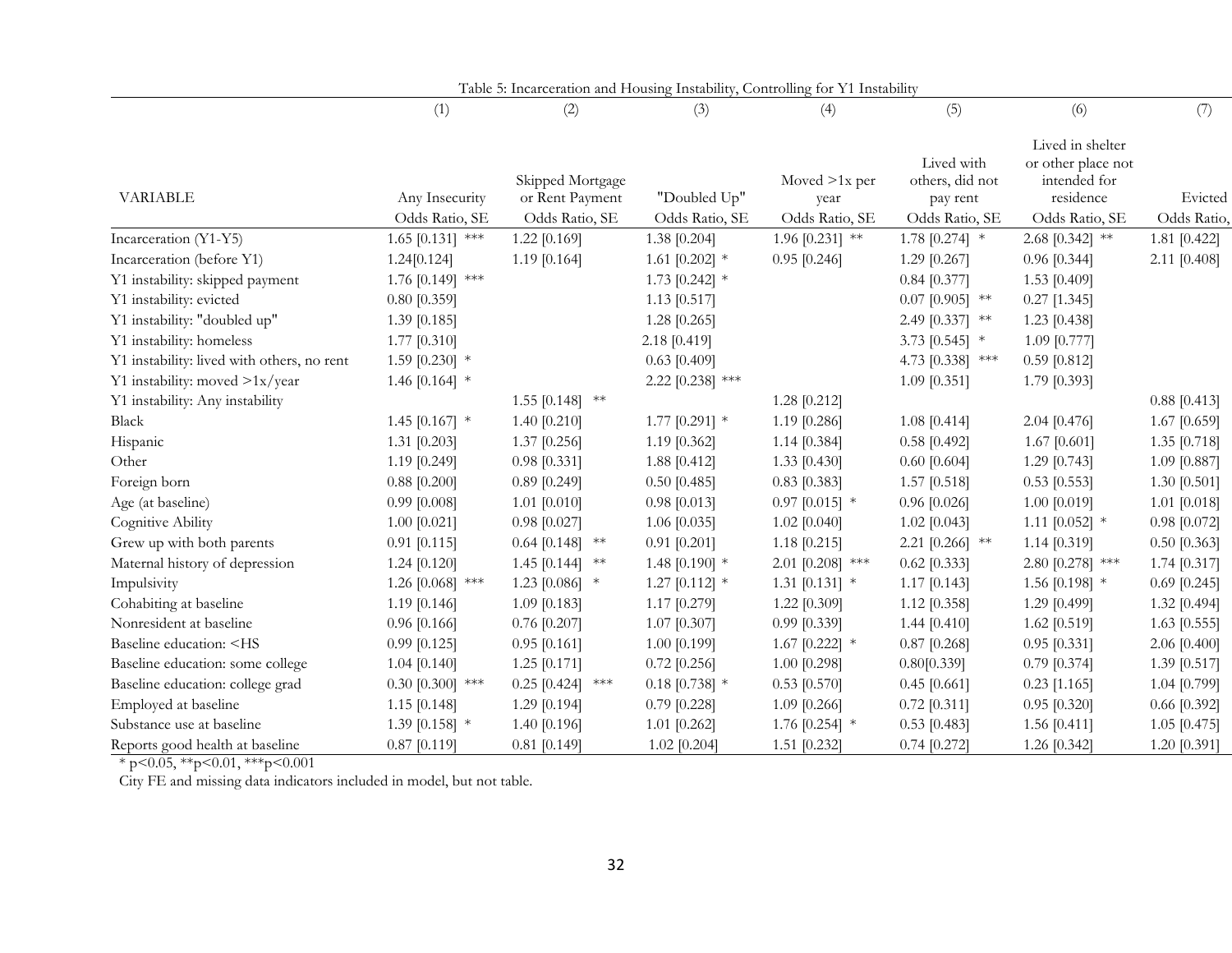|                                                                                                                                                                                                                                                                                  |                    | Table 6: Housing insecurity at year 5, examining incarceration and earnings |                   |                         |                                           |                                                                     |            |
|----------------------------------------------------------------------------------------------------------------------------------------------------------------------------------------------------------------------------------------------------------------------------------|--------------------|-----------------------------------------------------------------------------|-------------------|-------------------------|-------------------------------------------|---------------------------------------------------------------------|------------|
|                                                                                                                                                                                                                                                                                  | (1)                | (2)                                                                         | (3)               | (4)                     | (5)                                       | (6)                                                                 |            |
| <b>VARIABLE</b>                                                                                                                                                                                                                                                                  | Any Insecurity     | Skipped<br>Mortgage or Rent<br>Payment                                      | "Doubled Up"      | Moved $>1x$ per<br>year | Lived with<br>others, did not<br>pay rent | Lived in shelter<br>or other place not<br>intended for<br>residence | Ev         |
|                                                                                                                                                                                                                                                                                  | Odds Ratio, SE     | Odds Ratio, SE                                                              | Odds Ratio, SE    | Odds Ratio, SE          | Odds Ratio, SE                            | Odds Ratio, SE                                                      | Odds       |
| Incarceration (Y1-Y5)                                                                                                                                                                                                                                                            | $1.50$ [0.134]**   | $1.10$ [0.174]                                                              | 1.29 [0.209]      | 1.93 $[0.238]$ **       | 1.56 [0.271]                              | 2.29 [0.357]                                                        | $1.71$ [0. |
| Incarceration (before Y1)                                                                                                                                                                                                                                                        | $1.21$ [0.126]     | 1.16 $[0.166]$                                                              | $1.57$ [0.202]*   | $0.94$ [0.246]          | $1.25$ [0.261]                            | $0.90$ [0.344]                                                      | 2.10 [0.   |
| Earnings (Y5, logged)                                                                                                                                                                                                                                                            | $0.90$ [0.016]***  | $0.90$ [0.018]***                                                           | $0.92$ [0.022]*** | $0.98$ [0.028]          | $0.91$ [0.033]**                          | $0.86$ [0.029]                                                      | $0.94$ [0. |
| Y1 insecurity: skipped payment                                                                                                                                                                                                                                                   | 1.79 $[0.150]$ *** |                                                                             | 1.76 [0.241]*     |                         | $0.91$ [0.377]                            | $1.51$ [0.404]                                                      |            |
| Y1 insecurity: evicted                                                                                                                                                                                                                                                           | $0.81$ [0.361]     |                                                                             | 1.16 $[0.513]$    |                         | $0.05$ [0.864]***                         | $0.27$ [1.371]                                                      |            |
| Y1 insecurity: "doubled up"                                                                                                                                                                                                                                                      | 1.40 $[0.185]$     |                                                                             | 1.30 [0.264]      |                         | $2.33$ [0.340]*                           | 1.38 [0.420]                                                        |            |
| Y1 insecurity: homeless                                                                                                                                                                                                                                                          | 1.79 [0.314]       |                                                                             | 2.33 $[0.408]*$   |                         | 3.92 [0.547]*                             | 1.23 [0.734]                                                        |            |
| Y1 insecurity: lived with others, no rent                                                                                                                                                                                                                                        | 1.58 [0.227]*      |                                                                             | $0.64$ [0.399]    |                         | 4.70 [0.328]***                           | $0.57$ [0.857]                                                      |            |
| Y1 insecurity: moved >1x/year                                                                                                                                                                                                                                                    | 1.43 $[0.165]*$    |                                                                             | 2.19 $[0.237]***$ |                         | 1.10 [0.354]                              | 1.74 [0.395]                                                        |            |
| Y1 insecurity: any insecurity                                                                                                                                                                                                                                                    |                    | $1.57$ [0.149]**                                                            |                   | 1.28 [0.211]            |                                           |                                                                     | $0.88$ [0. |
| Black                                                                                                                                                                                                                                                                            | 1.40 $[0.167]*$    | $1.33$ [0.210]                                                              | 1.71 [0.293]      | 1.18 [0.288]            | 1.06 [0.419]                              | 1.88 [0.490]                                                        | $1.61$ [0. |
| Hispanic                                                                                                                                                                                                                                                                         | 1.29 [0.202]       | $1.33$ [0.256]                                                              | 1.13 $[0.361]$    | $1.14$ [0.383]          | $0.57$ [0.501]                            | 1.51 [0.616]                                                        | 1.37 [0.   |
| Other                                                                                                                                                                                                                                                                            | $1.07$ [0.258]     | $0.83$ [0.341]                                                              | $1.65$ [0.421]    | $1.30$ [0.434]          | $0.61$ [0.606]                            | $0.89$ [0.789]                                                      | $1.03$ [0. |
| Foreign born                                                                                                                                                                                                                                                                     | $0.91$ [0.200]     | $0.93$ [0.249]                                                              | $0.53$ [0.488]    | $0.84$ [0.382]          | 1.60 $[0.513]$                            | $0.59$ [0.551]                                                      | 1.33 [0.   |
| Age (at baseline)                                                                                                                                                                                                                                                                | $0.99$ [0.008]     | $1.00$ [0.010]                                                              | $0.97$ [0.013]    | $0.97$ [0.015]*         | $0.95$ [0.027]                            | $0.99$ [0.021]                                                      | $1.01$ [0. |
| Cognitive Ability                                                                                                                                                                                                                                                                | $1.00$ [0.022]     | $0.97$ [0.028]                                                              | 1.06 [0.036]      | 1.02 [0.040]            | $1.02$ [0.045]                            | 1.09 [0.054]                                                        | 0.98 [0.   |
| Grew up with both parents                                                                                                                                                                                                                                                        | $0.92$ [0.117]     | $0.64$ [0.151]**                                                            | $0.93$ [0.203]    | 1.19 [0.218]            | 2.21 $[0.265]$ **                         | 1.22 [0.332]                                                        | $0.50$ [0. |
| Maternal history of depression                                                                                                                                                                                                                                                   | 1.24 [0.121]       | 1.46 $[0.145]$ **                                                           | 1.48 [0.192]*     | $2.00$ [0.208]***       | $0.62$ [0.329]                            | 2.84 [0.283]                                                        | $1.72$ [0. |
| Impulsivity                                                                                                                                                                                                                                                                      | 1.22 $[0.069]$ **  | $1.18$ [0.087]                                                              | $1.24$ [0.113]    | 1.30 $[0.131]*$         | $1.12$ [0.145]                            | $1.48$ [0.205]                                                      | $0.67$ [0. |
| Cohabiting at baseline                                                                                                                                                                                                                                                           | 1.14 $[0.148]$     | $1.03$ [0.186]                                                              | 1.13 [0.279]      | $1.22$ [0.309]          | $1.02$ [0.365]                            | 1.33 [0.525]                                                        | 1.26 [0.   |
| Nonresident at baseline                                                                                                                                                                                                                                                          | $0.91$ [0.167]     | $0.72$ [0.209]                                                              | 1.04 [0.307]      | $0.98$ [0.340]          | 1.35 $[0.414]$                            | 1.62 [0.537]                                                        | $1.58$ [0. |
| Baseline education: <hs< td=""><td><math>0.95</math> [0.127]</td><td><math>0.90</math> [0.163]</td><td><math>0.96</math> [0.200]</td><td>1.66 <math>[0.221]</math>*</td><td><math>0.87</math> [0.267]</td><td><math>0.87</math> [0.321]</td><td><math>2.00</math> [0.</td></hs<> | $0.95$ [0.127]     | $0.90$ [0.163]                                                              | $0.96$ [0.200]    | 1.66 $[0.221]$ *        | $0.87$ [0.267]                            | $0.87$ [0.321]                                                      | $2.00$ [0. |
| Baseline education: some college                                                                                                                                                                                                                                                 | $1.07$ [0.142]     | 1.29 [0.173]                                                                | $0.75$ [0.255]    | 1.00 [0.298]            | $0.82$ [0.339]                            | $0.81$ [0.374]                                                      | 1.37 [0.   |
| Baseline education: college grad                                                                                                                                                                                                                                                 | $0.33$ [0.299]***  | $0.28$ [0.425]**                                                            | $0.20$ [0.737]*   | $0.54$ [0.570]          | $0.49$ [0.660]                            | $0.31$ [1.126]                                                      | $1.07$ [0. |
| Employed at baseline                                                                                                                                                                                                                                                             | $1.34$ [0.157]     | $1.57$ [0.206]*                                                             | $0.87$ [0.235]    | $1.11$ [0.271]          | $0.84$ [0.319]                            | 1.29 [0.346]                                                        | $0.73$ [0. |
| Substance use at baseline                                                                                                                                                                                                                                                        | 1.40 $[0.158]*$    | $1.39$ [0.195]                                                              | 1.01 [0.267]      | $1.77$ [0.253]*         | $0.56$ [0.472]                            | 1.64 [0.423]                                                        | $1.05$ [0. |
| Reports good health at baseline                                                                                                                                                                                                                                                  | $0.90$ [0.120]     | $0.84$ [0.151]                                                              | 1.04 [0.204]      | 1.53 [0.234]            | $0.75$ [0.271]                            | 1.38 [0.351]                                                        | $1.21$ [0. |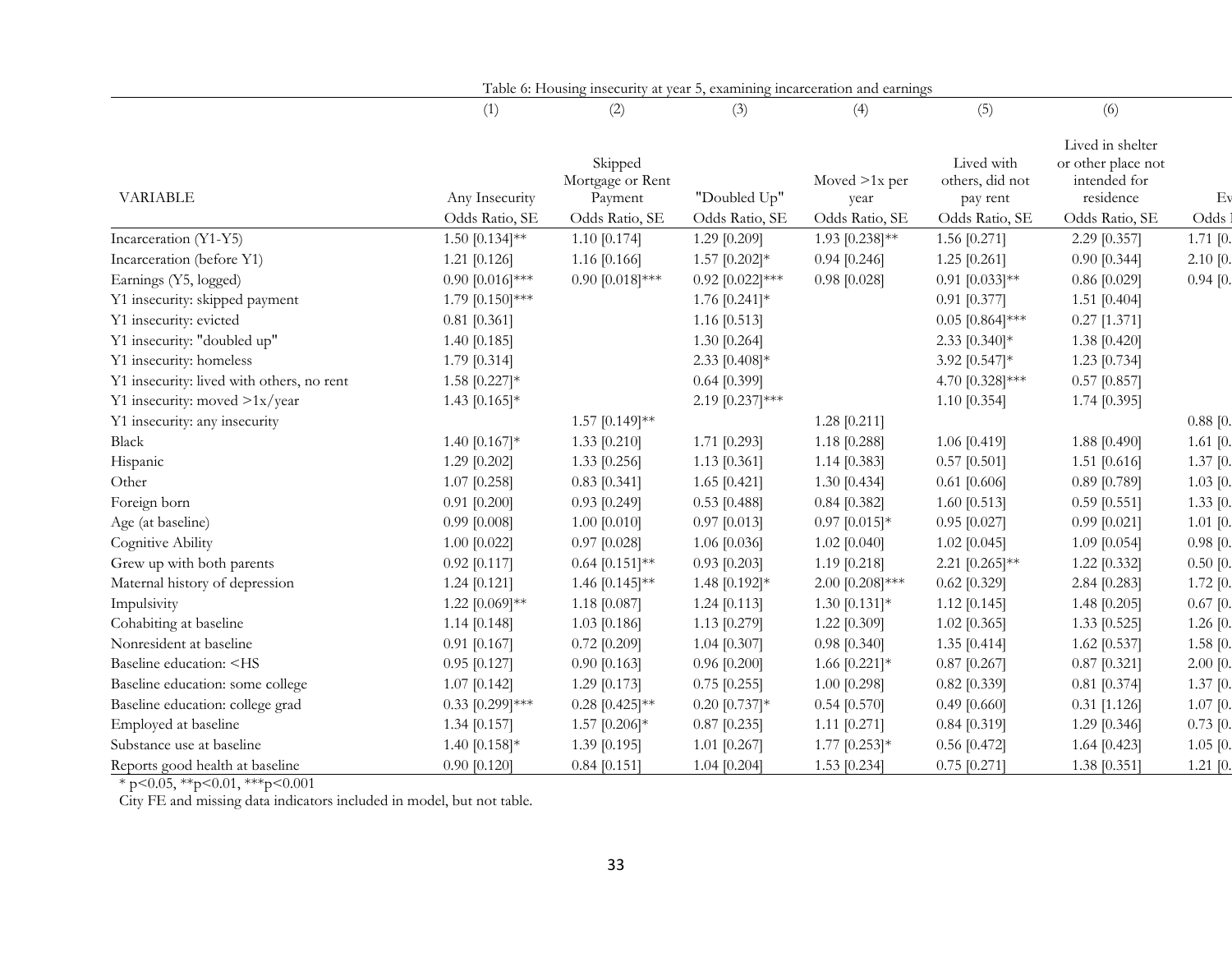|                                                                                                                                                                                                                                                                                   | (1)                              | (2)                                                      | (3)                            | (4)                                       | (5)                                                         | (6)                                                                                   | (7)               |
|-----------------------------------------------------------------------------------------------------------------------------------------------------------------------------------------------------------------------------------------------------------------------------------|----------------------------------|----------------------------------------------------------|--------------------------------|-------------------------------------------|-------------------------------------------------------------|---------------------------------------------------------------------------------------|-------------------|
| <b>VARIABLE</b>                                                                                                                                                                                                                                                                   | Any Insecurity<br>Odds Ratio, SE | Skipped<br>Mortgage or<br>Rent Payment<br>Odds Ratio, SE | "Doubled Up"<br>Odds Ratio, SE | Moved $>1x$ per<br>year<br>Odds Ratio, SE | Lived with<br>others, did not<br>pay rent<br>Odds Ratio, SE | Lived in shelter<br>or other place<br>not intended for<br>residence<br>Odds Ratio, SE | Evict<br>Odds Rat |
| Incarceration (Y1-Y5)                                                                                                                                                                                                                                                             | 1.60 $[0.146]$ **                | $1.07$ [0.191]                                           | 1.38 [0.235]                   | $2.07$ [0.248]**                          | 1.56 [0.325]                                                | 2.57 [0.367]*                                                                         | $0.96$ [0.5       |
| Public Housing (Y1)                                                                                                                                                                                                                                                               | $0.83$ [0.163]                   | $0.80$ [0.214]                                           | $0.98$ [0.274]                 | $0.73$ [0.350]                            | $0.88$ [0.399]                                              | $0.82$ [0.554]                                                                        | $0.27$ [0.7       |
| Incarc $(Y1-Y5)$ x PH $(Y1)$                                                                                                                                                                                                                                                      | $1.14$ [0.285]                   | 1.76 [0.349]                                             | $1.01$ [0.441]                 | $0.75$ [0.534]                            | 1.66 [0.608]                                                | 1.24 [0.779]                                                                          | 11.10 [0.9        |
| Incarceration (before Y1)                                                                                                                                                                                                                                                         | $1.24$ [0.125]                   | $1.18$ [0.165]                                           | 1.61 $[0.203]*$                | $0.97$ [0.247]                            | 1.28 [0.268]                                                | $0.96$ [0.346]                                                                        | $2.09$ [0.4       |
| Y1 insecurity: skipped payment                                                                                                                                                                                                                                                    | 1.74 [0.149]***                  |                                                          | $1.73$ [0.241]*                |                                           | $0.85$ [0.377]                                              | 1.52 [0.409]                                                                          |                   |
| Y1 insecurity: evicted                                                                                                                                                                                                                                                            | $0.79$ [0.362]                   |                                                          | 1.13 $[0.520]$                 |                                           | $0.07$ [0.928]**                                            | $0.27$ [1.350]                                                                        |                   |
| Y1 insecurity: "doubled up"                                                                                                                                                                                                                                                       | 1.38 [0.185]                     |                                                          | $1.28$ [0.265]                 |                                           | 2.55 [0.336]**                                              | $1.22$ [0.444]                                                                        |                   |
| Y1 insecurity: homeless                                                                                                                                                                                                                                                           | 1.80 [0.312]                     |                                                          | 2.19 [0.421]                   |                                           | 3.76 [0.540]*                                               | 1.09 [0.778]                                                                          |                   |
| Y1 insecurity: lived with others, no rent                                                                                                                                                                                                                                         | 1.61 $[0.231]*$                  |                                                          | $0.63$ [0.409]                 |                                           | 4.68 [0.340]***                                             | $0.59$ [0.802]                                                                        |                   |
| Y1 insecurity: moved >1x/year                                                                                                                                                                                                                                                     | 1.47 $[0.164]$ *                 |                                                          | 2.22 [0.240]***                |                                           | $1.11$ [0.355]                                              | 1.80 [0.397]                                                                          |                   |
| Y1 insecurity: any insecurity                                                                                                                                                                                                                                                     |                                  | 1.56 [0.148]**                                           |                                | $1.25$ [0.215]                            |                                                             |                                                                                       | 0.90 [0.4]        |
| Black                                                                                                                                                                                                                                                                             | 1.49 [0.169]*                    | $1.40$ [0.212]                                           | 1.78 [0.292]*                  | 1.28 [0.284]                              | $1.05$ [0.421]                                              | 2.06 [0.478]                                                                          | 1.63 $[0.6]$      |
| Hispanic                                                                                                                                                                                                                                                                          | $1.33$ [0.203]                   | 1.36 $[0.256]$                                           | 1.19 [0.363]                   | $1.18$ [0.381]                            | $0.57$ [0.493]                                              | 1.69 $[0.603]$                                                                        | 1.26 [0.7]        |
| Other                                                                                                                                                                                                                                                                             | $1.21$ [0.250]                   | $0.98$ [0.332]                                           | $1.91$ [0.413]                 | $1.37$ [0.430]                            | $0.60$ [0.597]                                              | 1.30 $[0.751]$                                                                        | $1.07$ [0.8       |
| Foreign born                                                                                                                                                                                                                                                                      | $0.88$ [0.200]                   | $0.89$ [0.249]                                           | $0.50$ [0.486]                 | $0.83$ [0.382]                            | 1.59 [0.525]                                                | $0.53$ [0.554]                                                                        | 1.36 [0.5]        |
| Age (at baseline)                                                                                                                                                                                                                                                                 | $0.99$ [0.008]                   | $1.01$ [0.010]                                           | $0.98$ [0.013]                 | $0.97$ [0.015]*                           | $0.96$ [0.026]                                              | $1.00$ [0.020]                                                                        | $1.01$ $[0.0]$    |
| Cognitive Ability                                                                                                                                                                                                                                                                 | $1.00$ [0.021]                   | $0.98$ [0.027]                                           | 1.06 [0.035]                   | $1.02$ [0.040]                            | $1.02$ [0.043]                                              | 1.11 $[0.052]*$                                                                       | 0.98 [0.0]        |
| Grew up with both parents                                                                                                                                                                                                                                                         | $0.91$ [0.115]                   | $0.64$ [0.148]**                                         | $0.91$ [0.201]                 | $1.18$ [0.216]                            | 2.23 [0.267]**                                              | 1.14 [0.319]                                                                          | $0.50$ $[0.3]$    |
| Maternal history of depression                                                                                                                                                                                                                                                    | $1.24$ [0.120]                   | 1.45 $[0.144]$ **                                        | 1.48 $[0.191]$ *               | 2.04 [0.207]***                           | $0.62$ [0.332]                                              | 2.80 [0.278]***                                                                       | $1.82$ [0.3       |
| Impulsivity                                                                                                                                                                                                                                                                       | 1.26 [0.068]***                  | 1.23 $[0.086]$ *                                         | $1.27$ [0.113]*                | 1.30 $[0.132]*$                           | 1.18 [0.146]                                                | 1.56 [0.199]*                                                                         | $0.67$ [0.2]      |
| Cohabiting at baseline                                                                                                                                                                                                                                                            | $1.19$ [0.147]                   | $1.10$ [0.183]                                           | 1.17 [0.280]                   | 1.23 [0.313]                              | 1.13 [0.360]                                                | 1.29 $[0.505]$                                                                        | $1.37$ [0.4       |
| Nonresident at baseline                                                                                                                                                                                                                                                           | $0.97$ [0.168]                   | $0.78$ [0.208]                                           | 1.06 [0.309]                   | $1.00$ [0.345]                            | 1.45 $[0.416]$                                              | 1.63 [0.527]                                                                          | $1.74$ [0.5       |
| Baseline education: <hs< td=""><td><math>1.00</math> [0.125]</td><td><math>0.95</math> [0.161]</td><td><math>1.00</math> [0.200]</td><td>1.70 <math>[0.222]</math>*</td><td><math>0.87</math> [0.271]</td><td><math>0.96</math> [0.335]</td><td><math>2.10</math> [0.4</td></hs<> | $1.00$ [0.125]                   | $0.95$ [0.161]                                           | $1.00$ [0.200]                 | 1.70 $[0.222]$ *                          | $0.87$ [0.271]                                              | $0.96$ [0.335]                                                                        | $2.10$ [0.4       |
| Baseline education: some college                                                                                                                                                                                                                                                  | $1.03$ [0.141]                   | $1.25$ [0.171]                                           | $0.72$ [0.257]                 | $0.97$ [0.301]                            | $0.80$ [0.340]                                              | $0.78$ [0.376]                                                                        | 1.38 [0.5]        |
| Baseline education: college grad                                                                                                                                                                                                                                                  | $0.30$ [0.299]***                | $0.24$ [0.423]***                                        | $0.18$ [0.738]*                | $0.52$ [0.572]                            | $0.44$ [0.656]                                              | $0.22$ [1.161]                                                                        | $0.83$ [0.7       |
| Employed at baseline                                                                                                                                                                                                                                                              | $1.15$ [0.148]                   | $1.30$ [0.193]                                           | $0.79$ [0.229]                 | $1.07$ [0.268]                            | $0.72$ [0.311]                                              | $0.96$ [0.321]                                                                        | $0.65$ [0.3       |
| Substance use at baseline                                                                                                                                                                                                                                                         | 1.38 [0.159]*                    | 1.41 [0.196]                                             | $1.01$ [0.262]                 | 1.75 $[0.254]$ *                          | $0.53$ [0.485]                                              | 1.56 $[0.411]$                                                                        | $1.04$ [0.4       |
| Reports good health at baseline                                                                                                                                                                                                                                                   | $0.87$ [0.119]                   | $0.81$ [0.149]                                           | 1.02 [0.204]                   | 1.51 [0.232]                              | $0.74$ [0.272]                                              | 1.26 [0.343]                                                                          | 1.20 [0.3]        |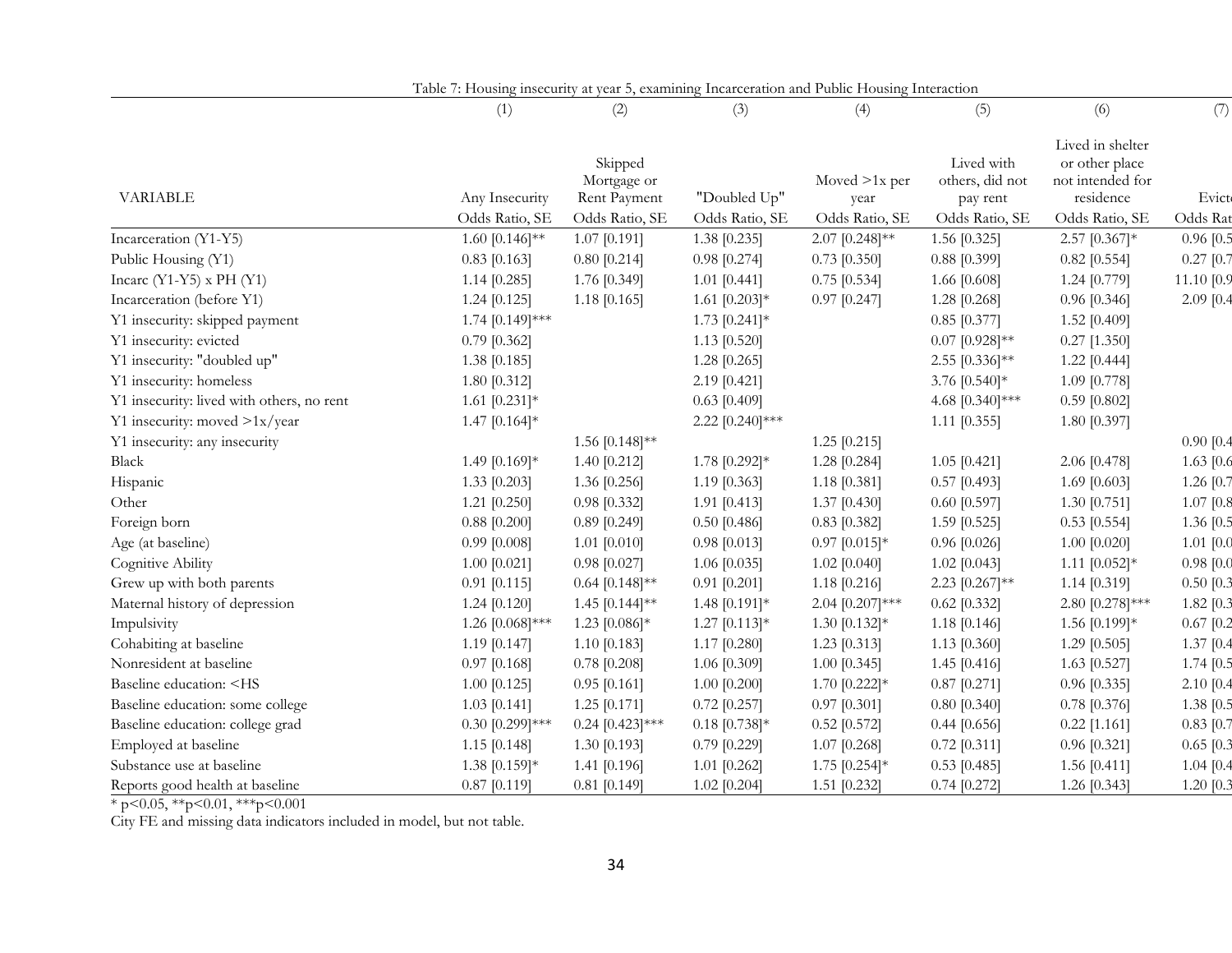## Acknowledgments

This work was supported by a grant from the Robert Wood Johnson Foundation. The Fragile Families and Child Wellbeing Study was supported by Grant R01HD36916 from the National Institute of Child Health and Human Development. The contents of the article are solely the responsibility of the authors and do not necessarily represent the official views of the National Institute of Child Health and Human Development. Tim Smeeding, Melinda Sandler Morrill, and Christopher Wildeman provided valuable feedback on earlier versions of this analysis. Allyson Walker and Alexander Ramani provided excellent research assistance. All errors and conclusions are those of the authors alone.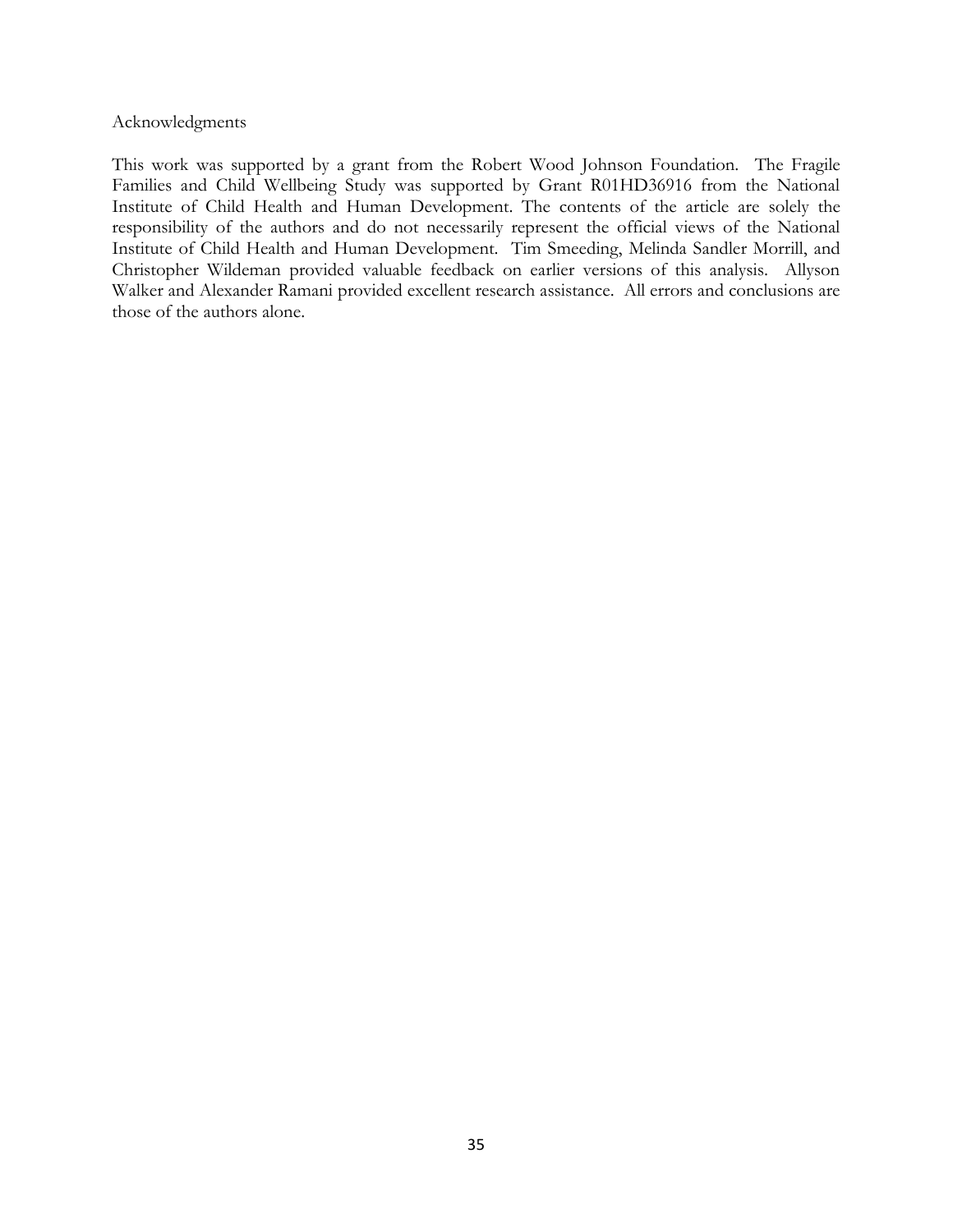Literature Cited

Bloom, D. 2006. "Employment-Focused Programs for Ex-Prisoners: What Have we Learned, What Are We Learning, and Where Should We Go From Here?" in *Research on Prisoner Reentry: What Do We Know and What Do We Want to Know*. Ann Arbor, MI: Gerald R. Ford School of Public Policy, University of Michigan.

Bolland, J.M.and D.M. McCallum. 2002. "Touched by homelessness: An examination of hospitality for the down and out." *American Journal of Public Health* 92(1):116-118.

Bradley, K., R.B.M. Oliver, N.C. Richardson, and E.M. Slayter. 2001. "No Place Like Home: Housing and the Ex-Prisoner." in *Policy Brief*. Boston, MA: Community Resources for Justice.

Center for Poverty Solutions. 2002. "Barriers to Stability: Homelessness and Incarceration's Revolving Door in Baltimore City ". Baltimore, MD.

Comfort, M. 2008. *Doing Time Together: Love and Family in the Shadow of the Prison*. Chicago, IL: University of Chicago Press.

Dickman, S.J. 1990. "Functional and Dysfunctional Impulsivity: Personality and Cognitive Correlates." *Journal of Personality and Social Psychology* 58(1):95-102.

Dyb, E. 2009. "Imprisonment: A Major Gateway to Homelessness." *Housing Studies* 24(6):809-824.

Edin, K., T.J. Nelson, and R. Paranal. 2004. "Fatherhood and Incarceration as Potential Turning Points in the Criminal Careers of Unskilled Men." in *Imprisoning America: The Social Effects of Mass Incarceration*, edited by M. Pattillo, D.F. Weiman, and B. Western. New York, NY: Russell Sage Foundation.

Farrington, D.P. 1998. "Predictors, Causes, and Correlates of Male Youth Violence." *Crime and Justice* 24:421-475.

Garfinkel, I.and S.S. McLanahan. 1986. *Single Mothers and their Children*. Washington, DC: The Urban Institute Press.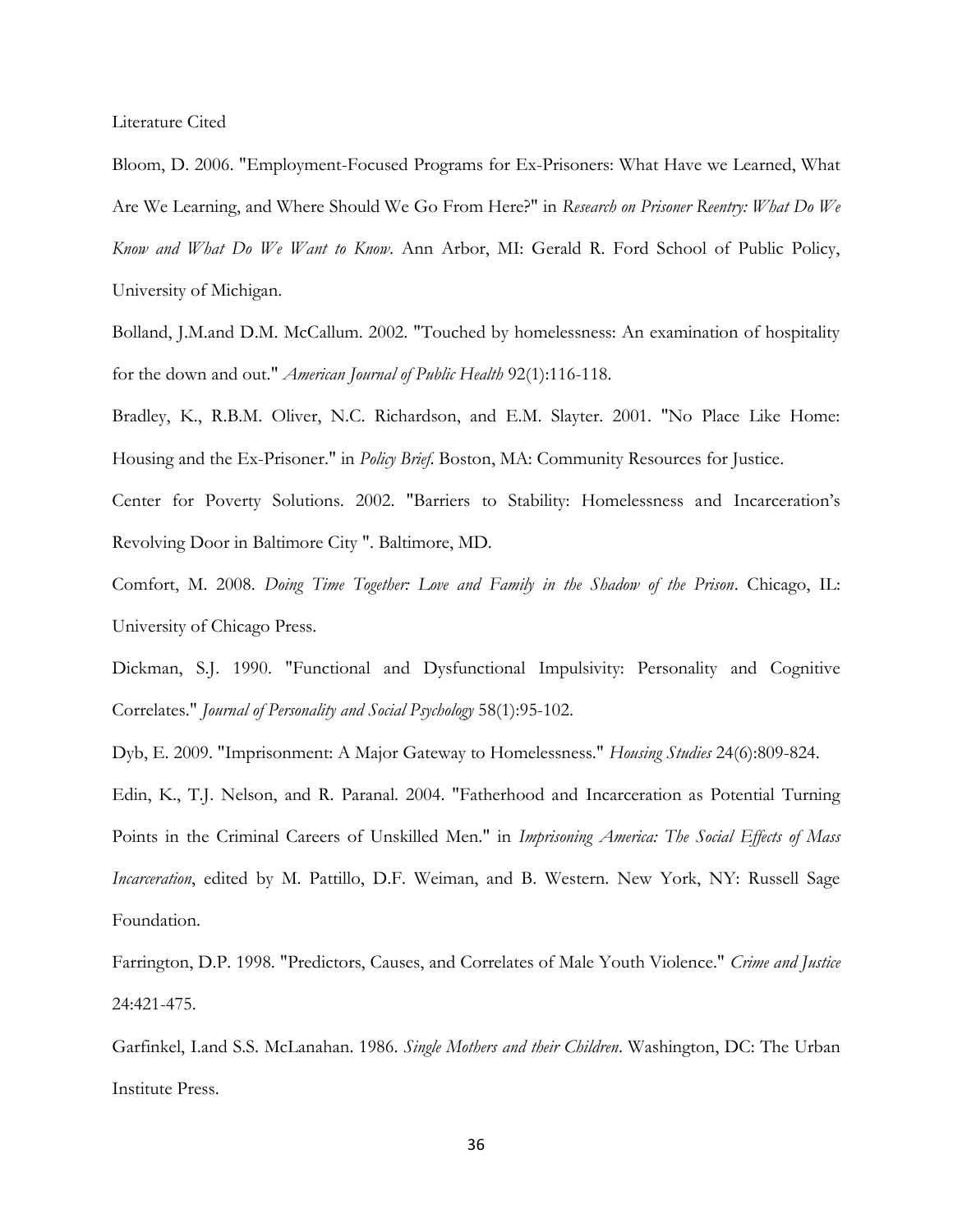Gilman, S.E., I. Kawachi, G.M. Fitzmaurice, and L. Buka. 2003. "Socio-economic status, family disruption, and residential stability in childhood: Relation to onset, recurrence, and remission of major depression." *Psychological Medicine* 33(8):1341-1355.

Gottfredson, M.and T. Hirschi. 1990. *A General Theory of Crime*. Stanford, CA: Stanford University Press.

Gowan, T. 2002. "The Nexus: Homelessness and Incarceration in Two American Cities." *Ethnography* 3:500-534.

Greenberg, G.A.and R.A. Rosenheck. 2008. "Jail Incarceration, Homelessness, and Mental Health: A National Study." *Psychiatric Services* 50(2):170-177.

Groves, R.M. 2004. *Survey Errors and Survey Costs*. Hoboken, NJ: Wiley

Helfgott, J. 1997. "Ex-offender Needs versus Community Opportunity in Seattle, Washington." *Federal Probation* 61(2):12-24.

Herbert, T. 2005. "The Invisible Tenant: Living in Federally Assisted Housing after Prison The Invisible Tenant: Living in Federally Assisted Housing after Prison ". New York, NY: Family Justice. "Homeless Emergency Assistance and Rapid Transition to Housing Act 2009" (P.L. 111-222),

Division B, Homelessness Reform, Sec. 896-32.

http://www.hudhre.info/documents/S896\_HEARTHAct.pdf (accessed May 20).

Honig, M.and R.K. Filer. 1993. "Causes of Intercity Variation in Homelessness." *American Economic Review* 83(1):248-255.

Human Rights Watch. 2004. "No Second Chance: People with Criminal Records Denied Access to Public Housing." edited by H.R. Watch. New York, NY.

Jacobs, E.and B. Western. 2007. "Report on the Evaluation of the ComALERT Prisoner Reentry Program." Brooklyn, NY: Kings County District Attorney.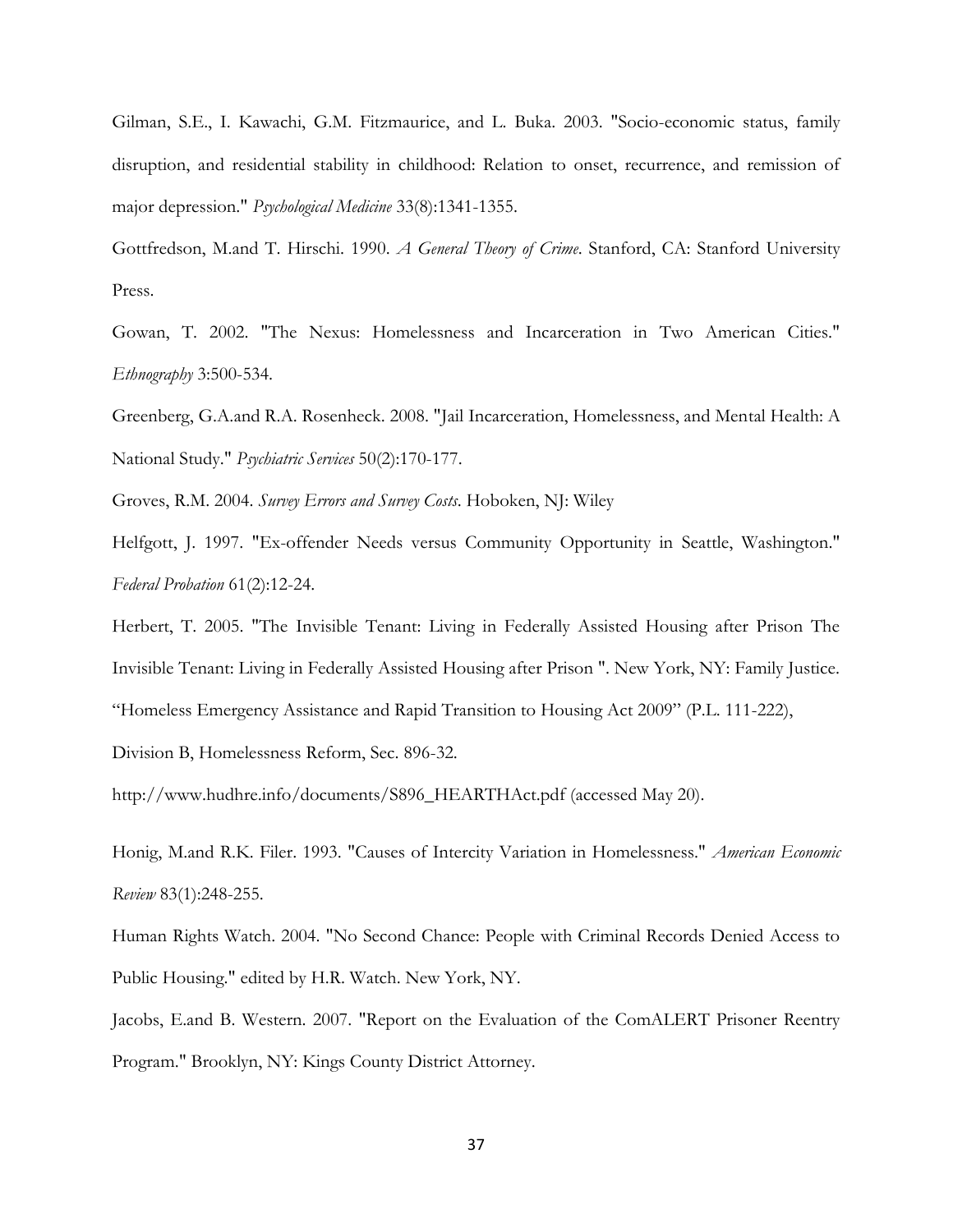Kushel, M.B., R. Gupta, L. Gee, and J.S. Haas. 2005. "Housing Instability and Food Insecurity as Barriers to Health Care Among Low-Income Americans." *Journal of General Internal Medicine* 21(1):71- 77.

LaVigne, N.and B. Parthasarathy. 2005. "Prisoner Reentry and Residential Mobility." in *Returning Home Illinois Policy Briefs*. Washington, DC: Urban Institute.

Lee, B.A., K.A. Tyler, and J.D. Wright. 2010. "The New Homelessness Revisited." *Annual Review of Sociology* 36:24.21-24.21.

Lundgren, L.M., M.A. Curtis, and C. Oettinger. 2010. "Postincarceration Policies for Those With Criminal Drug Convictions: A National Policy Review." *Families in Society* 91(1):31-38.

Ma, C.T., L. Gee, and M.B. Kushel. 2008. "Associations between housing instability and food insecurity with health care access in low-income children." *Ambulatory Pediatrics* 8(1):50-57.

Metraux, S. and D.P. Culhane. 2004. "Homeless shelter use and reincarceration following prison release: Assessing the risk." *Criminology and Public Policy* 3:201-222.

Metraux, S., C.G. Roman, and R. Cho. 2007. "Incarceration and Homelessness." in *National Symposium on Homelessness Research*. Washington, DC: U.S. Department of Housing and Urban Development.

Pattillo, M., D.F. Weiman, and B. Western. 2004. "Imprisoning America: The Social Effects of Mass Incarceration." New York, NY: Russell Sage Foundation.

Petersilia, J. 2003. *When Prisoners Come Home: Parole and Prisoner Re-entry*. New York, NY: Oxford University Press.

Postmus, J.L., M. Severson, M. Berry, and J.A. Yoo. 2009. "Women's Experiences of Violence and Seeking Help." *Violence Against Women* 15(7):852-868.